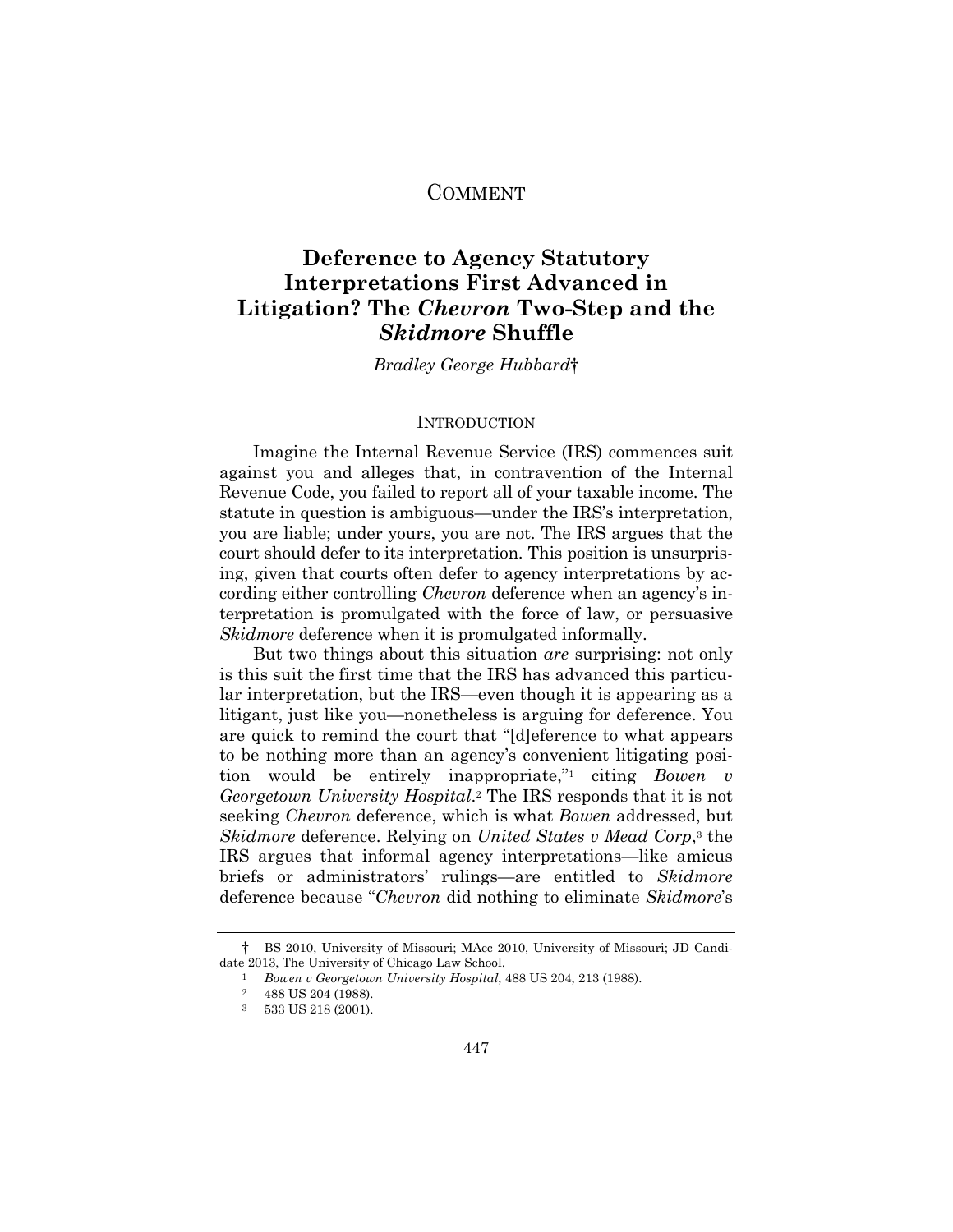holding that an agency's interpretation may merit some deference whatever its form."4

As the above hypothetical suggests, the Supreme Court has deferred to agency litigation interpretations where the agency appears as amicus,5 but has not yet addressed whether deference is appropriate when the agency appears as a litigant. This gap in the Court's administrative law jurisprudence has led to a split among the circuit courts. Five circuits have read *Bowen* as precluding a grant of both *Chevron* and *Skidmore* deference to agency statutory interpretations first advanced during litigation. Five circuits have taken the opposite view, according such interpretations *Skidmore* deference.

This Comment addresses this circuit split, which no court has recognized, and argues that *Skidmore* deference is appropriate for three reasons. First, every circuit that flatly denies deference—by either explicitly rejecting *Skidmore* or failing to consider it altogether—does so in reliance on *Bowen*. However, this reliance is misplaced because *Bowen* is about *Chevron*, rather than *Skidmore*, deference. Second, all circuit courts that have explicitly addressed whether *Skidmore* deference should be accorded to an agency's litigation interpretation when the agency appears as amicus agree that it should.6 Third, post-*Mead*, all circuit courts defer, under either *Chevron* or *Skidmore*, to agency litigation interpretations when the agency is part of a dualagency regime.7 The latter two reasons are germane because the concerns that generally caution against deferring to agency litigation interpretations are not marginally heightened when the agency appears as a litigant in a single-agency regime. As such, given the unanimous deference when an agency appears as amicus or when the agency is a litigant in a dual-agency regime, there is no reason why such deference should be flatly denied when the agency appears as a litigant in a single-agency regime.

This Comment comprises three parts. Part I provides background on agency litigation interpretations, the Supreme Court's *Skidmore* and *Chevron* deference regimes, and the ra-

<sup>4</sup> Id at 234.

<sup>5</sup> See *Skidmore v Swift & Co*, 323 US 134, 139–40 (1944); *Talk America, Inc v Michigan Bell Telephone Co*, 131 S Ct 2254, 2260–61 (2011); *Chase Bank USA, NA v McCoy*, 131 S Ct 871, 880 (2011).

<sup>6</sup> An agency can appear before a court in one of two postures: as a litigant or as amicus.

<sup>7</sup> An agency can be part of one of two litigation regimes: a single-agency regime, where the agency begins litigation in federal court; or a dual-agency regime, where one agency litigates before another agency prior to litigating in federal court.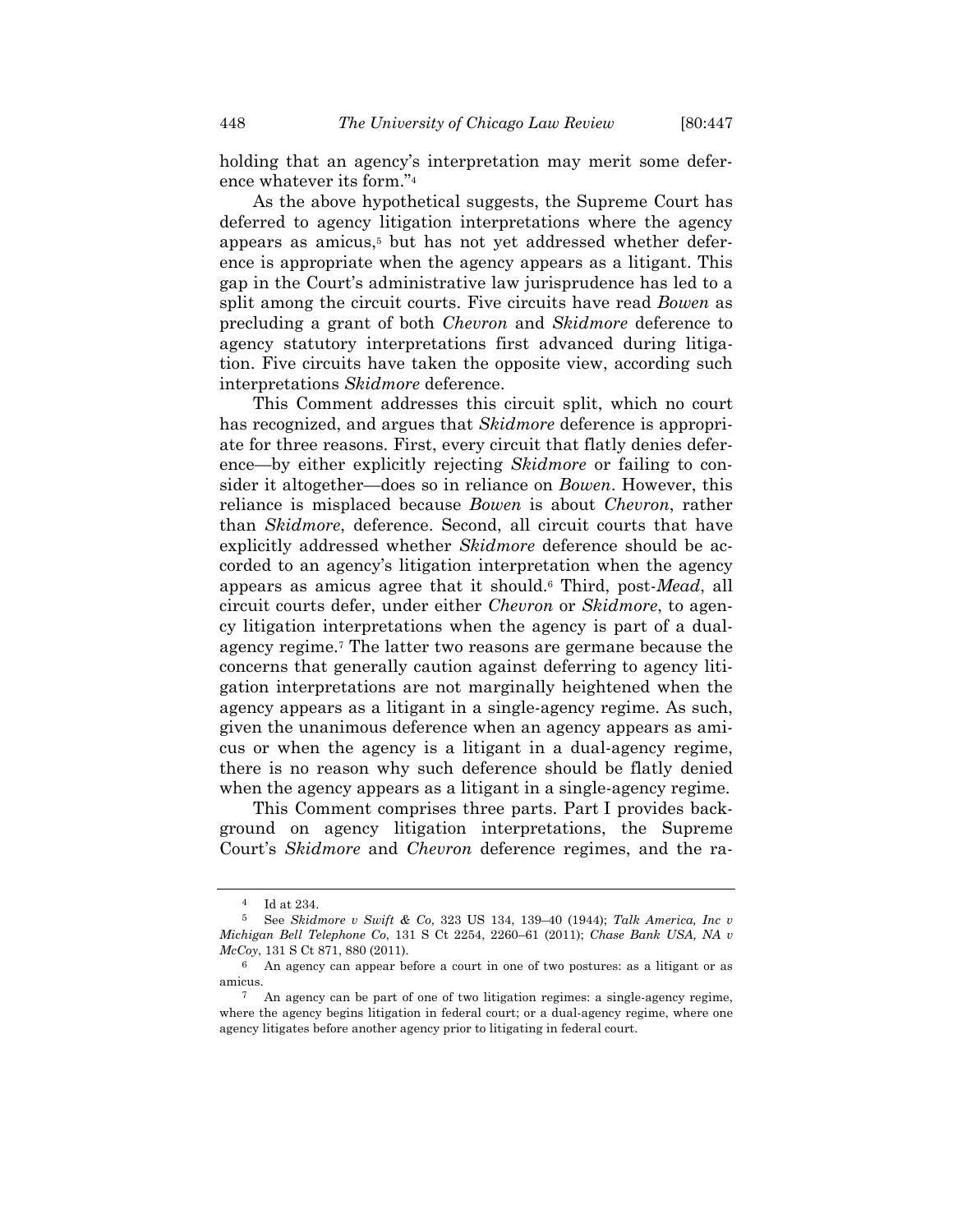tionales behind these regimes in light of the Court's evolving view of agencies. This Part also analyzes the application of those regimes to litigation interpretations. Part II presents the split that has developed in the circuit courts. Finding the rationale provided by most circuits wanting, Part III advances a solution: agency interpretations first advanced during litigation are eligible to receive *Skidmore* deference regardless of the agency's posture before the court or its litigation regime.

# I. THE BASE STEP—BACKGROUND

This Part proceeds in three sections. The first describes the various moving parts involved in agency litigation interpretations and outlines the stakes of according deference. The second presents an in-depth discussion of two of the Court's deference regimes—*Skidmore* and *Chevron*—in light of its evolving view of agencies.8 The third discusses the application of those regimes to agency litigation interpretations.

## A. Understanding Agency Litigation Interpretations

When Congress utilizes an agency to administer its legislation, the agency can interpret that legislation through a variety of mechanisms including rulemaking,9 adjudication within the agency,10 and other, informal procedures. This Comment addresses agency litigation interpretations—where an agency advances its interpretation for the first time during litigation, without having previously utilized any of the mechanisms outlined above. While it may seem that an agency should not receive deference for merely filing suit, $\mathbb{1}^1$  the Court has explicitly held that "the choice made between proceeding by general rule or by individual, *ad hoc* litigation is one that lies primarily in the informed discretion of the administrative agency."12

When engaged in litigation, there are two moving parts to consider: the agency's posture before the court and the agency's litigation regime. An agency can appear before the court in one of two postures: amicus or litigant. This Comment addresses the

<sup>8</sup> For a more detailed analysis of the Court's deference jurisprudence over time, see Jon Connolly, Note, Alaska Hunters *and the D.C. Circuit: A Defense of Flexible Interpretive Rulemaking*, 101 Colum L Rev 155, 161–63 (2001).

<sup>9</sup> See 5 USC § 553.

<sup>10</sup> See 5 USC §§ 554, 556–57.

<sup>11</sup> See *In the Matter of UAL Corp (Pilots' Pension Plan Termination)*, 468 F3d 444, 449–50 (7th Cir 2006).

<sup>12</sup> *SEC v Chenery Corp*, 332 US 194, 201–03 (1947).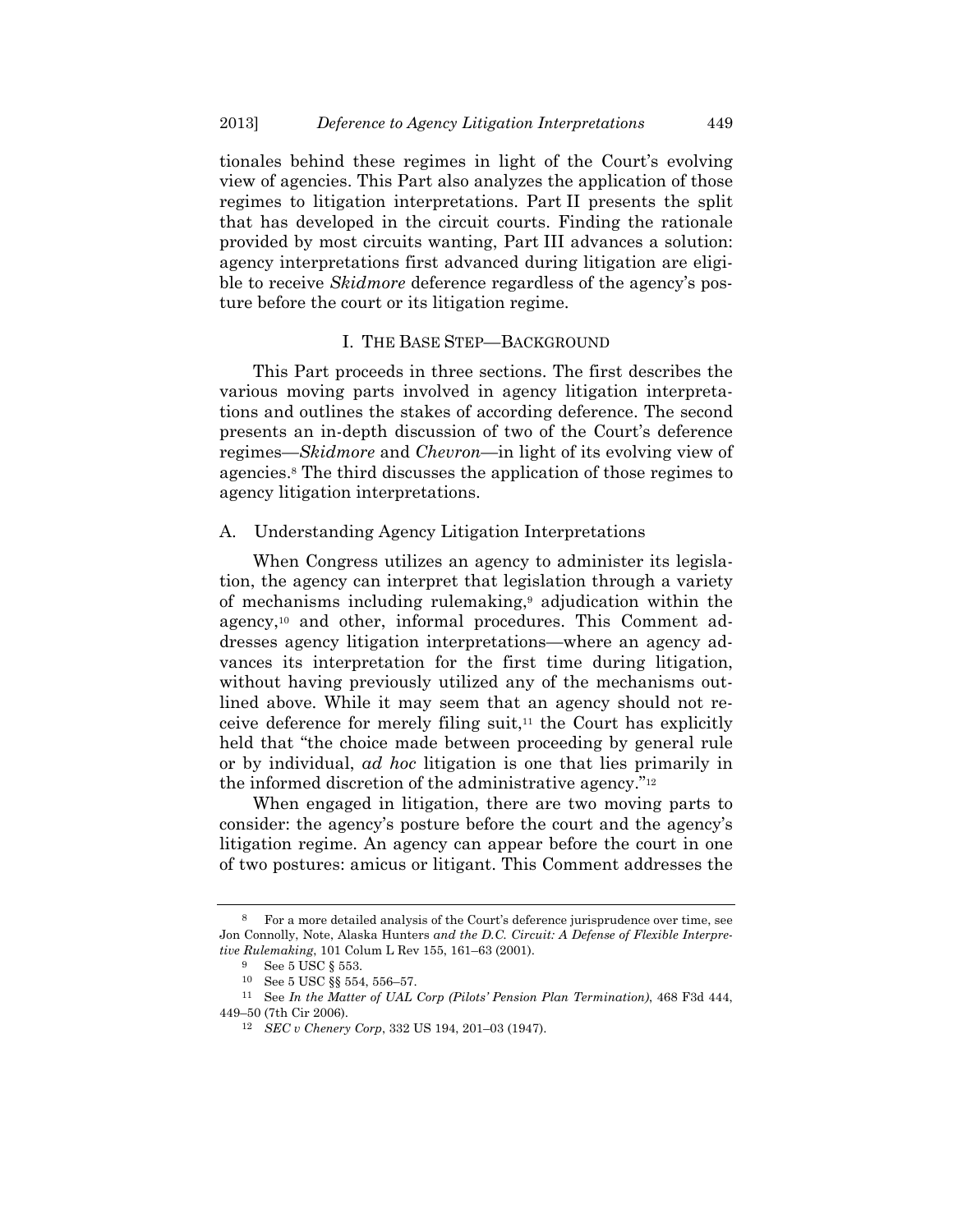split that has developed when an agency appears as a litigant but draws on precedent regarding agencies appearing as amici to inform its solution.

The second variable to consider is the agency's litigation regime. An agency exists in either a single- or dual-agency litigation regime. Single-agency regimes are representative of "most regulatory schemes" in which "rulemaking, enforcement, and adjudicative powers are combined in a single administrative authority."13 These regimes include both regulatory programs enforced by the courts in the first instance—like the Fair Labor Standards Act, where the Department of Labor first brings enforcement actions in the federal courts<sup>14</sup>—as well as those in which an agency serves as the legislative branch in promulgating regulations, the executive branch in bringing enforcement actions, and the judicial branch in adjudicating those enforcement actions. In single-agency regimes, disputes end up in the federal court system either because the agency (or a regulated party) initiates litigation there or because the regulated party appeals an unfavorable agency adjudication. In dual-agency regimes, Congress generally separates the enforcement and rulemaking powers from the adjudicative powers, "assigning these respective functions to two *different* administrative authorities."15 The former powers are lodged in the "policy" agency, which is charged with promulgating rules and enforcing the statute. The latter power is lodged in the "adjudicatory" agency. When either the policy agency or a private party seeks to initiate litigation, the proceedings must first be brought before the adjudicatory agency, which is staffed with administrative law judges (ALJs), who generally hear disputes in the first instance. The heads of the adjudicatory agency may review these ALJ decisions; however, the agency heads often summarily adopt the decisions, leading to their treatment as the decision of the agency.16 Adverse decisions are generally appealable to the federal courts of appeals.

<sup>13</sup> *Martin v Occupational Safety and Health Review Commission*, 499 US 144, 151 (1991) (citing the Federal Trade Commission, Securities and Exchange Commission, and Federal Communications Commission as examples of single-agency-regime agencies).

<sup>14</sup> See *Skidmore v Swift & Co*, 323 US 124, 202–03 (1944). See also Daniel J. Gifford, *Adjudication in Independent Tribunals: The Role of an Alternative Agency Structure*, 66 Notre Dame L Rev 965, 972–73 (1991).

<sup>&</sup>lt;sup>15</sup> *Martin*, 499 US at 151.<br><sup>16</sup> See, for example, *Ivanishvili v United States Department of Justice*, 433 F3d 332, 337 (2d Cir 2006). See also Stephen G. Breyer, et al, *Administrative Law and Regulatory Policy: Problems, Texts, and Cases* 257 (Wolters Kluwer 7th ed 2011); Charles H. Koch Jr, *Policymaking by the Administrative Judiciary*, 56 Ala L Rev 693, 701–13 (2005).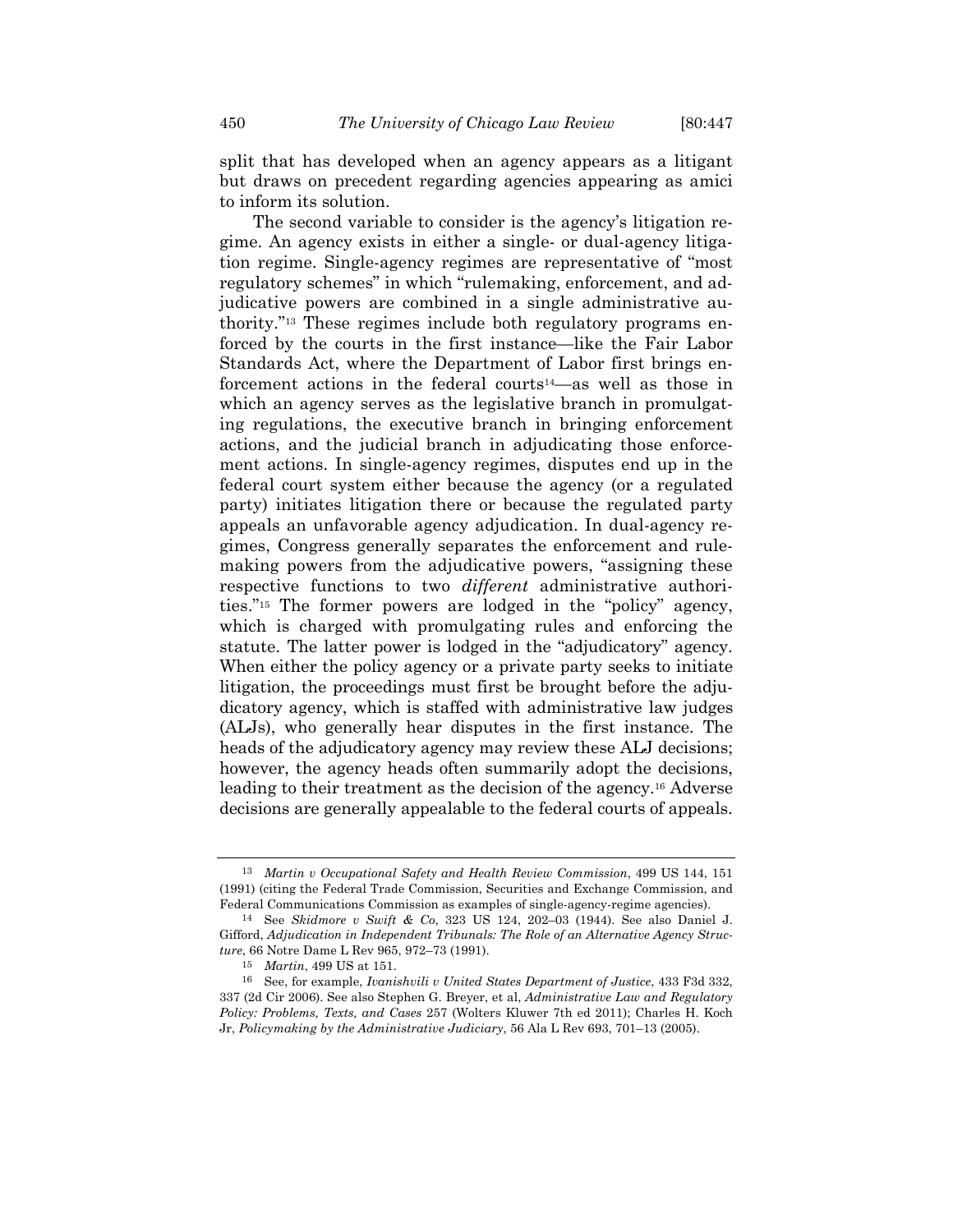There are several reasons why Congress might utilize a dual-agency regime to administer a given statutory scheme. First, if the scheme entails fact-intensive, low-stakes cases, utilizing an agency as a court of first instance avoids clogging the district courts' dockets with matters that do not require the insight of an Article III judge. These benefits of judicial economy become especially potent when the regulatory regime calls for the agency to rapidly implement a "comprehensive system of behavioral controls over numerous subjects" because "the agency must set out detailed behavioral standards in advance."17 Second, Congress may desire a "greater separation of functions than exists within the traditional 'unitary' agency, which under the Administrative Procedure Act (APA) generally must divide enforcement and adjudication between separate personnel."18 This may explain why these dual-agency regimes are often utilized in the employment context, where Congress displaces traditional tort remedies with a structured recovery regime (OSHA, LWHCA, and so forth).19 The split that this Comment addresses developed in the context of single-agency regimes, but the Comment uses precedent from the dual-agency context to inform its solution.

Turning to the stakes, an agency's litigation interpretation could potentially receive *Chevron* deference, *Skidmore* deference, or no deference. If it receives *Chevron* deference, an agency will prevail in the litigation (assuming the interpretation is favorable to its position) as long as its interpretation meets *Chevron*'s prerequisites<sup>20</sup> because *Chevron* instructs courts to accord an agency's interpretation controlling deference.21 If the agency's interpretation is *Skidmore* eligible, the court will defer if the agency can convince the court that the agency is an expert, that it brought that expertise to bear in reaching its interpretation, and that its interpretation is persuasive.22 If the agency is not eligible to receive any deference, the court will interpret the statute de novo. As such, to prevail on the merits, the agency must persuade the court just as any other litigant must.

<sup>17</sup> Gifford, 66 Notre Dame L Rev at 968 (cited in note 14).

<sup>18</sup> *Martin*, 499 US at 151, citing 5 USC § 554(d).

<sup>19</sup> For an example of a dual-agency regime, see *Martin*, 499 US at 147–48 (explaining the division of powers in OSHA).

<sup>20</sup> That is, the agency is empowered to—and does—act with the force of law, the statute is ambiguous, and the agency's interpretation is reasonable. See Part I.B.2.

<sup>21</sup> See David M. Gossett, Comment, Chevron, *Take Two: Deference to Revised Agency Interpretations of Statutes*, 64 U Chi L Rev 681, 691–92 (1997). See also *William Brothers, Inc v Pate*, 833 F2d 261, 265 (11th Cir 1987).

<sup>22</sup> See Part I.B.1.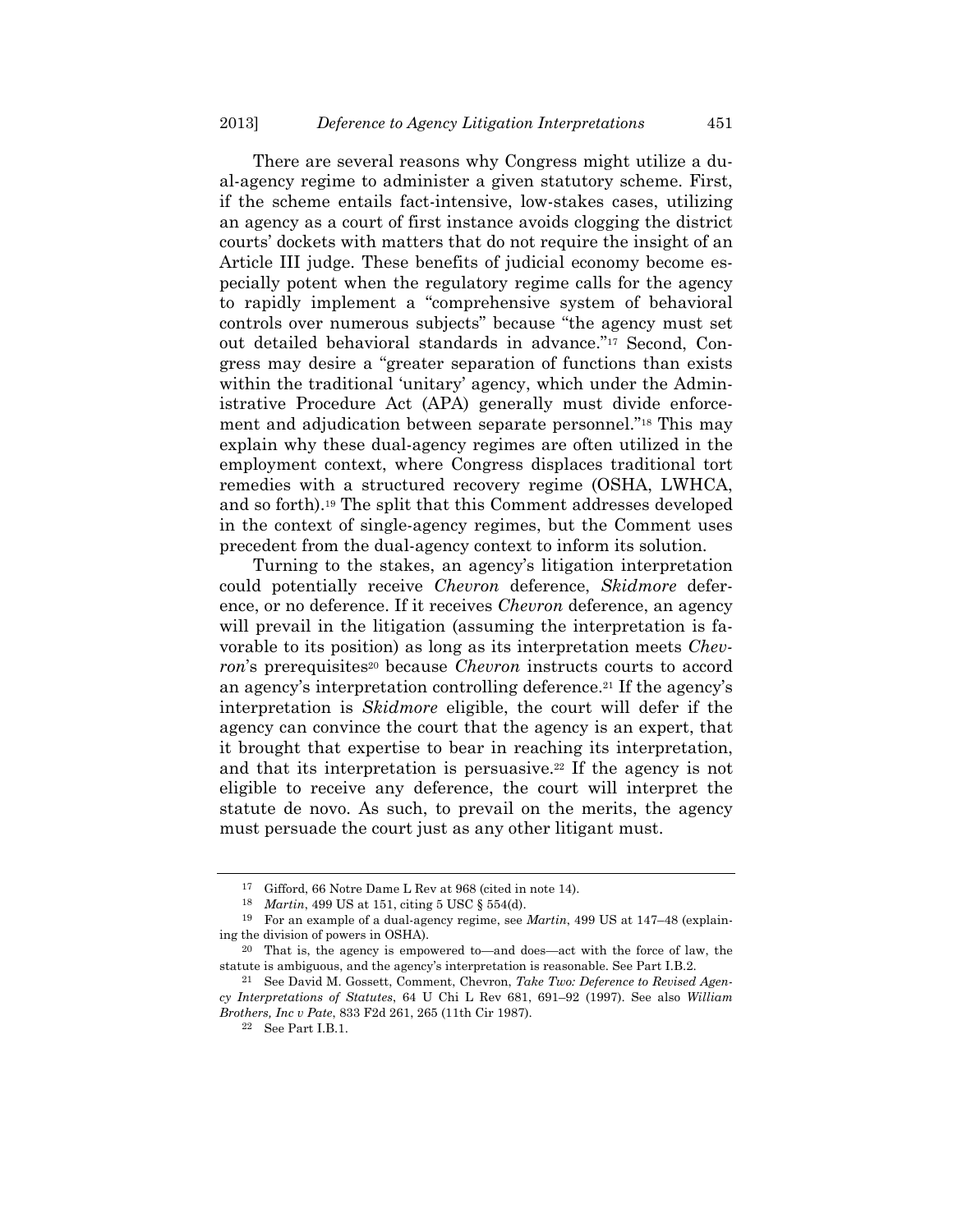This Section analyzes how the Court's view toward agencies has developed over time, utilizing its contemporaneous precedent. It begins with the expansion of the administrative state, which began just after the New Deal. During this period, the Court continued to cling tightly to its duty to "say what the law is"23 while also recognizing that agencies possess useful expertise, an attitude epitomized by *Skidmore v Swift & Co*.24 Although concerns about entrenchment and agency capture animated congressional activity in the 1960s and 1970s, concerns about judicial activism animated the Court's jurisprudence, culminating in 1984 with *Chevron U.S.A., Inc v Natural Resources Defense Council, Inc*,25 in which the Court held that certain agency interpretations warranted controlling deference. By this phrase, the Court meant that a court should adopt an interpretation even though it was not the interpretation at which the court would arrive as a matter of first impression. The 1970s and 1980s also saw an expansion of "hard look" review, which resulted in the notice-and-comment process—initially intended to be a quick and efficient way for agencies to promulgate regulations—falling out of favor with agencies as it became unduly onerous. In place of the notice-and-comment process, which more closely resembles legislation, agencies began, with increasing frequency, to use informal methods to advance their interpretations.

In 2001, the Court recognized the danger of according controlling deference to interpretations that have not received formal vetting via the notice-and-comment process. The Court, in *Mead*, held that agencies are entitled to *Chevron* deference only when they have the power to act, and are indeed acting, with the force of law. At the same time, the Court rejuvenated *Skidmore* deference,26 which was made applicable to those interpretations that, post-*Mead*, no longer qualified for *Chevron* deference.

<sup>23</sup> *Marbury v Madison*, 5 US (1 Cranch) 137, 177 (1803). 24 323 US 134 (1944).

<sup>25 467</sup> US 837 (1984).

<sup>26</sup> *Mead* is said to have "rejuvenated" *Skidmore* because, prior to *Mead*, many observers believed that *Skidmore* had fallen by the wayside, giving way to *Chevron*.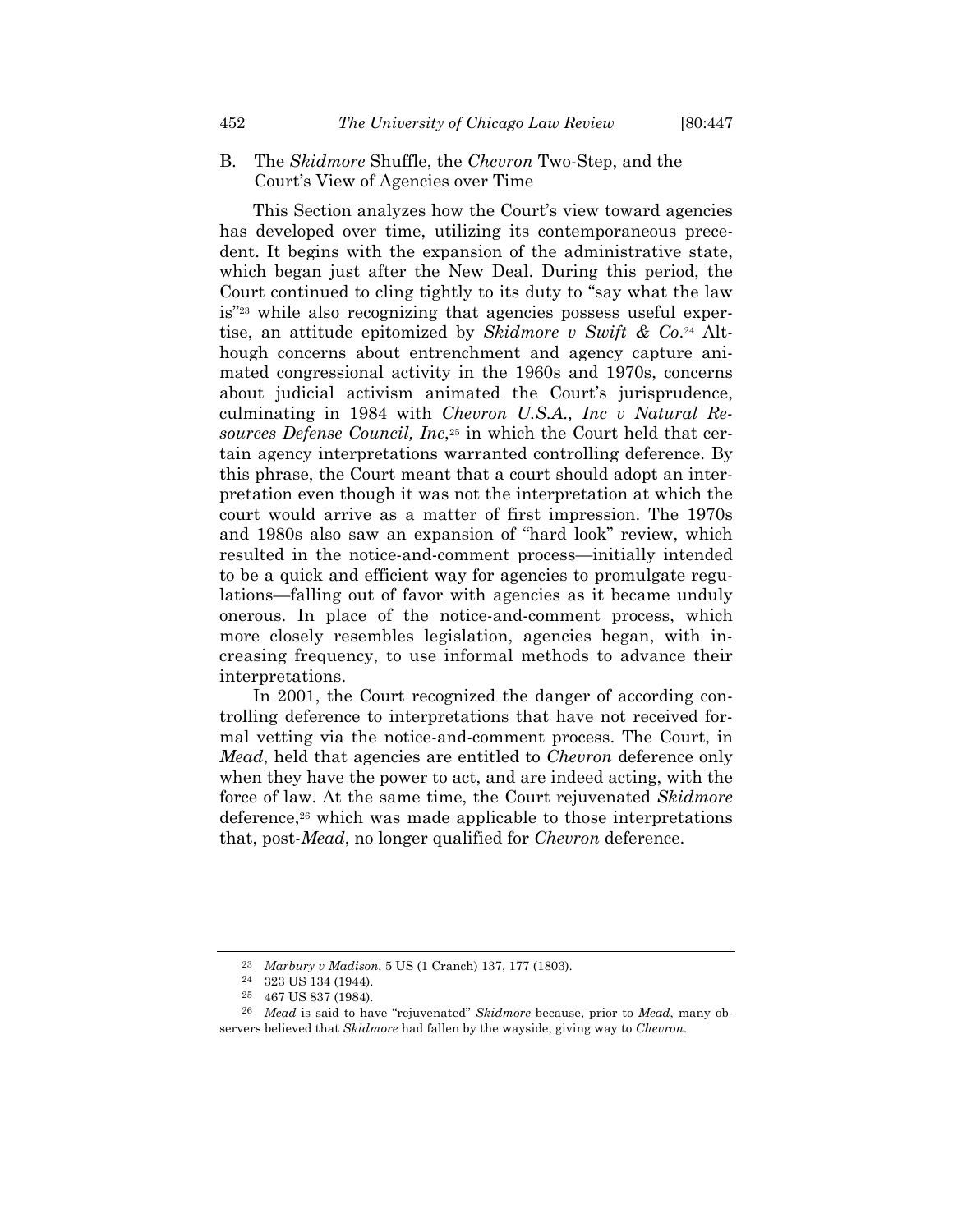## 1. The *Skidmore* shuffle and expert agencies.

From the rise of the administrative agencies, beginning in the mid- to late nineteenth century through the New Deal, the Court clung tightly to both the common law and its duty to say what the law is, making "clear that agency determinations... were to be paid no deference by a reviewing court."<sup>27</sup> Following the stock market crash of 1929, the New Deal era saw an explosion in the administrative state. This expansion was contentious, to say the least—from the nondelegation doctrine's one good year28 to the switch in time that saved nine.29 This drama culminated in the passage of the Administrative Procedure Act (APA) in 1946. As Professor George Shepherd described,

The more than a decade of political combat that preceded the adoption of the APA was one of the major political struggles in the war between supporters and opponents of the New Deal. Republicans and Southern Democrats sought to crush New Deal programs by means of administrative controls on agencies. Every legislator, both Roosevelt Democrats and conservatives, recognized that a central purpose of the proponents of administrative reform was to constrain liberal New Deal agencies . . . . They understood, and stated repeatedly, that the shape of the administrative law statute that emerged would determine the shape of the policies that the New Deal administrative agencies would implement.30

These conflicting views of agencies—as technocratic experts insulated from political pressure in the minds of the Roosevelt Democrats and as antithetical to individual freedom in the minds of the Republicans and the Southern Democrats<sup>31</sup> shaped the Court's view of agencies from the late 1930s through the early 1960s.32 Demonstrative of this view, the Court observed that an agency's interpretations "constitute a body of experience and informed judgment to which courts and litigants may properly resort for guidance."33 The Court thus granted con-

<sup>27</sup> Robert L. Rabin, *Federal Regulation in Historical Perspective*, 38 Stan L Rev 1189, 1232 (1986).

<sup>28</sup> See *Panama Refining Co v Ryan*, 293 US 388, 392 (1935); *A.L.A. Schechter Poultry Corp v United States*, 295 US 495, 501–02 (1935).

<sup>29</sup> See *West Coast Hotel Co v Parrish*, 300 US 379, 399–400 (1937).

<sup>30</sup> George B. Shepherd, *Fierce Compromise: The Administrative Procedure Act Emerges from New Deal Politics*, 90 Nw U L Rev 1557, 1560 (1996).

 $^{31}$  See id at 1560–61.<br> $^{32}$  See Connelly 101.

<sup>32</sup> See Connolly, 101 Colum L Rev at 161 (cited in note 8). 33 *Skidmore*, 323 US at 139–40.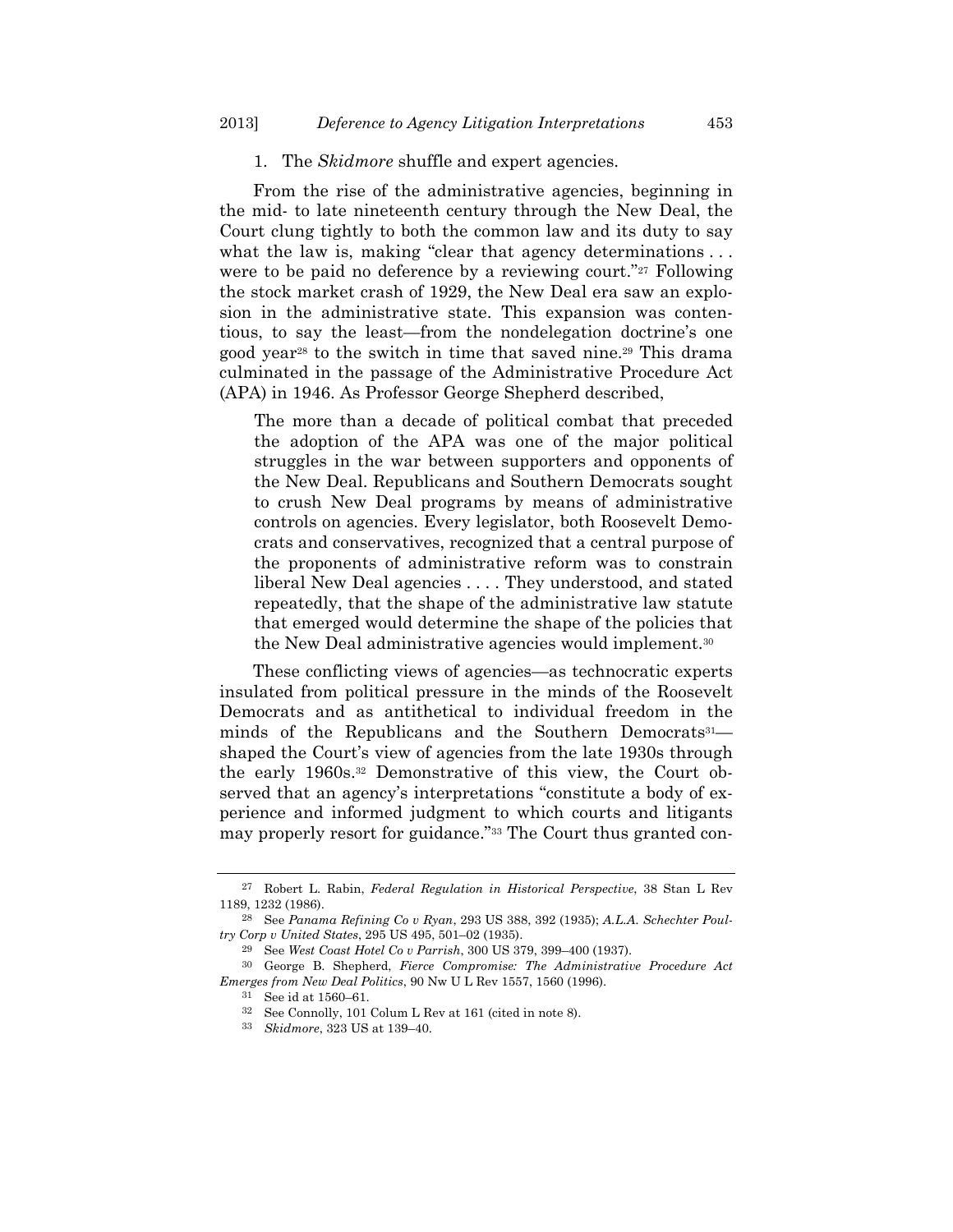trolling deference to an agency's interpretation of its own regulation so long as the interpretation was not "plainly erroneous or inconsistent with the regulation."34

Consistent with this approach, *Skidmore* instructs courts to accord deference—that is, "considerable and in some cases decisive weight"—to agency interpretations, even if "not controlling upon the courts by reason of their authority."35 The *Skidmore* Court provided four factors to guide courts in determining how much weight the agency's interpretation warrants: the thoroughness evident in the agency's interpretation, the validity of its reasoning, the interpretation's consistency with earlier and later pronouncements, and "all those factors which give it power to persuade."36 When *Mead* reinvigorated *Skidmore* sixty years later,<sup>37</sup> it presented four additional factors for courts to consider: the degree of the agency's care, consistency, formality, thoroughness, and logic; the agency's relative "expertness" and specialized experience; the highly detailed nature of the regulatory scheme and the value of uniformity in the agency's understanding of what a national law requires; and any other sources of weight.38 Based on these factors, a court determines whether the agency's interpretation warrants deference.

This framework emphasizes that *Skidmore* deference does not require a court to adopt the agency's interpretation; rather, a court utilizes *Skidmore*'s factors in determining whether an agency's interpretation merits deference. Accordingly, *Skidmore*'s multifactored analysis has "produced a spectrum of judi-

<sup>34</sup> *Bowles v Seminole Rock & Sand Co*, 325 US 410, 414 (1945).

<sup>35</sup> *Skidmore*, 323 US at 140.

<sup>36</sup> Id.

<sup>37</sup> Post-*Chevron*, lower courts concluded that *Chevron* "effectively displaced *Skidmore*." Derek P. Langhauser, *Executive Regulations and Agency Interpretations: Binding Law or Mere Guidance? Developments in Federal Judicial Review*, 29 J Coll & Univ L 1, 14 (2002). *Mead* confirmed that this was not, in fact, the case. *Mead*, 533 US at 234 ("*Chevron* did nothing to eliminate *Skidmore*'s holding that an agency's interpretation may merit some deference whatever its form."). See also Charles H. Koch Jr, *Evaluating Statutory Interpretations*, 4 Admin L & Prac § 11:33 at 11–12 (West 3d ed Supp 2012); Ann Graham, *Searching for* Chevron *in Muddy* Watters*: The Roberts Court and Judicial Review of Agency Regulations*, 60 Admin L Rev 229, 241 (2008) ("According to the *Gonzales v. Oregon* opinion, *Skidmore* deference was not displaced by *Chevron*, but remains a third, very limited deference standard."); Thomas J. Fraser, *Interpretive Rules: Can the Amount of Deference Accorded Them Offer Insight into the Procedural Inquiry?*, 90 BU L Rev 1303, 1323 (2010) ("For Breyer, *Chevron* did not displace *Skidmore*, but rather provided an additional reason to give deference to an agency interpretation: Congress delegates authority to agencies to make certain determinations.").

<sup>38</sup> *Mead*, 533 US at 228, 234.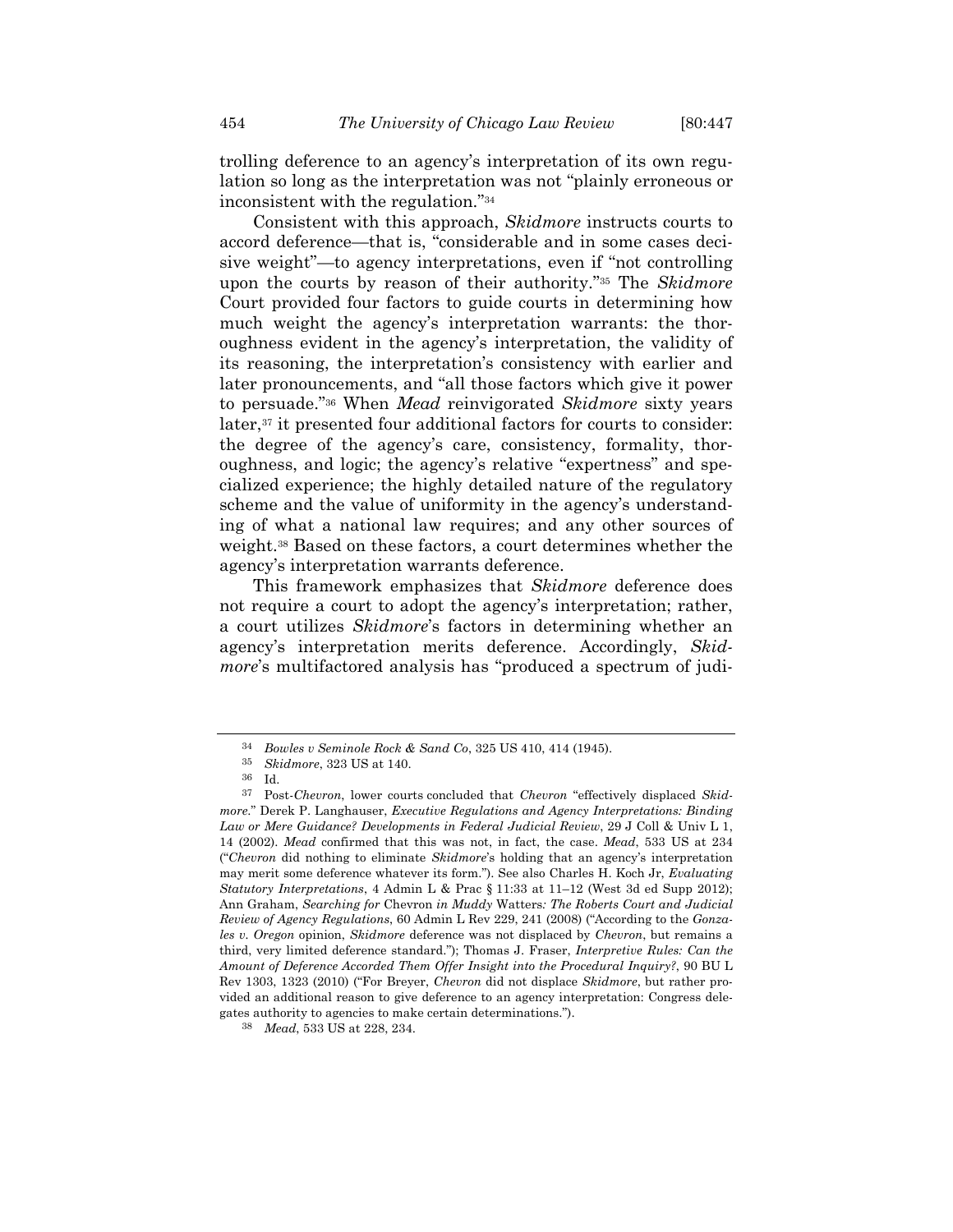cial responses, from great respect at one end . . . to near indifference at the other."39

*Skidmore* deference is premised on practicality—a recognition that agencies are institutionally superior to the courts with respect to the interpretation of their statutes.40 This pragmatic conclusion is perhaps unsurprising when one considers both the enormity and exponential growth of the United States Code along with the fact that federal judges are generalists—called upon to interpret the entirety of the Code—whereas agencies are only required to interpret their section of the Code.41 Not only do agencies deal with a much smaller portion of the Code than courts do, but because an agency administers and enforces its statute, each agency sees how its respective statutory scheme operates on the ground.42 Additionally, it is easier for agencies to update their understandings of what their respective statutes require, to reflect either changed circumstances or the unforeseen consequences of a given interpretation,<sup>43</sup> because they are not bound by stare decisis.<sup>44</sup>

*Mead* reaffirmed this pragmatic interpretation of *Skidmore*: "[T]he well-reasoned views of the agencies implementing a stat-

41 See Hickman and Krueger, 107 Colum L Rev at 1256 (cited in note 40).

42 See Antonin Scalia, *Judicial Deference to Administrative Interpretations of Law*, 1989 Duke L J 511, 514:

The cases, old and new, that accept administrative interpretations, often refer to the "expertise" of the agencies in question, their intense familiarity with the history and purposes of the legislation at issue, their practical knowledge of what will best effectuate those purposes. In other words, they are more likely than the courts to reach the correct result.

43 See Cass R. Sunstein, Book Review, *Justice Scalia's Democratic Formalism*, 107 Yale L J 529, 550–56 (1997); Hickman and Krueger, 107 Colum L Rev at 1249 (cited in note 40); Manning, 96 Colum L Rev at 688–89 (cited in note 40).

<sup>39</sup> Id at 228.

<sup>40</sup> See Kristin E. Hickman and Matthew D. Krueger, *In Search of the Modern*  Skidmore *Standard*, 107 Colum L Rev 1235, 1249 (2007) ("[A]s the *Skidmore* Court acknowledged, courts often lack the resources and expertise to understand and evaluate fully the consequences of complex statutory schemes. Sometimes agencies are simply better at assessing and applying alternative statutory interpretations."); John F. Manning, *Constitutional Structure and Judicial Deference to Agency Interpretations of Agency Rules*, 96 Colum L Rev 612, 686 (1996).

<sup>44</sup> Not only can agencies revise their prior interpretations to reflect new circumstances or information but, after *National Cable & Telecommunications Association v Brand X Internet Services*, 545 US 967 (2005), agencies can actually "overrule" prior judicial interpretations of their statutes, assuming that the agency did not receive *Chevron* deference in the first instance. Id at 981. In *Brand X*, the Court held that prior judicial construction of an agency's ambiguous statute does not prevent the agency from later adopting a *Chevron*-eligible interpretation contrary to the court's interpretation, to which a court would then have to defer (assuming reasonableness). Id at 982–83. In this context, *Brand X* represents the Court's acknowledgement of the value of agencies' flexibility. For further discussion of *Brand X*, see Part III.D.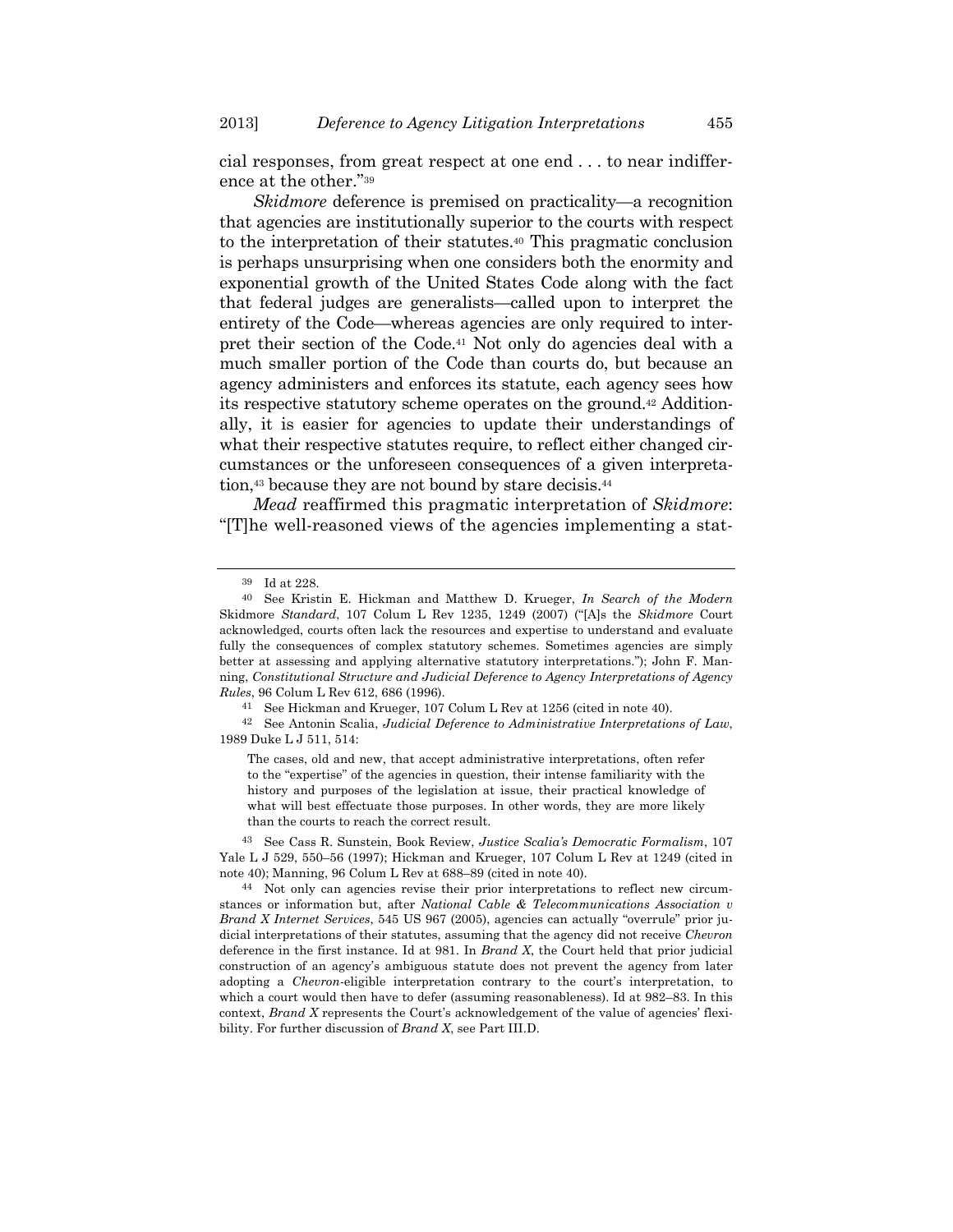ute constitute a body of experience and informed judgment . . . and [w]e have long recognized that considerable weight should be accorded to an executive department's construction of a statutory scheme it is entrusted to administer."45 Thus, when courts defer under *Skidmore*, they do so on the ground that agencies are—through both their expertise and their experience institutionally superior to courts.

# 2. The *Chevron* two-step, agency politicization, and congressional delegation.

Beginning in the early 1960s, the perception of agencies shifted dramatically—from disinterested experts to extensions of the very groups they were charged with regulating.46 Concerns regarding agency capture by interest groups prompted Congress to pass both the Freedom of Information Act<sup>47</sup> and the Government in the Sunshine Act.48 Courts also responded to these concerns by developing "hard look" review, which instructs courts to take a "hard look" at agency action, "even as to the evidence on technical and specialized matters."49

The early 1980s saw a similarly dramatic shift; the Court recognized that the political pressures to which agencies are subject have positive effects, making agencies *more* responsive to the political process.50 This view of agencies as politically accountable actors, combined with concerns about the "judicial activism [of] the 1960s and 1970s,"51 prompted the Court to conclude that agency interpretations are more democratically legitimate and provide greater safeguards against errant interpretations than those of the judiciary.52

<sup>45</sup> *Mead*, 533 US at 227–28 (alterations in original) (quotation marks omitted).

<sup>46</sup> See Peter L. Strauss, *From Expertise to Politics: The Transformation of American Rulemaking*, 31 Wake Forest L Rev 745, 755 (1996); Connolly, 101 Colum L Rev at 161 (cited in note 8).

 $47$  Pub L No 89-487, 80 Stat 250 (1966), codified as amended at 5 USC § 552.

<sup>48</sup> Pub L No 94-409, 90 Stat 1241 (1976), codified at 5 USC § 552(b). See also Strauss, 31 Wake Forest L Rev at 754–56 (cited in note 46).

<sup>49</sup> *Ethyl Corp*, 541 F2d at 35. See also *Motor Vehicle Manufacturers Association of the United States, Inc v State Farm Mutual Automobile Ins Co*, 463 US 29, 33–34 (1983).

<sup>50</sup> See Connolly, 101 Colum L Rev at 161–62 (cited in note 8).

<sup>51</sup> See Jeff Brown, *The Platonic Guardian and the Lawyer's Judge: Contrasting the Judicial Philosophies of Earl Warren and John M. Harlan*, 44 Houston L Rev 253, 254 n 4 (2007) ("[A]ggressive judicial activism in the 1960s and 1970s contributed largely to the erosion of the public's 'faith in law's autonomy.'"), quoting Richard A. Posner, *The Problems of Jurisprudence* 428–29 (Harvard 1990). See also *Chevron*, 467 US at 865.

<sup>52</sup> See Connolly, 101 Colum L Rev at 161–63 (cited in note 8).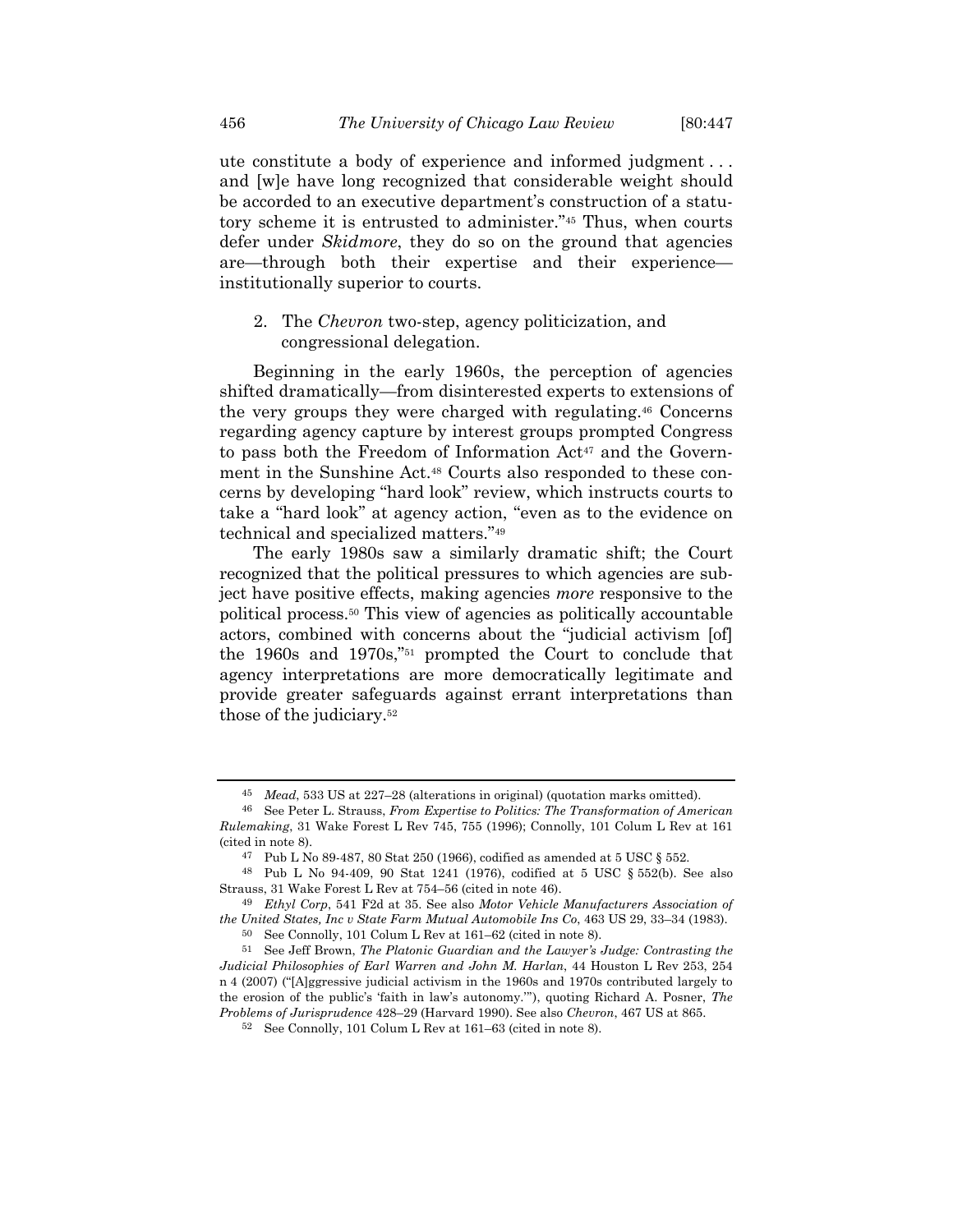This view of agencies was manifested in *Chevron*, which, unlike *Skidmore*, instructs courts to accord controlling deference to an agency's interpretation if three questions are answered in the affirmative.53 First, did the agency act with the force of law that is, did "Congress delegate[] authority to the agency generally to make rules carrying the force of law, and [was] the agency['s] interpretation . . . promulgated in the exercise of that authority"?54 Second, is the statute ambiguous—that is, did Congress leave a gap in the statute's construction?55 Third, is the agency's interpretation reasonable?56

The rationales underlying *Chevron* map closely onto those underlying *Skidmore*. The Court explicitly recognized agencies' superior political accountability<sup>57</sup> and institutional competency.<sup>58</sup> However, *Chevron* also put forth a new, crucially important rationale in justifying its departure from the judiciary's duty to say what the law is—a congressional delegation to agencies to exercise primary interpretative control over their statutes.59 That is, *Chevron* provides a "categorical presumption that silence or ambiguity in an agency-administered statute should be understood as an implicit delegation of authority to the agency."60

If Congress has explicitly left a gap for the agency to fill, there is an express delegation of authority to the agency to elucidate a specific provision of the statute. . . . Sometimes the legislative delegation to an agency . . . is implicit rather than explicit. In such a case, a court may not substitute its own construction of a statutory provision for a reasonable interpretation made by . . . an agency.

See also Barron and Kagan, 2001 S Ct Rev at 212 (cited in note 58); Murphy, 66 Ohio St L J at 1032 (cited in note 58).

<sup>53</sup> While *Chevron*'s analysis is commonly referred to as the "*Chevron* two-step," *Mead* effectively added "*Chevron* step zero." See Cass R. Sunstein, Chevron *Step Zero*, 92 Va L Rev 187, 207–31 (2006). *Chevron* step zero is "the initial inquiry into whether the *Chevron* framework applies at all," which demands an inquiry as to whether the agency acted with the force of law. Id at 191.

<sup>54</sup> *Mead*, 533 US at 226–27.

<sup>55</sup> *Chevron*, 467 US at 843–44.

<sup>56</sup> Id at 844.

<sup>57</sup> Id at 865–66.

<sup>58</sup> Id at 866. See also David J. Barron and Elena Kagan, Chevron*'s Nondelegation Doctrine*, 2001 S Ct Rev 201, 213; Richard W. Murphy, *Judicial Deference, Agency Commitment, and Force of Law*, 66 Ohio St L J 1013, 1032–33 (2005).

<sup>59</sup> See *Chevron*, 467 US at 843–44:

<sup>60</sup> Manning, 96 Colum L Rev at 623 (cited in note 40) (emphasis omitted). See also Cass R. Sunstein, *After the Rights Revolution: Reconceiving the Regulatory State* 142–44 (Harvard 1990); Henry P. Monaghan, Marbury *and the Administrative State*, 83 Colum L Rev 1, 2–7 (1983).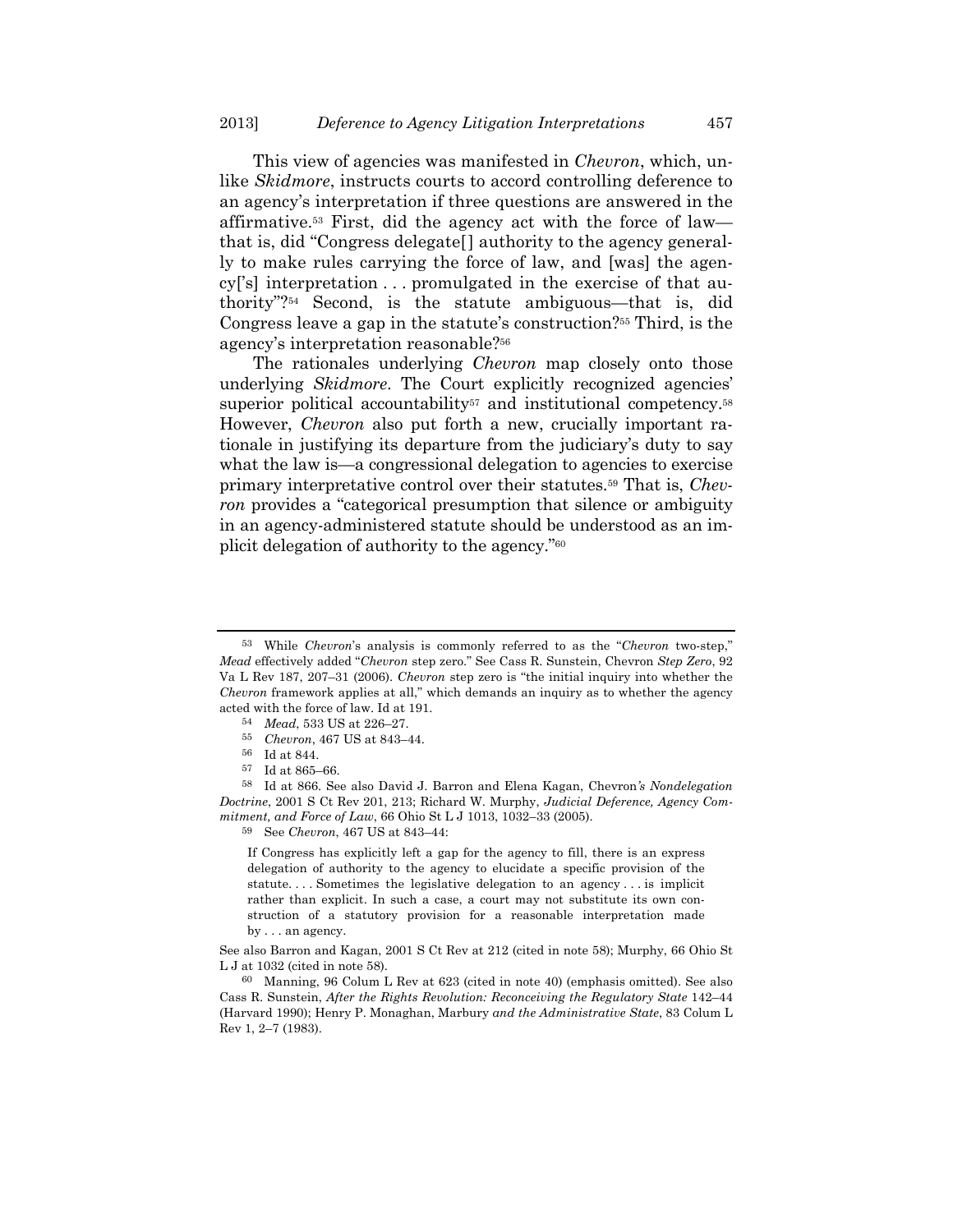While several scholars have argued that this delegation is nothing but a legal fiction, $61$  "the Court has increasingly converged on the general claim that *Chevron* is best understood to suggest that deference is based on an implicit congressional delegation of law-interpreting power."62 As such, while *Chevron*—like *Skidmore*—recognized agencies' institutional superiority, its grant of controlling deference to agency interpretations is premised on a congressional delegation to an agency, rather than to the courts, of the power to interpret a statute in the first instance.<sup>63</sup>

# C. Applicability of the Court's Precedent to Litigation Interpretations

Recall that, to be eligible for *Chevron* deference, Congress must delegate to the agency the authority to act with the force of law and the agency's interpretation must occur in the exercise of that authority.64 As such, it is unsurprising that *Chevron* generally does not apply to agency litigation interpretations. This was confirmed by *Bowen*, where the Court held, "We have never applied the principle of [*Chevron* and its progeny] to agency litigating positions that are wholly unsupported by regulations, rulings, or administrative practice."65

However, there are two possible exceptions worth exploring. The first would apply to dual-agency regimes, where Congress

<sup>61</sup> See, for example, Barron and Kagan, 2001 S Ct Rev at 212 (cited in note 58) ("Because Congress so rarely makes its intentions about deference clear, *Chevron* doctrine at most can rely on a fictionalized statement of legislative desire, which in the end must rest on the Court's view of how best to allocate interpretative authority."); Scalia, 1989 Duke L J at 517 (cited in note 42):

In the vast majority of cases I expect that Congress . . . didn't think about the matter at all. If I am correct in that, then any rule adopted in this field represents merely a fictional, presumed intent, and operates principally as a background rule of law against which Congress can legislate.

<sup>62</sup> Breyer, et al, *Administrative Law* at 290 (cited in note 16).

<sup>63</sup> See Hickman and Krueger, 107 Colum L Rev at 1248–50 (cited in note 40) ("*Mead* limits *Chevron*'s scope to cases in which a court affirmatively finds that Congress implicitly delegated primary interpretive power and that the agency exercised that power. . . . By contrast, *Skidmore* merely reflects a policy of judicial prudence."); Eric R. Womack, *Into the Third Era of Administrative Law: An Empirical Study of the Supreme Court's Retreat from* Chevron *Principles in* United States v. Mead, 107 Dickinson L Rev 289, 297 (2002).

<sup>64</sup> *Mead*, 533 US at 226–27.

<sup>65</sup> *Bowen*, 488 US at 212–14 ("[W]e have declined to give deference to an agency counsel's interpretation of a statute where the agency itself has articulated no position on the question, on the ground that 'Congress has delegated to the administrative official and not to appellate counsel the responsibility for elaborating and enforcing statutory commands.'"), quoting *Investment Company Institute v Camp*, 401 US 617, 628 (1971).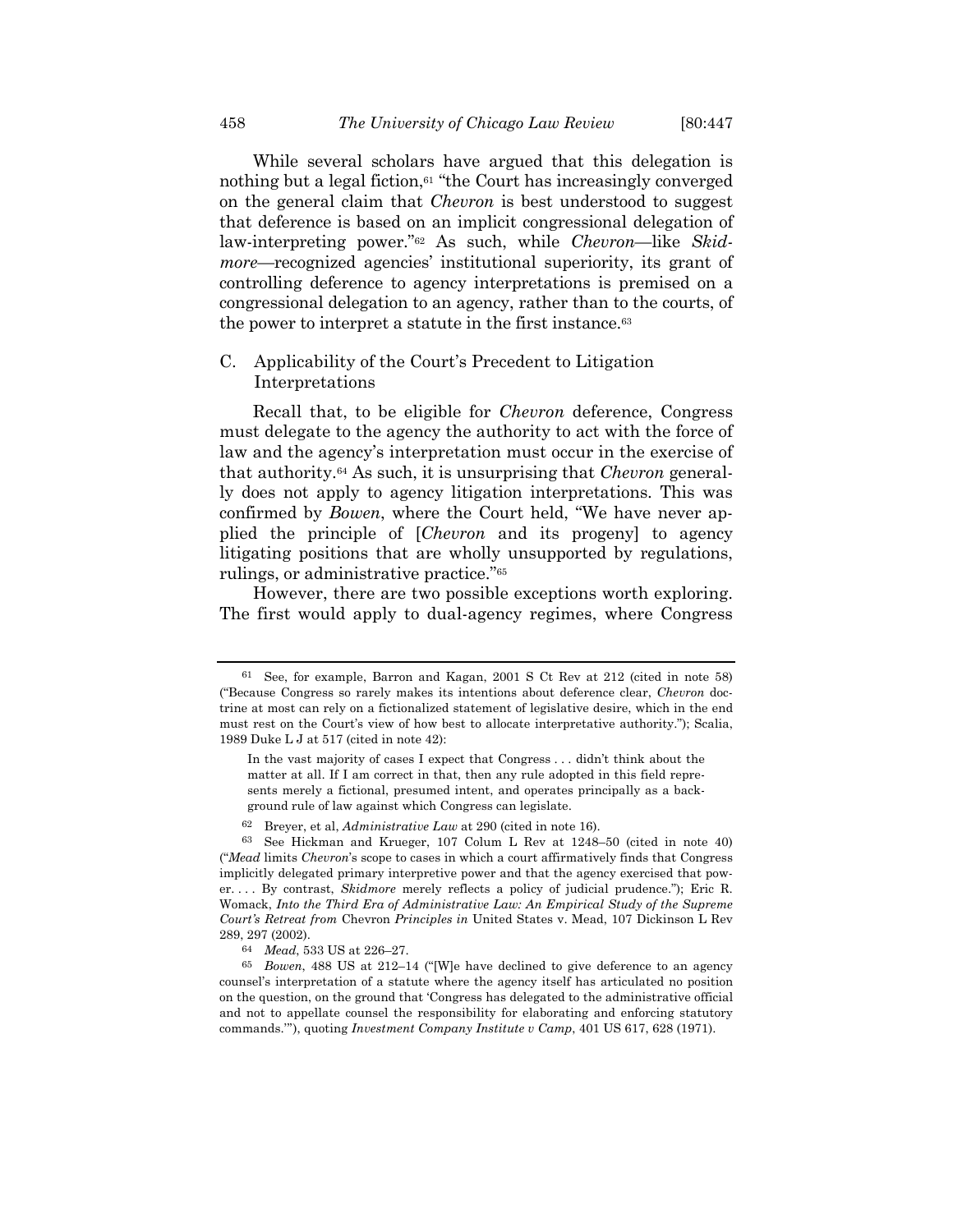expressly authorizes an agency to litigate before another agency. Such interpretations, put forth by the policy agency before the adjudicatory agency, may be *Chevron* eligible before both the adjudicatory agency and the federal courts.<sup>66</sup> The second would apply where Congress explicitly delegates to an agency the power to speak with the force of law in federal court.<sup>67</sup>

Although agency litigation interpretations are generally not *Chevron* eligible, *Mead* presented the possibility that such interpretations could receive *Skidmore* deference when it held that the fact that an agency's interpretation falls outside of *Chevron* does not "place [it] outside the pale of any deference whatever."68 The Court, however, has not expressly addressed deference to agency statutory interpretations first advanced during litigation either in amicus briefs<sup>69</sup> or in court filings when the agency is a litigant.<sup>70</sup>

See *Mead*, 533 US at 229 ("We have recognized a very good indicator of delegation meriting *Chevron* treatment in express congressional authorizations to engage in the process of rulemaking *or adjudication*.") (emphasis added). The Court explicitly indicated this possibility, pre-*Mead*, when it held, "[T]he Secretary's litigating position before the Commission is as much an exercise of delegated lawmaking powers as is the Secretary's promulgation of a [rule]." *Martin*, 499 US at 152–54, 157, citing *NLRB v Bell Aerospace Co*, 416 US 267, 292–94 (1974) and *Chenery*, 332 US at 201–03. There are, however, three caveats to *Martin*'s seemingly broad holding. First, the agency's interpretation must be put forth before the adjudicatory agency—asserting it for the first time before the federal court is insufficient. See *Martin*, 499 US at 156–57. Second, most of *Martin* is dicta, as the question presented was which agency should receive deference when they offer conflicting interpretations. See id at 146–48, 159. Third, *Martin* dealt with an interpretation of a regulation rather than of a statute. Id at 150. In the former context, the Court is generally more deferential, eschewing *Chevron*'s force-of-law requirement. Compare *Auer v Robbins*, 519 US 452, 461 (1997) (deferring to an agency's interpretation of its own regulations), with *Mead*, 533 US at 226–27 (limiting *Chevron* deference to agencies' statutory interpretations to instances of a congressional delegation of authority).

<sup>67</sup> See *Edelman v Lynchburg College*, 535 US 106, 114 & n 7 (2002). Two caveats to this exception are necessary, however, insofar as the exception derives from *Edelman*: the agency in the case appeared as amicus, and the Court declined to decide the deference issue. The former is noteworthy because, as discussed in Part III.B, the Court applies a different deference regime (*Auer*) when an agency appears as amicus. See note 70 and accompanying text. The latter is relevant because it renders the language from *Edelman* dicta. See *Edelman*, 535 US at 114 & n 7.

<sup>68</sup> *Mead*, 533 US at 234 ("*Chevron* did nothing to eliminate *Skidmore*'s holding that an agency's interpretation may merit some deference whatever its form.").

<sup>69</sup> While *Skidmore* involved deferring to an agency's amicus brief, the agency's interpretation was also supported by an "interpretative bulletin." See *Skidmore*, 323 US at 138.

<sup>70</sup> See *Kasten v Saint–Gobain Performance Plastics Corp*, 131 S Ct 1325, 1335 (2011).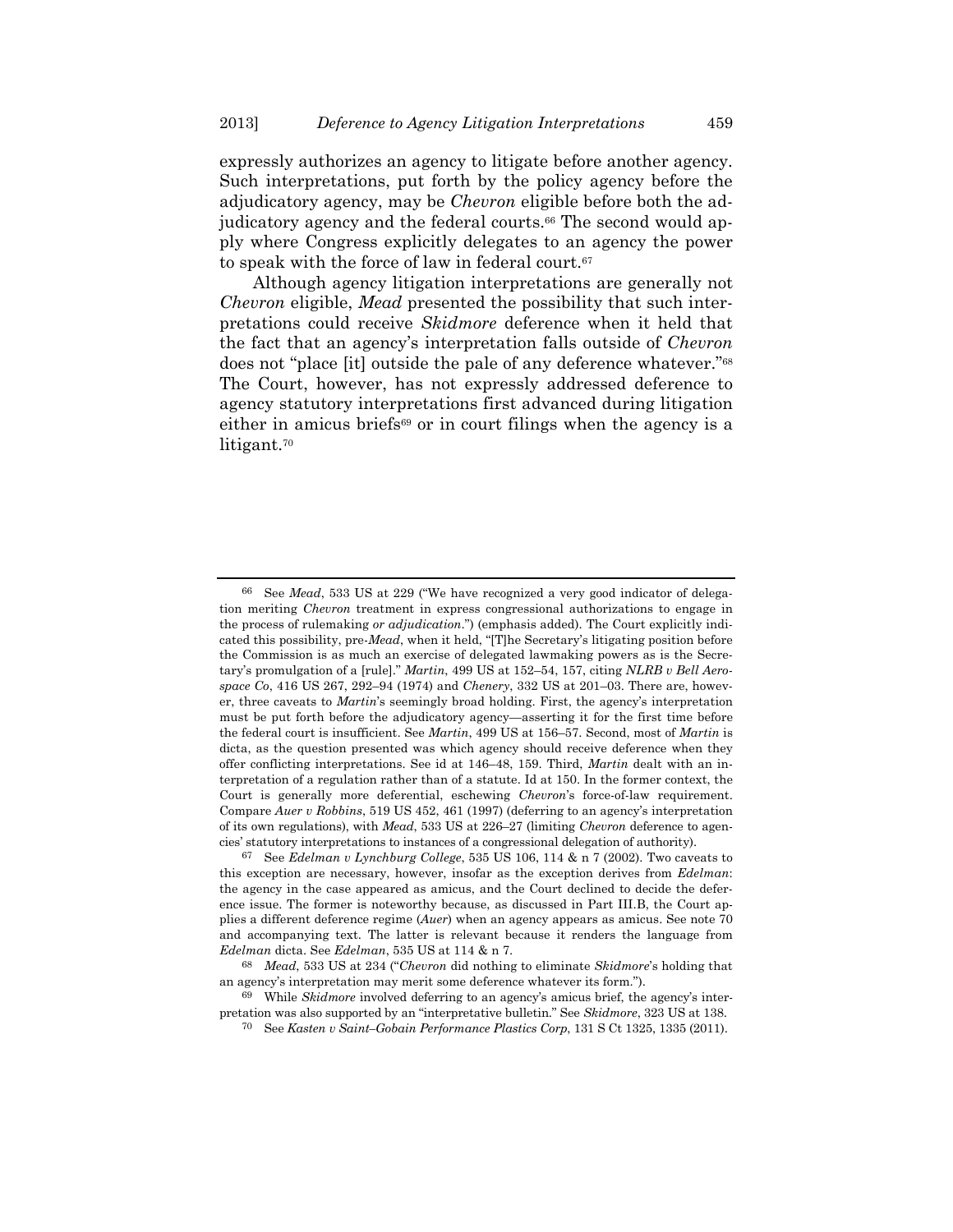## II. ALL TANGLED UP: DEFERRING TO AGENCY LITIGATION INTERPRETATIONS IN THE CIRCUIT COURTS

Given the seemingly divergent positions of *Bowen*, *Skidmore*, and *Mead*, it is unsurprising that a split has developed among the circuit courts as to whether interpretations first advanced by agencies during litigation in single-agency regimes can receive deference.71 This Part, which discusses the split, comprises three sections. The first discusses those circuits that expressly grant *Skidmore* deference to such interpretations. The second presents those that have considered and denied deference under *Skidmore*. The third outlines those circuits that have flatly denied deference by explicitly rejecting *Chevron* deference or by implicitly rejecting *Skidmore* deference by omission.

#### A. Circuits Doing the *Skidmore* Shuffle

Five circuits—the Second,<sup>72</sup> Sixth,<sup>73</sup> Eleventh,<sup>74</sup> DC,<sup>75</sup> and Federal76—accord *Skidmore* deference to agency litigation interpretations. Unfortunately, these courts generally fail to explain why such interpretations warrant *Skidmore* deference. Rather, their analyses follow a two-step process. First, they reject the agency's argument for *Chevron* deference, noting, for example, that "the *Chevron* framework is inapplicable where, as here, the agency's interpretation is presented in the course of litiga-

<sup>71</sup> Given *Mead*'s substantial shifting of the Court's deference jurisprudence, this Comment only discusses pre-*Mead* circuit court cases if there are no post-*Mead* data points for that circuit or if the temporal comparison is analytically helpful.

<sup>72</sup> See *SEC v Rosenthal*, 650 F3d 156, 160 (2d Cir 2011); *Lopez v Terrell*, 654 F3d 176, 182 (2d Cir 2011).

<sup>73</sup> See *Rosales–Garcia v Holland*, 322 F3d 386, 403 (6th Cir 2003) (en banc). The Sixth Circuit later held that such interpretations are not *Skidmore* eligible but did not reference *Rosales–Garcia*. For an analysis of this intracircuit split, see notes 93–96 and accompanying text.

<sup>74</sup> See *Tennessee Valley Authority v Whitman*, 336 F3d 1236, 1250 (11th Cir 2003).

<sup>75</sup> See *City of Dania Beach v FAA*, 628 F3d 581, 586 (DC Cir 2010); *Landmark Legal Foundation v IRS*, 267 F3d 1132, 1136 (DC Cir 2001). See also *Brown v United States*, 327 F3d 1198, 1205–06 (DC Cir 2003).

The DC Circuit was even more deferential pre-*Mead*, according *Chevron* deference to such interpretations so long as the agency's interpretation "represent[ed] the agency's 'fair and considered judgment.'" See *Association of Bituminous Contractors, Inc v Apfel*, 156 F3d 1246, 1252 (DC Cir 1998), quoting *Auer v Robbins*, 519 US 452, 462 (1997); *United Seniors Association, Inc v Shalala*, 182 F3d 965, 971 (DC Cir 1999) ("Even if the legal briefs contained the first expression of the agency's views, under the appropriate circumstances we would still accord them deference."); *National Wildlife Federation v Browner*, 127 F3d 1126, 1129 (DC Cir 1997). But see *Hill v Gould*, 555 F3d 1003, 1008 (DC Cir 2009).

<sup>76</sup> See *Caribbean Ispat Ltd v United States*, 450 F3d 1336, 1340–41 (Fed Cir 2006).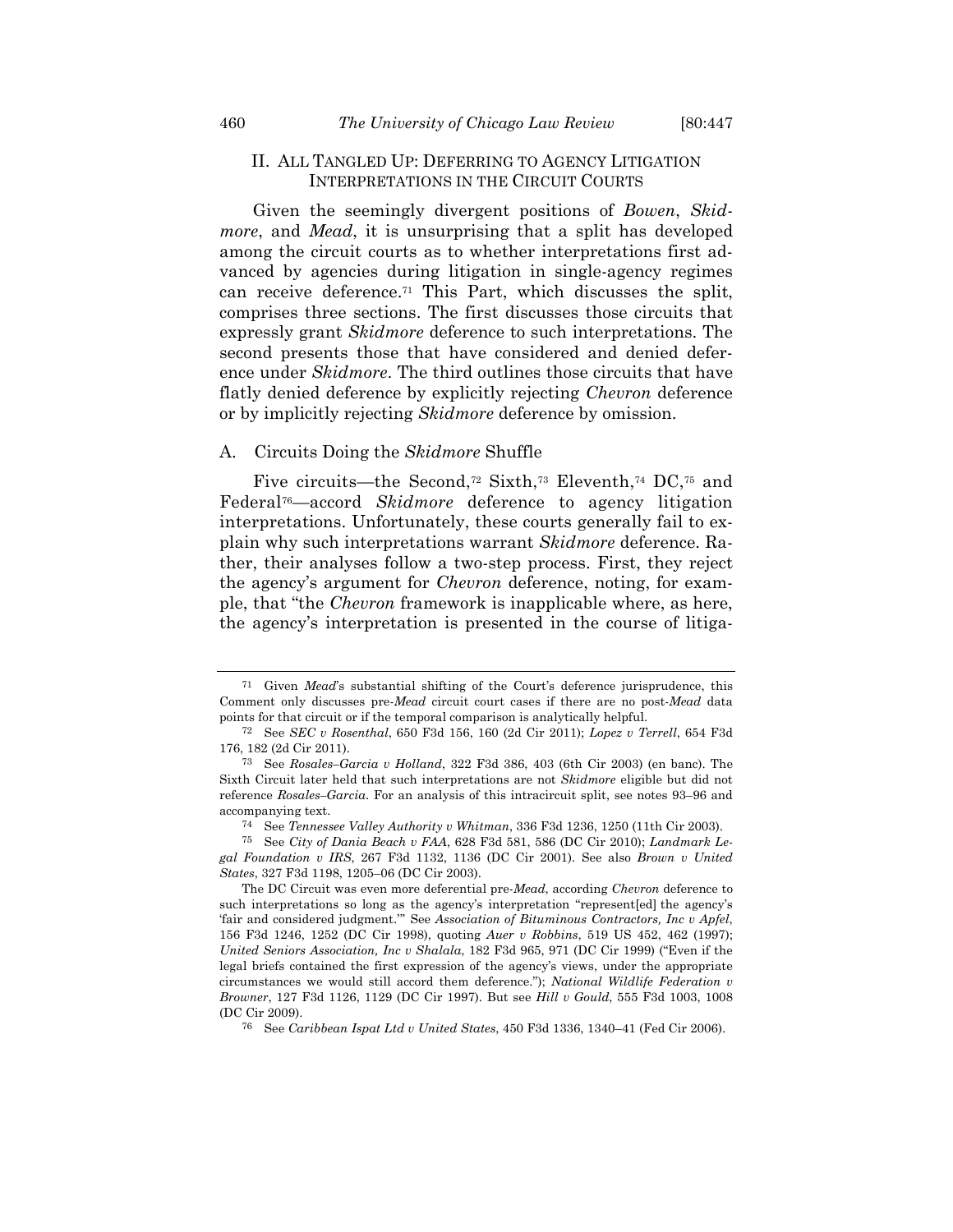tion and has not been articulated before in a rule or regulation."77 Second, these courts cite *Mead* or its progeny for the proposition that "[w]here *Chevron* deference is not appropriate, we will defer to an agency's interpretation only to the extent that it has the power to persuade."78

Consistent with that line of reasoning, the Second Circuit held, "While a position adopted in the course of litigation lacks the indicia of expertise, regularity, rigorous consideration, and public scrutiny that justify *Chevron* deference, such an interpretation should still be followed to the extent persuasive."79 The Eleventh Circuit was a bit more responsive to the private litigant's argument, noting that "most courts would not completely ignore an agency's interpretation of its organic statutes—even if that interpretation is advanced in the course of litigation rather than a rulemaking or agency adjudication."80 The Sixth Circuit was more dismissive, simply concluding that "the government's position is entitled to respect pursuant to *Skidmore*."81

These courts then go on to determine whether to adopt the agency's interpretation by analyzing some, but generally not all,82 of the factors provided by *Mead* and *Skidmore*.83 The cases are evenly split as to whether the court ultimately adopts the agency's interpretation.84

81 *Rosales–Garcia*, 322 F3d at 403 n 22.

<sup>77</sup> *Rosenthal*, 650 F3d at 160 (quotation marks omitted).

<sup>78</sup> *Lopez*, 654 F3d at 183 (quotation marks omitted), citing *Christensen v Harris County*, 529 US 576, 587 (2000). See also *Caribbean Ispat*, 450 F3d at 1340–41 (requiring the agency's position to be persuasive in order to accord deference); *Rosales–Garcia*, 322 F3d at 403; *Landmark Legal*, 267 F3d at 1136.

<sup>79</sup> *Rosenthal*, 650 F3d at 160 (quotation marks omitted).

<sup>80</sup> *Whitman*, 336 F3d at 1250.

<sup>82</sup> Once a court has determined that an agency's interpretation is *Skidmore* eligible (that is, once a court decides to analyze whether to defer by using the *Skidmore* framework), it often analyzes some—but not all—of the factors provided in *Skidmore* and *Mead* in deciding whether to actually defer. See, for example, *Christensen*, 529 US at 587.

<sup>83</sup> See Part I.B.

<sup>84</sup> For cases adopting the agency's interpretation, see *Lopez*, 654 F3d at 183; *Landmark Legal*, 267 F3d at 1135–37. For cases rejecting the agency interpretation, see *Rosenthal*, 650 F3d at 160–61; *Rosales–Garcia*, 322 F3d at 403 n 22; *Caribbean Ispat*, 450 F3d at 1340–41. Interestingly, both circuits with multiple data points adopted the agency's interpretation in one case and rejected it in another, indicating that the application of *Skidmore*'s factors is an objective, fact-specific exercise rather than a categorical presumption one way or the other.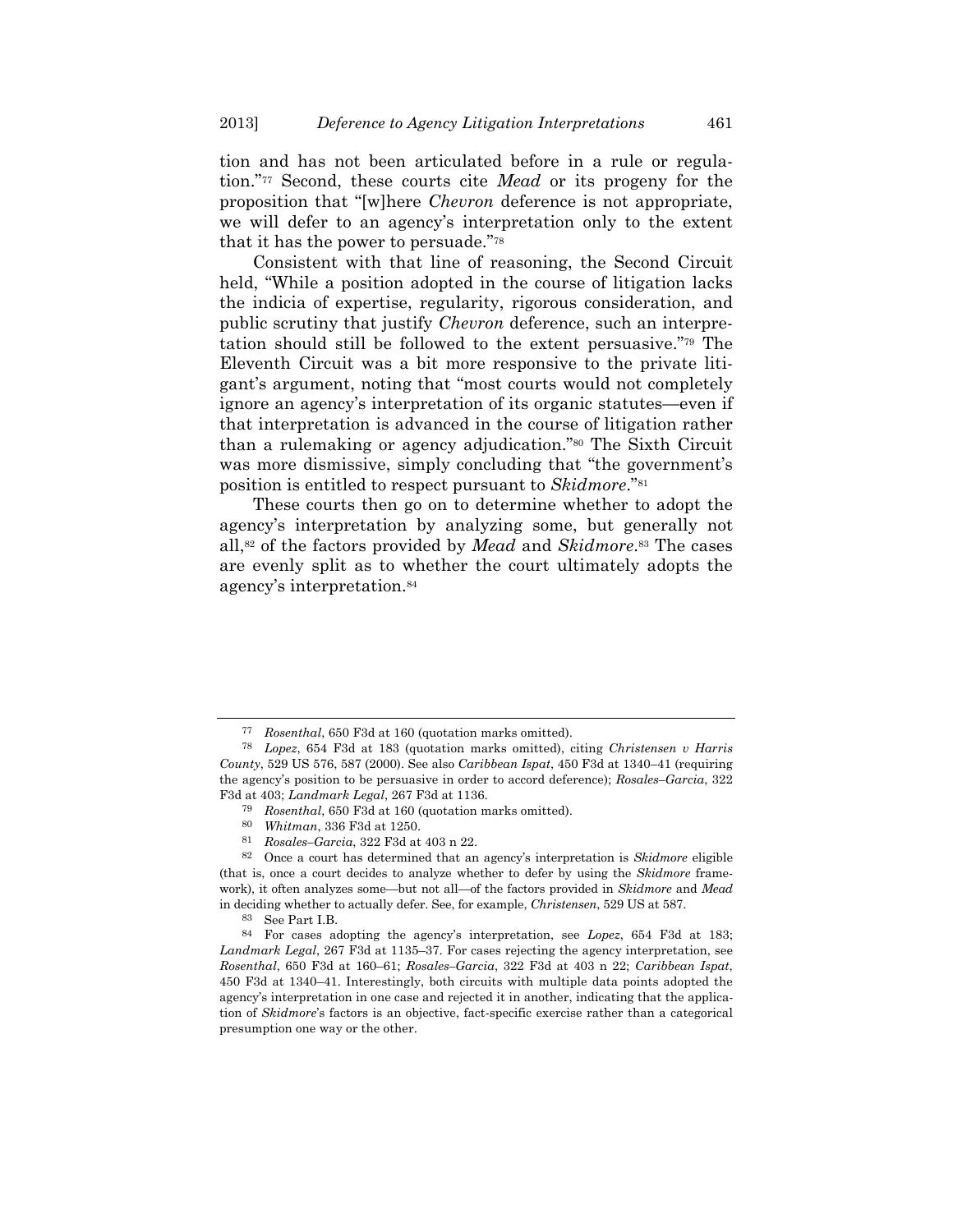### B. Circuits Rejecting the *Skidmore* Shuffle

Two circuits, the Sixth<sup>85</sup> and Ninth,<sup>86</sup> expressly deny *Skidmore* deference to agency litigation interpretations, and the Seventh does so implicitly.87 The Ninth Circuit, responding to the agency's argument for *Chevron* deference, held that "[w]e afford *Skidmore* deference to *official agency interpretations* without the force of law."88 This emphasis on an "official agency interpretation" comes not from the Court's opinion in *Mead*, but from Justice Antonin Scalia's dissent.<sup>89</sup> Nevertheless, the Ninth Circuit seized on the unofficial nature of the interpretation and held, "We do not afford *Chevron* or *Skidmore* deference to litigation positions unmoored from any official agency interpretation."90 Further justifying its position, the court quoted *Bowen*: "Congress has delegated to the administrative official and not to appellate counsel the responsibility for elaborating and enforcing statutory commands."91 As such, because the agency's interpretation "appear[ed] to be purely a litigation position, developed during the course of the present case," the court "owe[d] the interpretation no deference."92

The Sixth Circuit observed, citing *Bowen*, that the "dissent does not defend [the agency's] reasoning, and it does not defend the government's litigating position in this case."93 The court then refused to accord deference because "*Skidmore* deference does not apply to a line of reasoning that an agency could have, but has not yet, adopted."94 What is interesting about this holding is that the court failed to distinguish—or even cite—its prior en banc decision, in which it held that agency litigation interpretations were eligible for *Skidmore* deference.95 While this disregard for precedent could be explained on the ground that the judges in the latter case joined the court after the earli-

<sup>85</sup> See *OfficeMax, Inc v United States*, 428 F3d 583, 597–98 (6th Cir 2005).

<sup>86</sup> See *Alaska v Federal Subsistence Board*, 544 F3d 1089, 1095 (9th Cir 2008).

<sup>87</sup> See *In the Matter of UAL Corp (Pilots' Pension Plan Termination)*, 468 F3d 444, 449–50 (7th Cir 2006).

<sup>88</sup> *Alaska*, 544 F3d at 1095 (emphasis added), citing *Mead*, 533 US at 218, 228, 234.

<sup>89</sup> See *Mead*, 533 US at 257 (Scalia dissenting) ("Any resolution of the ambiguity by the administering agency that is authoritative—that represents the official position of the agency—must be accepted by the courts if it is reasonable.").

<sup>90</sup> *Alaska*, 544 F3d at 1095.

<sup>91</sup> Id.

<sup>92</sup> Id.

<sup>93</sup> *OfficeMax*, 428 F3d at 598.

<sup>94</sup> Id.

<sup>95</sup> See notes 73, 81 and accompanying text.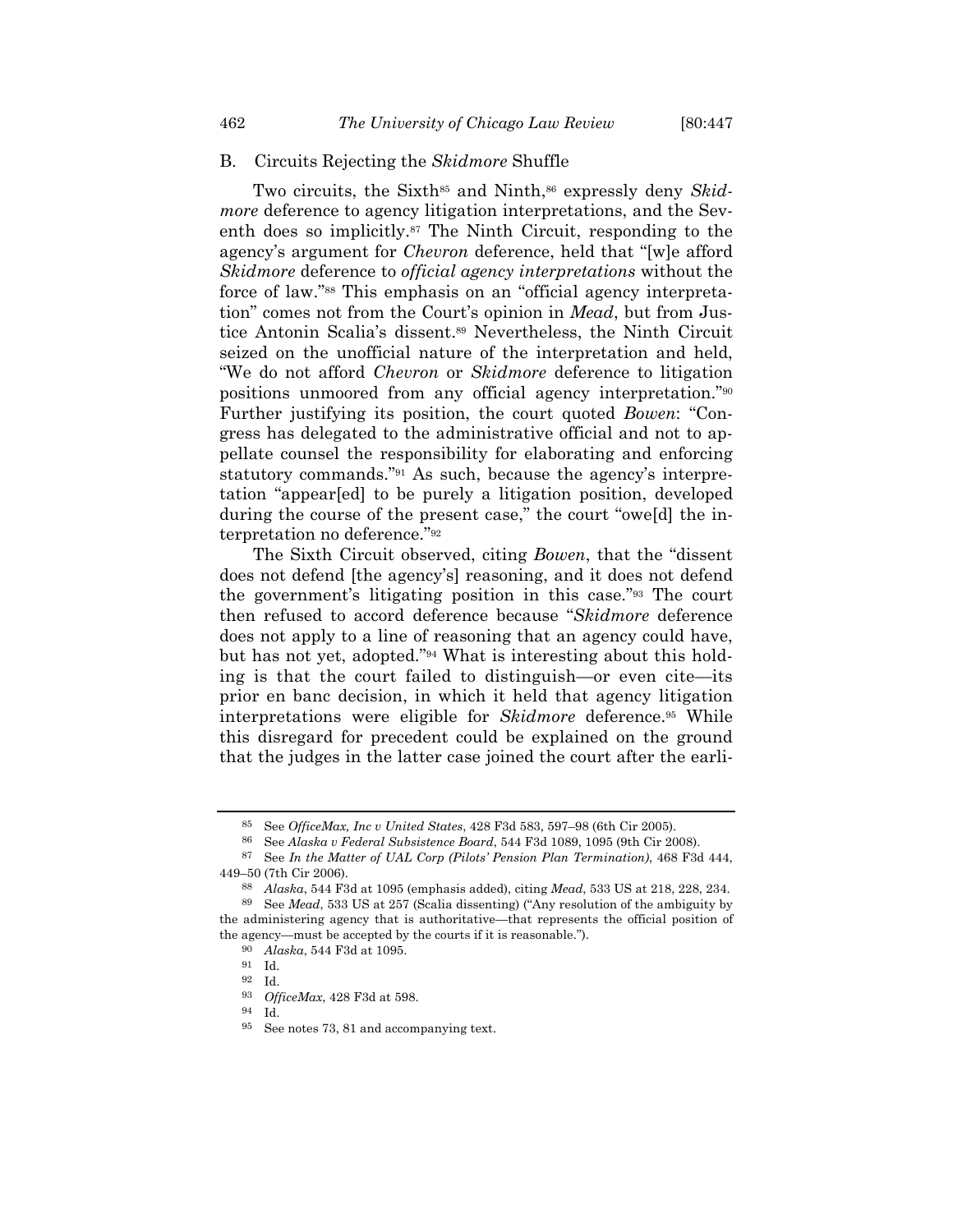er, en banc case,<sup>96</sup> or that the en banc case involved a different agency and much of the deference discussion occurred in footnotes,97 there remains an intracircuit split within the Sixth Circuit.

The Seventh Circuit, while similar to the circuits in Part II.C insofar as it does not explicitly reject *Skidmore* deference, is placed with the circuits that do deny such deference for two reasons. First, unlike the circuits in Part II.C, the Seventh Circuit does cite *Skidmore* in the course of denying deference.<sup>98</sup> It does so, however, in the context of deference to the agency's opinion letters and does not explicitly discuss *Skidmore* when analyzing deference to the agency's litigation interpretation. Second, the court uses sweeping language in denying deference. After declaring that "[a]ll the [agency] ha[s] done is commence litigation,"99 the court holds that no deference is warranted because "[a]s the plaintiff, a federal agency bears the same burden of persuasion as any other litigant."100 The combination of these two factors suggests that the Seventh Circuit does, or at least would, flatly deny *Skidmore* deference to such interpretations.

#### C. Circuits Rejecting the *Skidmore* Shuffle by Omission

Two circuits, the Third<sup>101</sup> and Fifth,<sup>102</sup> flatly deny deference to agency litigation interpretations, but do so without discussing, or even citing, *Skidmore*. The Ninth Circuit, in addition to explicitly rejecting *Skidmore*'s applicability in this context—as discussed below103—has also flatly denied deference without mention of

<sup>96</sup> Two of the three judges in the latter case—Judges John Rogers and Jeffery Sutton—were appointed after the en banc case, and the third—Judge Gerald Rosen—was a district court judge sitting by designation.

<sup>&</sup>lt;sup>97</sup> While applying different regimes to different agencies would not have been unreasonable at the time these cases were decided, the Supreme Court has since indicated that the same deference regimes should be applied to all agencies by eliminating the most prominent special deference regime (*National Muffler* deference, which applied to the IRS). See *National Muffler Dealers Association, Inc v United States*, 440 US 472 (1979), overruled by *Mayo Foundation for Medical Education and Research v United States*, 131 S Ct 704, 713 (2011).

<sup>98</sup> *UAL*, 468 F3d at 450–51.

<sup>99</sup> Id ("[The agency's] position is no more entitled to control than is the view of the Antitrust Division when the Department of Justice files suit under the Sherman Act."). 100 Id at 450.

<sup>101</sup> See *Yusupov v Attorney General of the United States*, 518 F3d 185, 200 n 23 (3d Cir 2008); *In re Kaiser Aluminum Corp*, 456 F3d 328, 345 (3d Cir 2006); *Connecticut General Life Ins Co v Commissioner of Internal Revenue*, 177 F3d 136, 143–44 (3d Cir 1999).

<sup>102</sup> See *R&W Technical Services Ltd v Commodity Futures Trading Commission*, 205 F3d 165, 171 (5th Cir 2000).

<sup>103</sup> See Part III.B.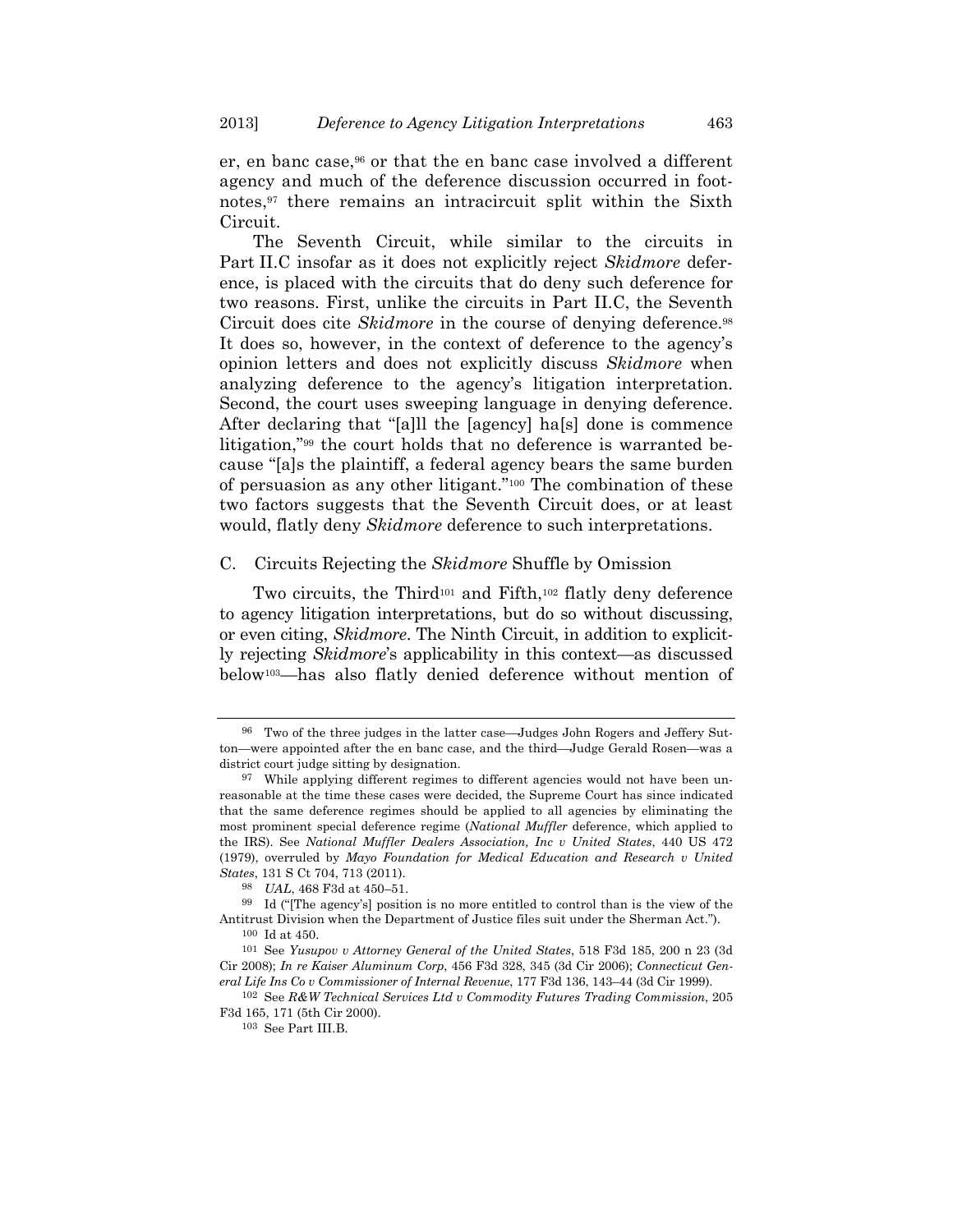*Skidmore*.104 Before discussing these cases further, it is worth noting that their persuasive value is likely limited. While the denial of any deference could indicate a rejection of both *Chevron* and *Skidmore*, the absence of any discussion of *Skidmore* could, instead, indicate that the agency just failed to argue for *Skidmore* deference in the alternative<sup>105</sup> and that, as a result, the court declined to address it.106 As such, one must be careful not to extrapolate too much from a court's denial of deference when it does not explicitly reject *Skidmore*.

These courts put forth three general rationales for denying deference. The first, suggested by the Third, Fifth, and Ninth Circuits, emphasizes that a "prior interpretation"107 is required to receive deference—that is, these courts cite *Bowen* for the proposition that, "[t]o merit deference, an agency's interpretation . . . must be supported by regulations, rulings, or administrative practice."108 Requiring "something more" than an agency's litigation interpretation to defer may be a reflection of the dichotomy drawn by the APA between substantive rules, which must be

<sup>104</sup> See *Independent Living Center of Southern California, Inc v Maxwell–Jolly*, 572 F3d 644, 654 (9th Cir 2009), vacd and remd 132 S Ct 1204, 1207–08 (2012); *United States v Able Time, Inc*, 545 F3d 824, 836 (9th Cir 2008); *Portland General Electric Co v Bonneville Power Administration*, 501 F3d 1009, 1032 (9th Cir 2007); *Defenders of Wildlife v Norton*, 258 F3d 1136, 1145–46 n 11 (9th Cir 2001).

<sup>105</sup> See, for example, Brief for Respondent, *Samadov v Gonzalez*, No 06-3160, \*19–37 (3d Cir filed Nov 13, 2008) (available on Westlaw at 2008 WL 5737676); Appellee's Brief, *Connecticut General Life Ins Co v Commissioner of Internal Revenue*, No 97-7612, \*11–45 (3d Cir filed June 1, 1998) (available on Westlaw at 1998 WL 34079433).

<sup>106</sup> While an agency's failure to argue for *Skidmore* deference could be ascribed to mere oversight, this possibility is unlikely. Rather, the decision to omit an argument for deference under *Skidmore* is likely to be a strategic decision, as an agency may be willing to risk receiving no deference in exchange for the possibility of receiving *Chevron* deference by arguing only for it. This decision is rational considering that some courts view *Skidmore* as representing merely the power to persuade, which is likely the same "deference" accorded to any litigant. See, for example, *Christensen*, 529 US at 587. See also *Kasten v Saint–Gobain Performance Plastics Corp*, 131 S Ct 1325, 1340 & n 6 (2011) (Scalia dissenting):

In my view [*Skidmore*] is incoherent, both linguistically and practically. To defer is to subordinate one's own judgment to another's. If one has been persuaded by another, so that one's judgment accords with the other's, there is no room for deferral—only for agreement. Speaking of "*Skidmore* deference" to a persuasive agency position does nothing but confuse.

But see Richard W. Murphy, *A "New" Counter-*Marbury*: Reconciling* Skidmore *Deference and Agency Interpretive Freedom*, 56 Admin L Rev 1, 46 (2004). See also *Whitman*, 336 F3d at 1250.

<sup>107</sup> *R&W Technical*, 205 F3d at 171.

<sup>108</sup> *Kaiser Aluminum*, 456 F3d at 345. See also *Defenders of Wildlife*, 258 F3d at 1145–46 n 11; *Connecticut General*, 177 F3d at 143–44.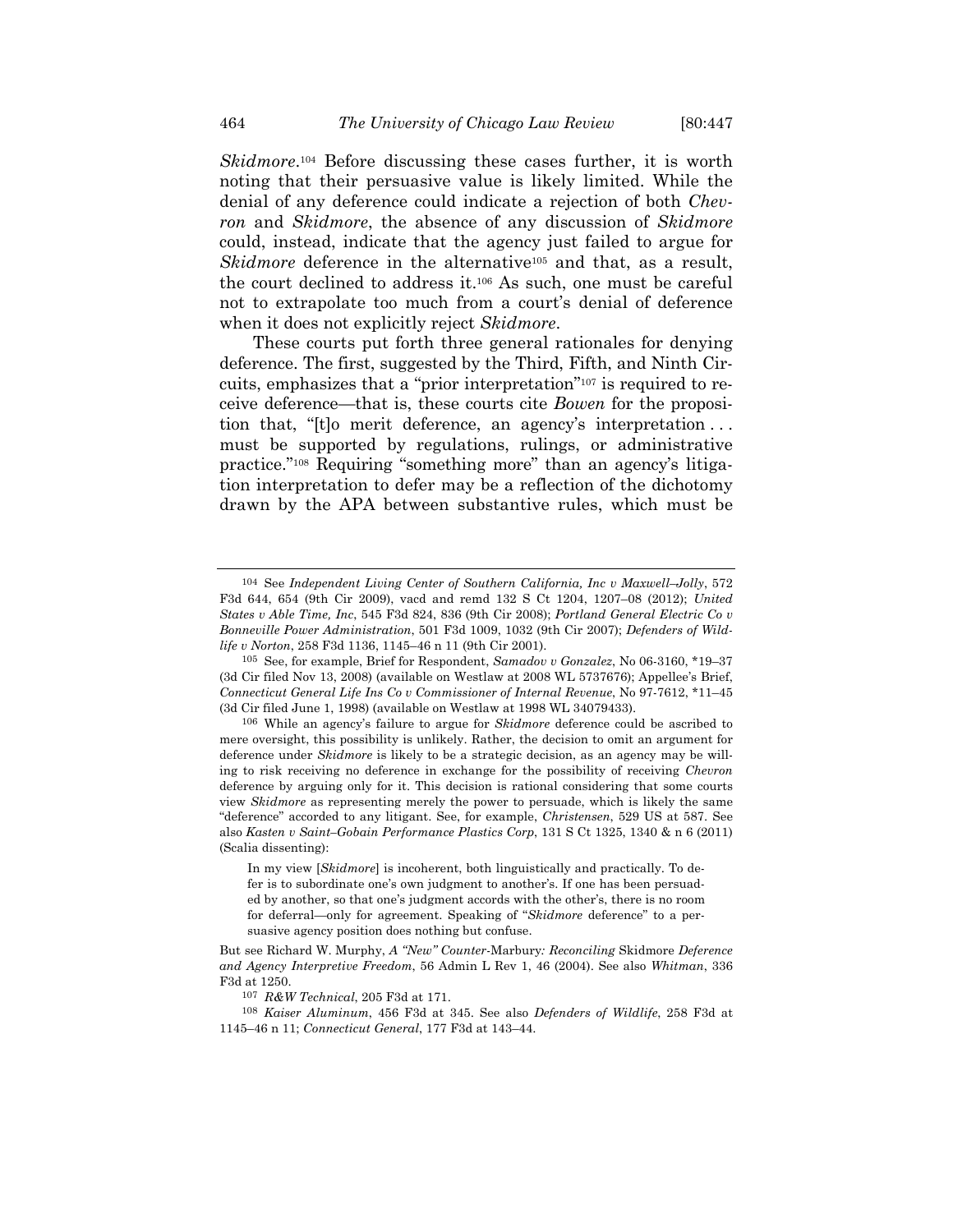enacted via the notice-and-comment process,109 and interpretive rules and policy statements, which need not be.110 To clarify, because the distinction between substantive and interpretive rules is somewhat unclear, these courts may view the agency interpretations as substantive, rather than interpretive, and thus require "something more" to warrant deference.

The second rationale, advanced by the Ninth Circuit, draws a distinction between regulatory and statutory interpretations. That is, while "at one time, the Supreme Court suggested that a legal opinion expressed by an agency in the course of litigation may be entitled to deference,"111 the Court "subsequently limited such deference to an agency's interpretation of ambiguities in its own regulations."112 As such, the Ninth Circuit held, "Whatever the merits of [agency counsel's] views, we owe them no deference in this case."113

The third rationale reflects a structural concern: the Third and Ninth Circuits have called into question the objectivity of interpretations by agency counsel due to counsel's role as an advocate. As one court noted, the fact that agency "counsel advances a particular statutory interpretation during the course of trial does not confer upon that interpretation any special legitimacy."114 The Ninth Circuit twice indicated that no deference is warranted to an "interpretation of [a] statute now advocated by the [agency's] counsel—newly minted, it seems, for this lawsuit, and inconsistent with prior agency actions."115 Similarly, the Third Circuit held that it "will not defer to an agency counsel's interpretation of a statute where the agency itself has articulated no position on the question."116

\* \* \*

As Table 1 shows, four circuits have accorded *Skidmore* deference, two have explicitly rejected *Skidmore*'s applicability, two have denied deference without explicitly rejecting *Skidmore*'s ap-

<sup>109</sup> See 5 USC §§ 701–06. See also Scalia, 1989 Duke L J at 514 (cited in note 42).

<sup>110</sup> See 5 USC § 553.

<sup>111</sup> *Independent Living*, 572 F3d at 654.

<sup>112</sup> Id.

<sup>113</sup> Id.

<sup>114</sup> *City of Kansas City v Department of Housing & Urban Development*, 923 F2d 188, 192 (DC Cir 1991).

<sup>115</sup> *Defenders of Wildlife*, 258 F3d at 1145–46 n 11; *Portland General Electric*, 501 F3d at 1027 n 15.

<sup>116</sup> *Kaiser Aluminum*, 456 F3d at 345 (quotation marks omitted).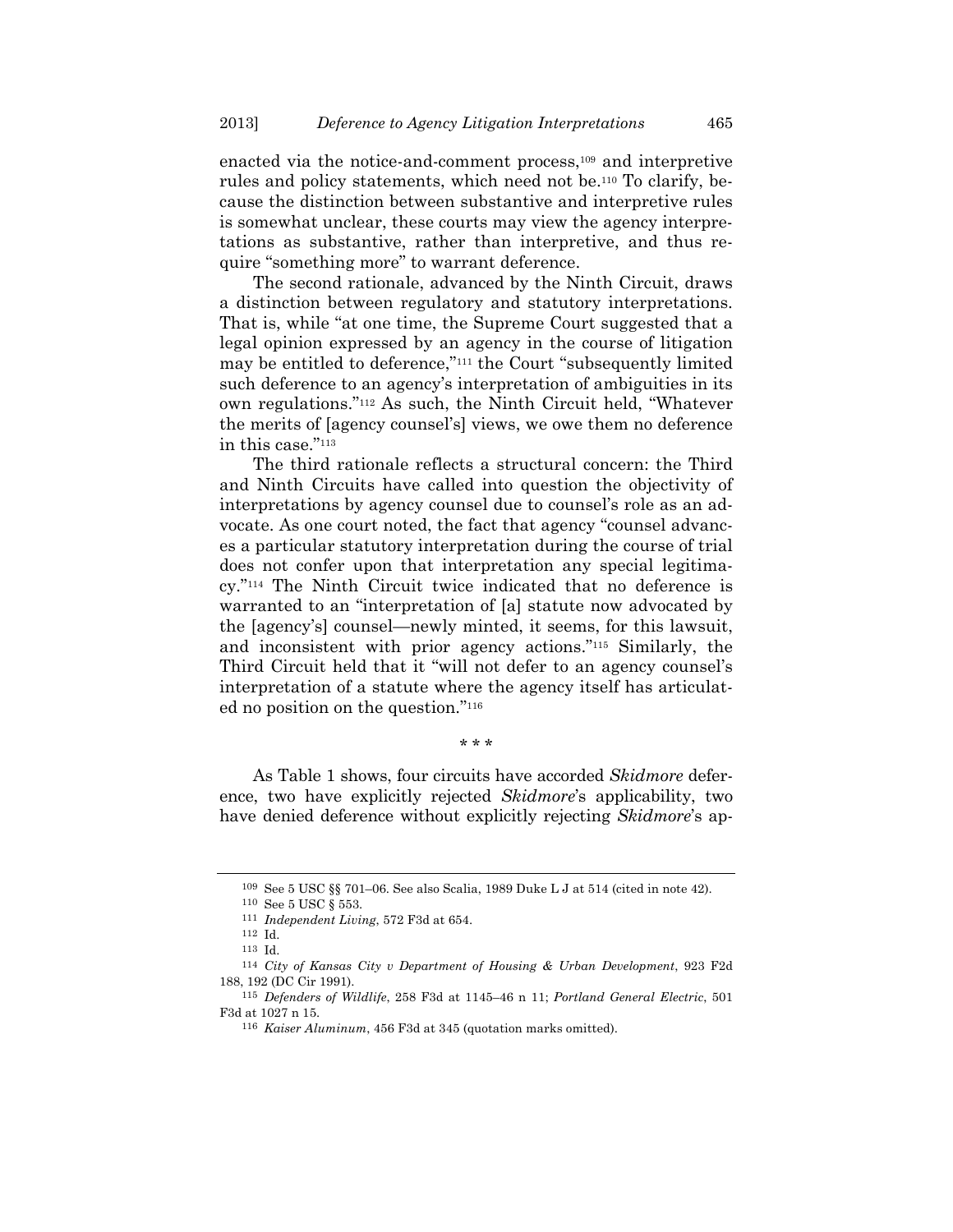plicability, and one—the Sixth—has equivocated, according *Skidmore* deference in one case and explicitly rejecting it in another.

| Circuit  | Deference Regime |
|----------|------------------|
| First    |                  |
| Second   | Skidmore         |
| Third    | No Deference     |
| Fourth   |                  |
| Fifth    | No Deference     |
| Sixth    | Equivocates      |
| Seventh  | Rejects Skidmore |
| Eighth   |                  |
| Ninth    | Rejects Skidmore |
| Tenth    |                  |
| Eleventh | Skidmore         |
| DC       | Skidmore         |
| Federal  | Skidmore         |

TABLE 1. DEFERENCE TO AGENCIES AS LITIGANTS IN SINGLE-AGENCY REGIMES

## III. FEELING THE RHYTHM: THE *SKIDMORE* SHUFFLE REDUX

While the state of the law across the various circuits seems to be in disarray, this Comment proposes a simple solution: agency litigation interpretations should be treated as eligible to receive *Skidmore* deference.

In support of that conclusion, this Part proceeds in four sections. After observing that all courts flatly denying deference do so in reliance on *Bowen*, Part III.A explains why this reliance is misplaced. While *Bowen* precludes *Chevron* deference to agency litigation interpretations, it provides no insight as to whether such interpretations are *Skidmore* eligible. Part III.B analyzes the deference accorded to agency litigation interpretations when the agency appears as amicus, rather than a litigant.

Finding that all circuits to address the issue accord these amicus interpretations *Skidmore* deference, Part III.C turns to the deference accorded to agencies in dual-agency regimes in an effort to determine whether an agency's posture before the court should bear on its interpretation's *Skidmore* eligibility. Observing, just as in the agency-as-amicus context, that every circuit to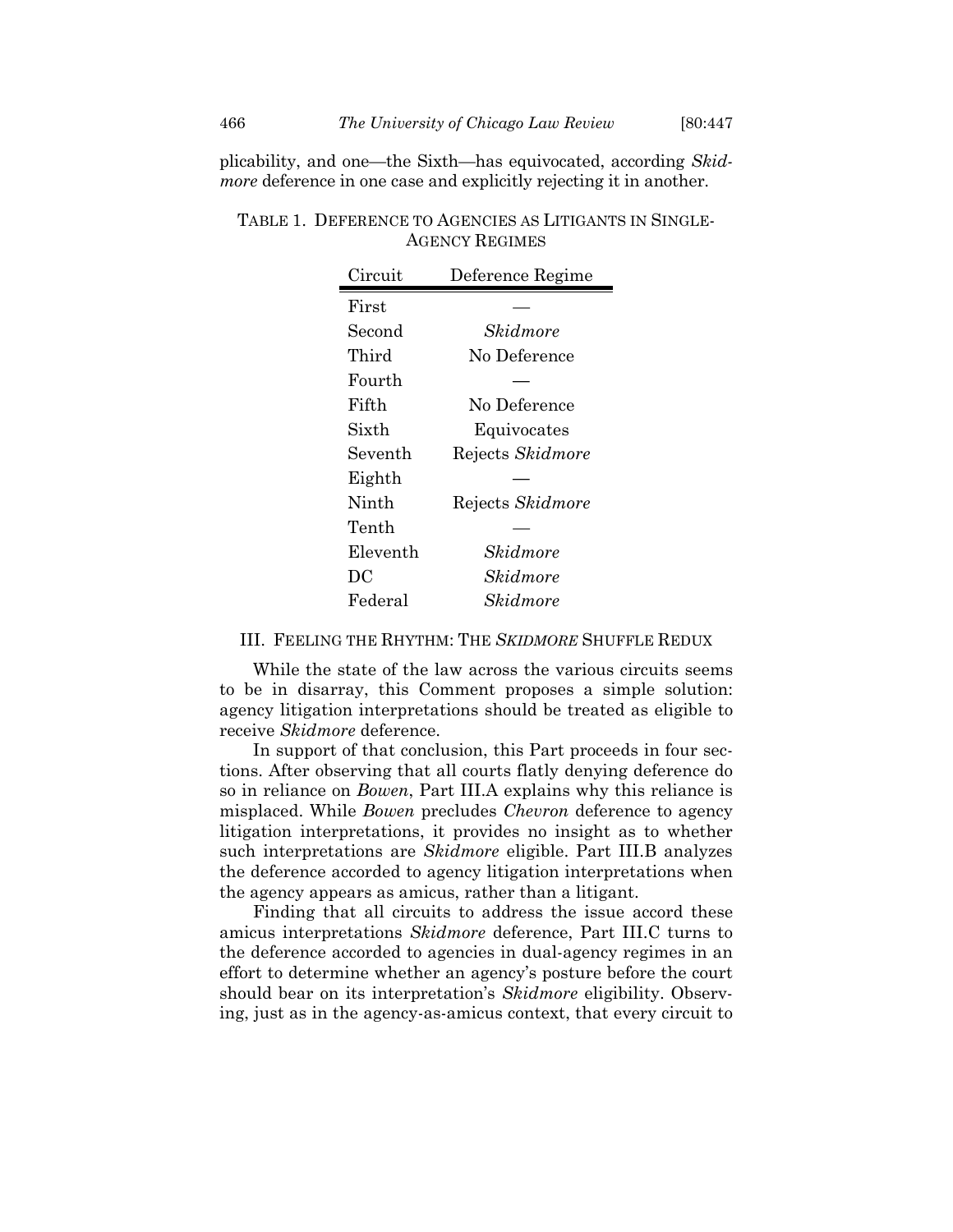address the issue accords deference in dual-agency regimes either under *Skidmore* or under *Chevron*—Part III.C also presents the solution that agency litigation interpretations should be eligible to receive *Skidmore* deference. This solution follows from a relatively simple premise: given the uniformly accorded deference in both the agency-as-amicus and dual-agency contexts, there must be a principled reason to depart from that general rule. This Comment concludes that no such reason exists because the concerns associated with litigation interpretations generally do not militate more strongly against deference to agency litigants in single-agency regimes than to agency amici or agency litigants in dual-agency regimes. Part III.D utilizes *National Cable & Telecommunications Association v Brand X Internet Services*<sup>117</sup> to support this conclusion on pragmatic grounds.

## A. *Bowen*'s Importance and Irrelevance

The circuits that deny deference to agency litigation interpretations have one thing in common: all cite *Bowen* for the proposition that "something more" than a litigation interpretation is required for deference.118 But this reliance on *Bowen* to flatly deny *Skidmore* deference is misplaced for two reasons. First, *Bowen* discusses *Chevron*, rather than *Skidmore*, deference, which is relevant because *Bowen*'s complete denial of deference is premised on an absence of congressional delegation to agency counsel—something germane to *Chevron* but not *Skidmore*. Second, *Bowen* enunciates an antiquated view of the Court's agency-counsel jurisprudence.

Before analyzing these reasons further, it is helpful to consider *Bowen*'s full statement, in context:

We have never applied the principle of *those cases* to agency litigating positions that are wholly unsupported by regulations, rulings, or administrative practice. To the contrary, we have declined to give deference to an agency counsel's interpretation of a statute where the agency itself has articulated no position on the question, *on the ground that Congress has delegated to the administrative official and not to appellate counsel the responsibility for elaborating and enforcing statutory commands*.119

<sup>117 545</sup> US 967 (2005).

<sup>118</sup> See Parts II.B and II.C. 119 *Bowen*, 488 US at 212 (emphasis added) (quotation marks omitted).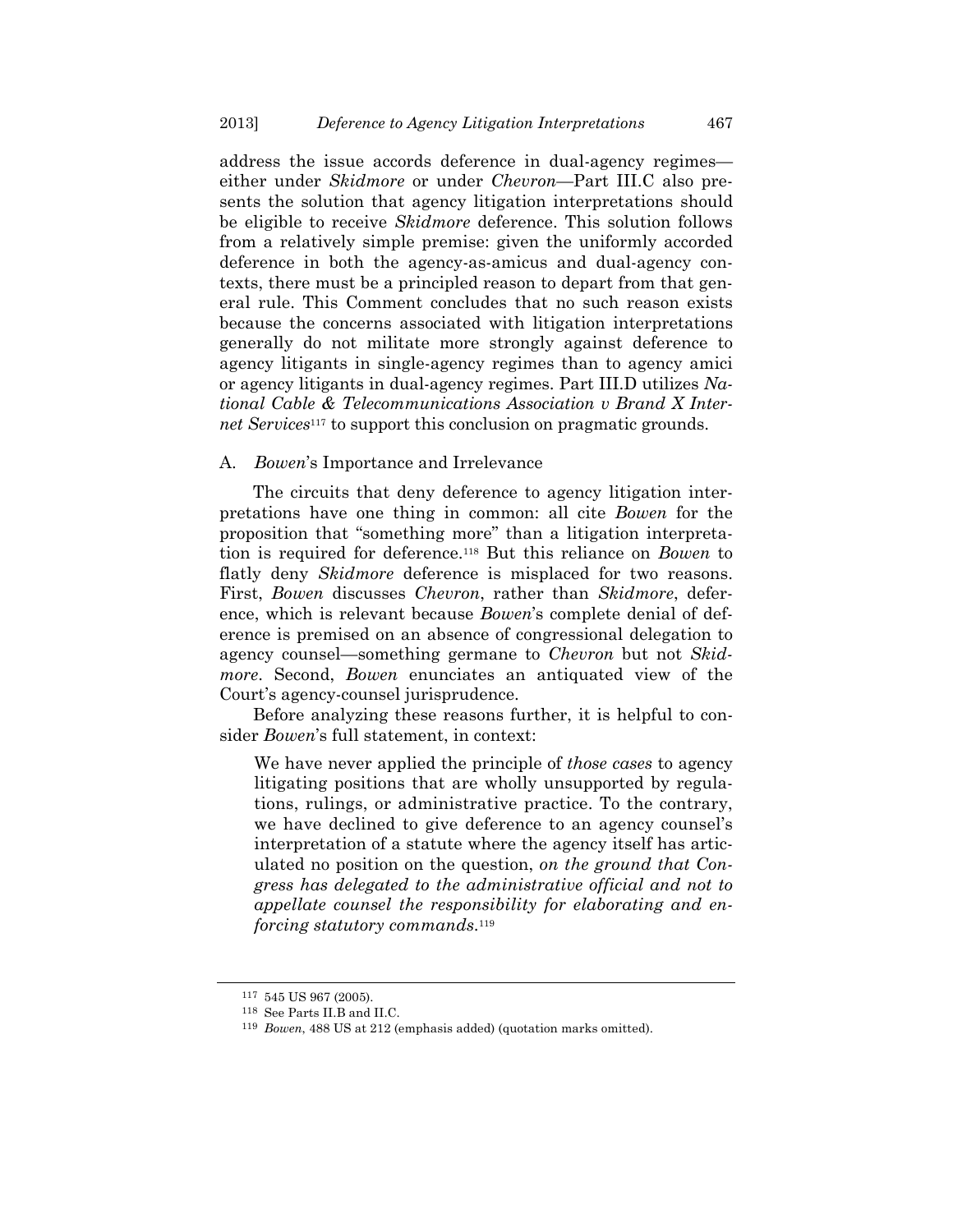## 1. *Bowen*: *Chevron* versus *Skidmore*.

*Bowen*'s discussion of "those cases" refers to a string cite to *Chevron* and its progeny, a string cite that immediately precedes the quote.120 This is important when one considers when *Bowen* was decided in relation to the rest of the Court's deference jurisprudence. *Bowen* was decided in 1988, four years after *Chevron* and thirteen years before *Mead*. At that point, it was generally believed that *Chevron* had displaced *Skidmore*—that is, the bar and the academy were of the opinion, post-*Chevron*, that there was only one deference regime and that regime was *Chevron*.121

With that in mind, it is easier to see that *Bowen* was not a watershed case. Rather, *Bowen* merely prophesied what *Mead* later made explicit—agency litigation interpretations cannot receive *Chevron* deference unless Congress has delegated to the agency the power to speak with the force of law during litigation.122 While Congress could—in theory—delegate such power, the Court has yet to find an instance where Congress has done so sufficiently clearly.123 Thus, while reliance on *Bowen* to deny *Chevron* deference is certainly appropriate, a *Bowen* citation—or quotation—without more, does not provide an independent justification for withholding *Skidmore* deference.

To understand why, consider the emphasized part of the *Bowen* quotation. Recall that while both *Skidmore* and *Chevron* are premised on similar pragmatic considerations—that is, agencies' institutional superiority vis-à-vis the judiciary in terms of expertise, experience, and political accountability124—*Chevron* put forth one rationale that is notably absent from *Skidmore*. Specifically, *Chevron* relied on a congressional delegation to the agency, rather than to the courts, of the power to interpret a statute in the first instance.125

<sup>120</sup> Id at 212, citing *Young v Community Nutrition Institute*, 476 US 974, 980–81 (1986); *Chemical Manufacturers Association v Natural Resources Defense Council, Inc*, 470 US 116, 125 (1985); *Chevron*, 467 US at 842–44.

<sup>121</sup> See note 37.

<sup>122</sup> *Mead*, 533 US at 226–27.

<sup>123</sup> The closest the Court has come to finding such a delegation was in *Edelman v Lynchburg College*, 535 US 106 (2002). However, because the Court "so clearly agree[d] with the [agency]," it held that "there is no occasion to defer and no point in asking what kind of deference, or how much." Id at 114–15 & n 8.

<sup>124</sup> See Part I.B.

<sup>125</sup> See *Mead*, 533 US at 227–28. See also Bradley Lipton, Note, *Accountability, Deference, and the* Skidmore *Doctrine*, 119 Yale L J 2096, 2128 (2010), citing *Martin v Occupational Safety and Health Review Commission*, 499 US 144, 157 (1991).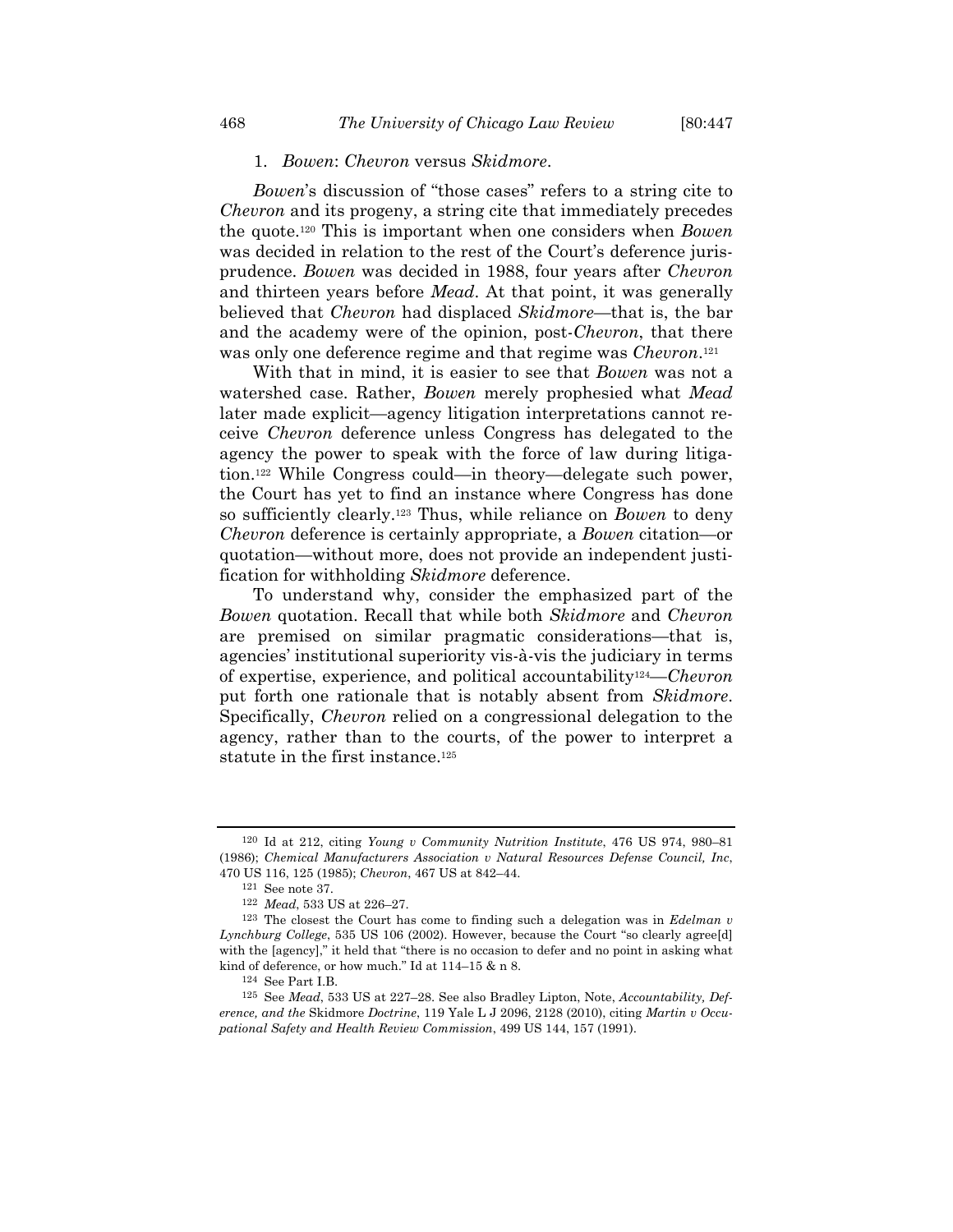While several commentators argue that *Chevron*'s delegation rationale is a legal fiction,<sup>126</sup> when considered in light of the nondelegation doctrine, it helps to explain *Mead*'s "*Chevron* step zero."127 That is, *Mead* fits doctrinally—as a piece of the nondelegation doctrine—if nondelegation is understood as mandating that, in order to legitimately exercise the power of one branch, a different branch must do so in the course of exercising *its own* power.128 Just as an agency can exercise the legislative power—through rulemaking, for example—in the process of exercising its executive power,129 so too can it exercise the judicial power in interpreting its statute(s). However, to remain within the bounds of the nondelegation doctrine, an agency's exercise of the judicial power must occur concurrently with its exercise of the executive power. Thus, Congress must grant the agency the power to execute the law, and the agency's interpretation must be set forth in the course of doing so.

Therefore, while *Bowen*'s suggestion that "Congress has delegated to the administrative official and not to appellate counsel the responsibility for elaborating and enforcing statutory commands"130 is both true and germane to the *Chevron* inquiry, it is inapposite in the *Skidmore* context. As such, because a *Bowen* citation, without more, does nothing more than restate *Chevron*'s premise (as clarified by *Mead*), it does not provide independent support for flatly denying *Skidmore* deference to agency litigation interpretations.

2. *Bowen* versus *Auer*: The Court's changed view of agency counsel.

*Bowen*'s emphasis on the fact that agency counsel—rather than "the administrative official"131—presented the agency's interpretation provides another reason to question its continued

<sup>126</sup> See note 61 and accompanying text.

<sup>127</sup> See *Mead*, 533 US at 226–27.

<sup>128</sup> See *Mistretta v United States*, 488 US 361, 416–17 (1989) (Scalia dissenting):

The major [restriction that deters excessive delegation], it seems to me, is that the power to make law cannot be exercised by anyone other than Congress, except in conjunction with the lawful exercise of executive or judicial power. The whole theory of *lawful* congressional "delegation" is . . . that a certain degree of discretion, and thus of lawmaking, *inheres* in most executive or judicial action.

See also Hickman and Krueger, 107 Colum L Rev at 1245–50 (cited in note 40).

<sup>129</sup> See *Whitman v American Trucking Associations, Inc*, 531 US 457, 474–76 (2001).

<sup>130</sup> *Bowen*, 488 US at 212, quoting *Investment Company Institute v Camp*, 401 US 617, 628 (1971).

<sup>131</sup> *Bowen*, 488 US at 212.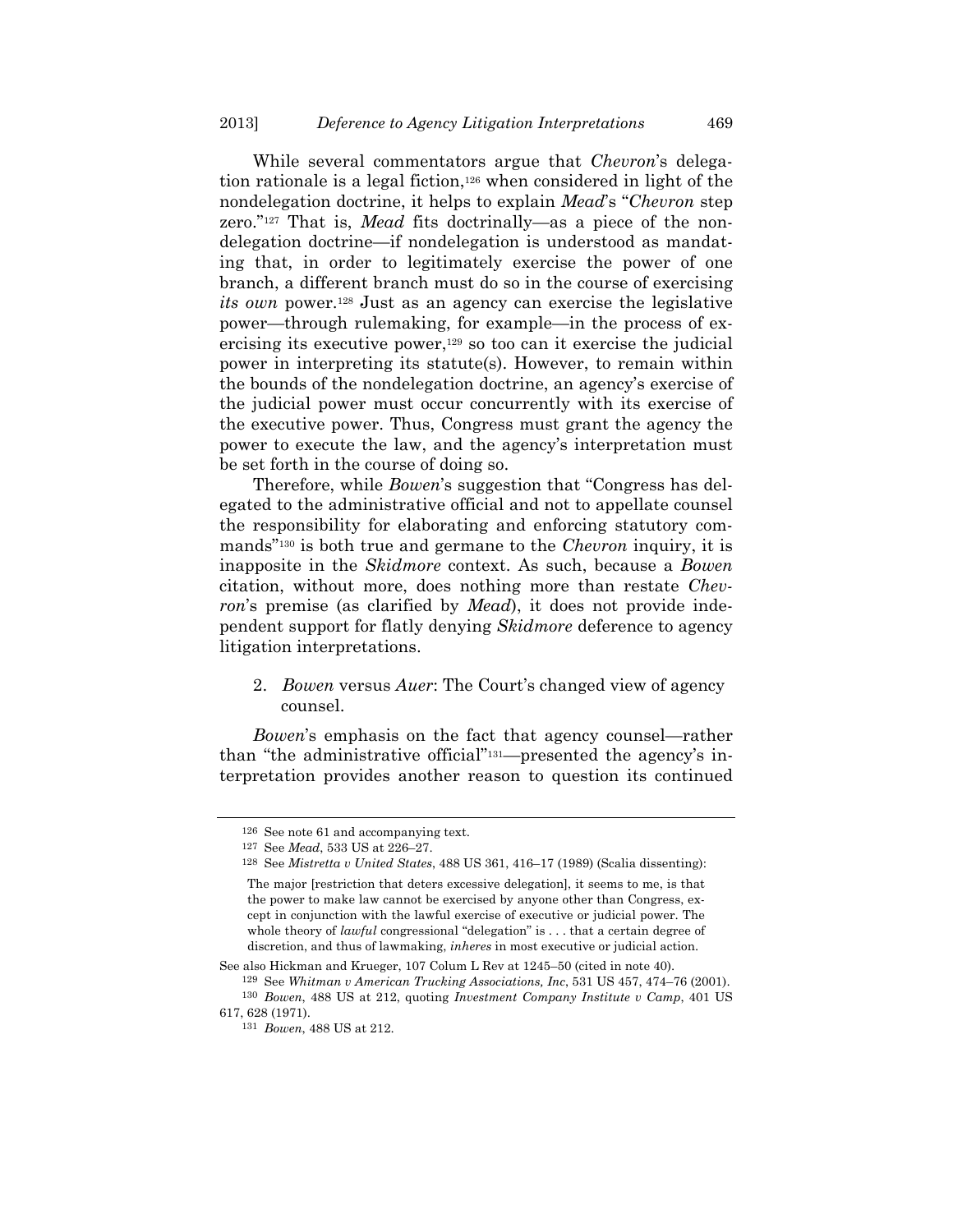vitality. A brief excursion into the Court's view of agency counsel over time will illustrate why.

When *Bowen* was decided in 1988, the view it expressed about agency counsel—as incapable of speaking for the agency was consistent with the Court's view of agency counsel over the preceding thirty years. However, in the subsequent twenty years, the Court's view of agency counsel has shifted dramatically, as demonstrated by *Auer v Robbins*132 and its progeny.133

Beginning with *Auer* in 1997, the Court has adopted the exact opposite view of agency counsel from the view that it professed from the 1960s through *Bowen*.134 In *Auer*, the Court, for the first time, extended the *Bowles v Seminole Rock & Sand Co*135 deference regime—which grants agency regulatory interpretations "controlling weight unless [they are] plainly erroneous or inconsistent with the regulation"136—to agency regulatory interpretations first put forth in an amicus brief.137 Such deference was warranted because, as the Court subsequently confirmed in *Chase Bank* and *Talk America*, it views agency counsel as an integral part of an agency, capable and competent to speak

134 See *Bowen*, 488 US at 212 (refusing to defer "to an agency counsel's interpretation . . . on the ground that Congress has delegated to the administrative official and not to appellate counsel th[at] responsibility") (quotation marks omitted), citing *Camp*, 401 US at 627–28:

(alteration in original) (citation omitted).

<sup>132 519</sup> US 452 (1997).

<sup>133</sup> See *Talk America, Inc v Michigan Bell Telephone Co*, 131 S Ct 2254, 2263–64 (2011); *Chase Bank USA, NA v McCoy*, 131 S Ct 871, 880–81 (2011). It is important to note that *Auer* and its progeny do not directly answer the question posed by this Comment for two reasons. First, they deal with agency regulatory interpretations rather than statutory interpretations; to warrant deference, the regulation being interpreted must be *Chevron* eligible. See *Ohio Valley Environmental Coalition v Aracoma Coal Co*, 556 F3d 177, 197 n 12 (4th Cir 2009). Second, the agencies in *Auer* and its progeny appeared as amici, rather than litigants. See, for example, *Chase Bank*, 131 S Ct at 873. That being said, *Auer* and its progeny do, nevertheless, provide useful insight into the Court's current view of agency counsel.

<sup>&</sup>quot;For the courts to substitute their or counsel's discretion for that of the [agency] is incompatible with the orderly functioning of the process of judicial review." Congress has delegated to the administrative official and not to appellate counsel the responsibility for elaborating and enforcing statutory commands. It is the administrative official and not appellate counsel who possesses the expertise that can enlighten and rationalize the search for the meaning and intent of Congress.

<sup>135 325</sup> US 410 (1945).

<sup>136</sup> Id at 414.

<sup>137</sup> See *Auer*, 519 US at 462 ("Petitioners complain that the [agency's] interpretation comes to us in the form of a legal brief; but that does not, in the circumstances of this case, make it unworthy of deference.").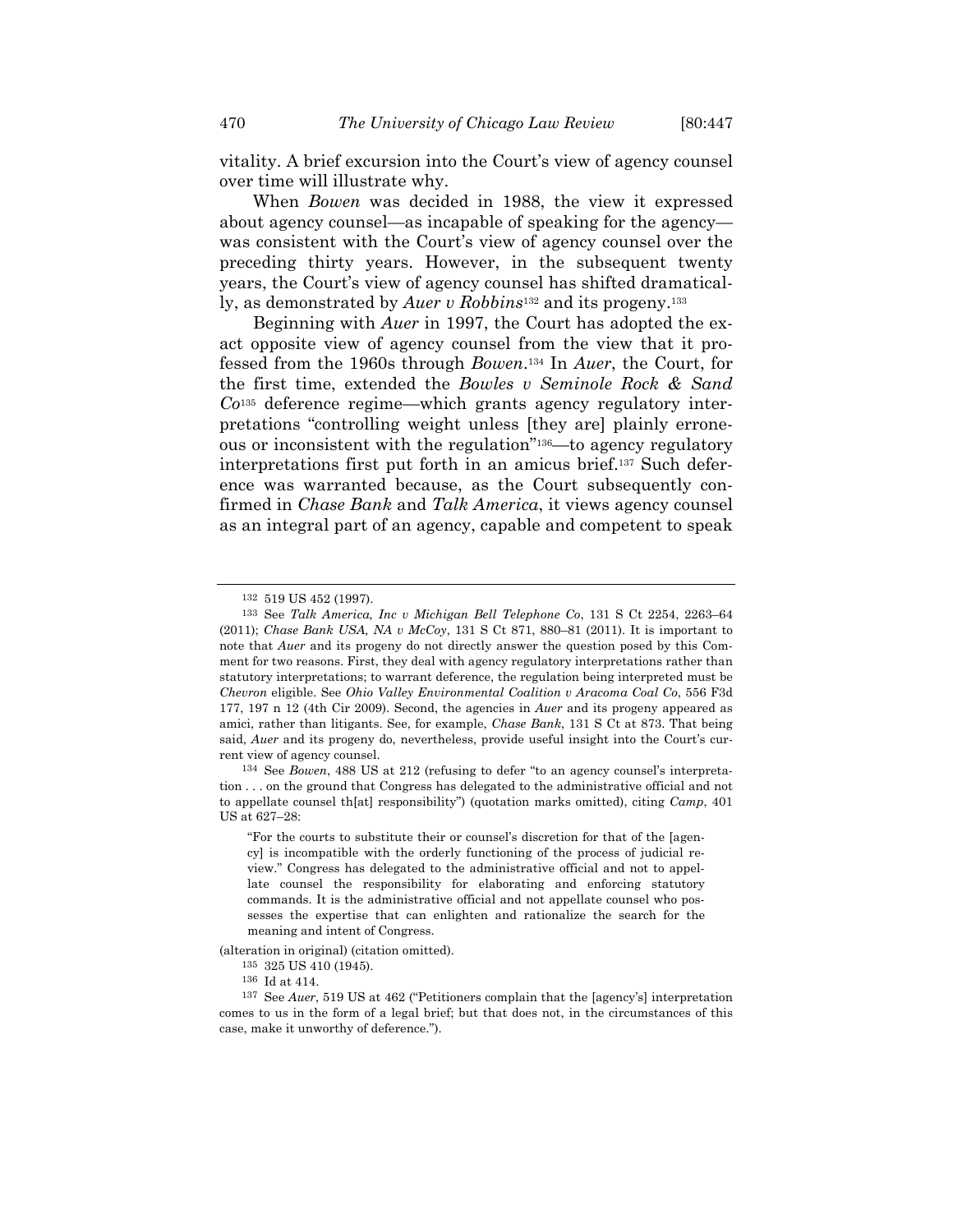on the agency's behalf.138 Further, the Court has specifically indicated that an agency's utilization of outside counsel—from the Department of Justice or the Office of the Solicitor General, for example—does not alter this analysis.139 Thus, because *Bowen*'s second justification for denying deference—that agency counsel, rather than an agency official, put forth the agency's interpretation—no longer accurately represents the Court's view of agency counsel, it too fails to provide an independent ground on which to deny *Skidmore* deference.

#### 3. After *Bowen*, what now?

Concluding that *Bowen* does not provide an independent basis to flatly deny *Skidmore* deference does not, however, answer the question presented by this Comment; rather, it merely demonstrates that the Court has not foreclosed the possibility that agency litigation interpretations could receive *Skidmore* deference.

There are two general concerns that militate against deferring to agency litigation interpretations. First, the litigation context might not be conducive to the exercise of an agency's expertise—that is, the interpretation proffered by agency counsel may either not represent the views of the agency,<sup>140</sup> or "have been developed hastily, or under special pressure, or without an adequate opportunity for presentation of conflicting views."141 Second, a litigating agency might have a "self-serving or pecuniary interest in advancing a particular interpretation."142 During litigation, agencies might interpret their statute(s) in an attempt to

<sup>138</sup> See *Talk America*, 131 S Ct at 2257 n 1 ("The Solicitor General, joined by counsel for the [agency], represents that the [ ] brief for the United States filed in this Court reflects the [agency's] considered interpretation. . . . We thus refer to the Government's arguments in these cases as those of the agency."), citing *Chase Bank*, 131 S Ct at 878; *Long Island Care at Home, Ltd v Coke*, 551 US 158, 171 (2007) ("[W]e have accepted [a litigation] interpretation as the agency's own, even if the agency set those views forth in a legal brief.").

<sup>139</sup> See, for example, *Williamson v Mazda Motor of America, Inc*, 131 S Ct 1131, 1137 (2011) ("[In *Geier*] we gave weight to the Solicitor General's view in light of the fact that it 'embodie[d] the Secretary's policy judgment.'") (second alteration in original), quoting *Geier v American Honda Motor Co*, 529 US 861, 881 (2000). Courts do, however, seem to insist that the agency at least sign on to the Government's brief to accord deference. See, for example, *Adair v United States*, 497 F3d 1244, 1252 (Fed Cir 2007).

<sup>140</sup> See *Federal Labor Relations Authority v U.S. Department of the Treasury, Financial Management Service*, 884 F2d 1446, 1455 (DC Cir 1989).

<sup>141</sup> Id.

<sup>142</sup> *Amalgamated Sugar Co LLC v Vilsack*, 563 F3d 822, 834 (9th Cir 2009). See also *Hertzberg v Dignity Partners, Inc*, 191 F3d 1076, 1082 (9th Cir 1999).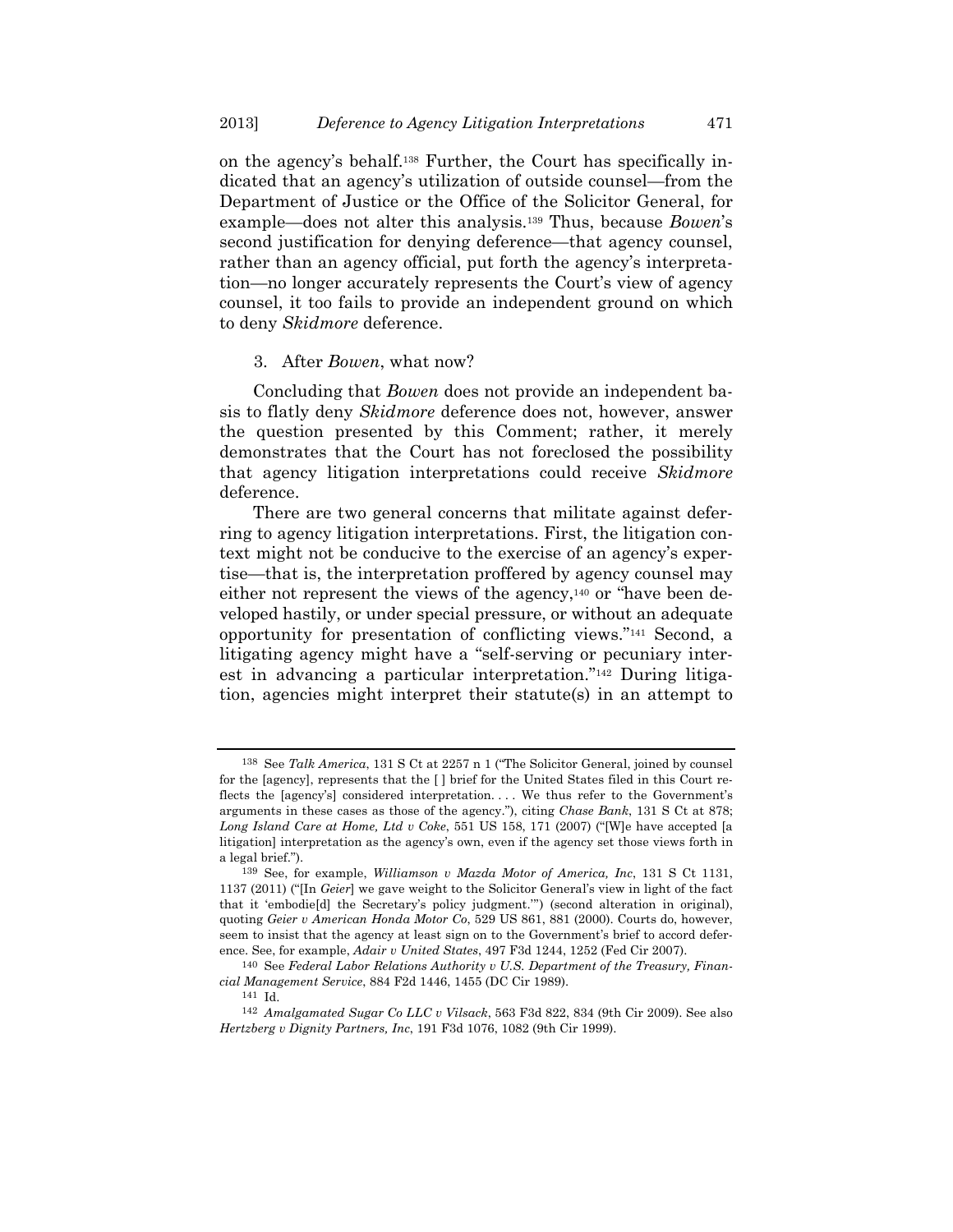expand the scope of their power<sup>143</sup> or to advance their financial interests144 by adopting an interpretation that is not necessarily in harmony with the text of the statute or congressional intent.

The following two sections analyze the circuit courts' deference jurisprudence in two similar settings—namely, when the agency appears as amicus and when the agency is part of a dualagency regime—to determine how, if at all, these concerns affect the circuit courts' willingness to accord deference.

# B. Agencies Appearing as Amici: The *Skidmore* Shuffle Revisited

All six circuits that have addressed the issue—the Second,<sup>145</sup> Third,146 Fourth,147 Seventh,148 Ninth,149 and Tenth150—accord *Skidmore* deference to agency litigation interpretations when the agency appears as amicus. Both the Second and Fourth Circuits note, "[T]he fact that the [agency's] interpretation of the statutory language at issue comes to us in the form of a legal brief does not, in the circumstances of this case, make it unworthy of deference."151 The Second and Third Circuits agree that the fact that an agency has changed its interpretation is not a sufficient reason to deny *Skidmore* deference.152 The Seventh Circuit,

147 See *Ball v Memphis Bar-B-Q Co*, 228 F3d 360, 365 (4th Cir 2000). See also *Jones v American Postal Workers Union, National*, 192 F3d 417, 426–27 (4th Cir 1999); *Molinary v Powell Mountain Coal Co*, 125 F3d 231, 235–36 (4th Cir 1997).

<sup>143</sup> See *Amalgamated Sugar*, 563 F3d at 834 (declining deference because the court was "troubled that the USDA may have acted more out of concern for administrative convenience and self-interest [in advancing a particular interpretation], rather than with an interest in administering the Act according to statutory requirements and Congressional intent").

<sup>144</sup> See *Director, Office of Workers' Compensation Programs v General Dynamics Corp*, 980 F2d 74, 79 (1st Cir 1992).

<sup>145</sup> See *Serricchio v Wachovia Securities LLC*, 658 F3d 169, 178 (2d Cir 2011); *Connecticut Office of Protection and Advocacy for Persons with Disabilities v Hartford Board of Education*, 464 F3d 229, 239 (2d Cir 2006); *In re New Times Securities Services, Inc*, 371 F3d 68, 82–83 (2d Cir 2004); *Community Health Center v Wilson–Coker*, 311 F3d 132, 137–38 (2d Cir 2002).

<sup>146</sup> See *Horn v Thoratec Corp*, 376 F3d 163, 178–79 (3d Cir 2004).

<sup>148</sup> See *Matz v Household International Tax Reduction Investment Plan*, 388 F3d 570, 573 (7th Cir 2004).

<sup>149</sup> See *Christopher v SmithKline Beecham Corp*, 635 F3d 383, 395 & n 7, 400 (9th Cir 2011), affd 132 S Ct 2156, 2165–70 (2012).

<sup>150</sup> See *Been v O.K. Industries, Inc*, 495 F3d 1217, 1227 (10th Cir 2007); *Shikles v Sprint/United Management Co*, 426 F3d 1304, 1315–16 (10th Cir 2005).

<sup>151</sup> *Molinary*, 125 F3d at 235 n 4 (quotation marks omitted); *Hartford Board of Education*, 464 F3d at 239.

<sup>152</sup> See *Chao v Russell P. Le Frois Builder, Inc*, 291 F3d 219, 224–25, 228 (2d Cir 2002); *Horn*, 376 F3d at 179.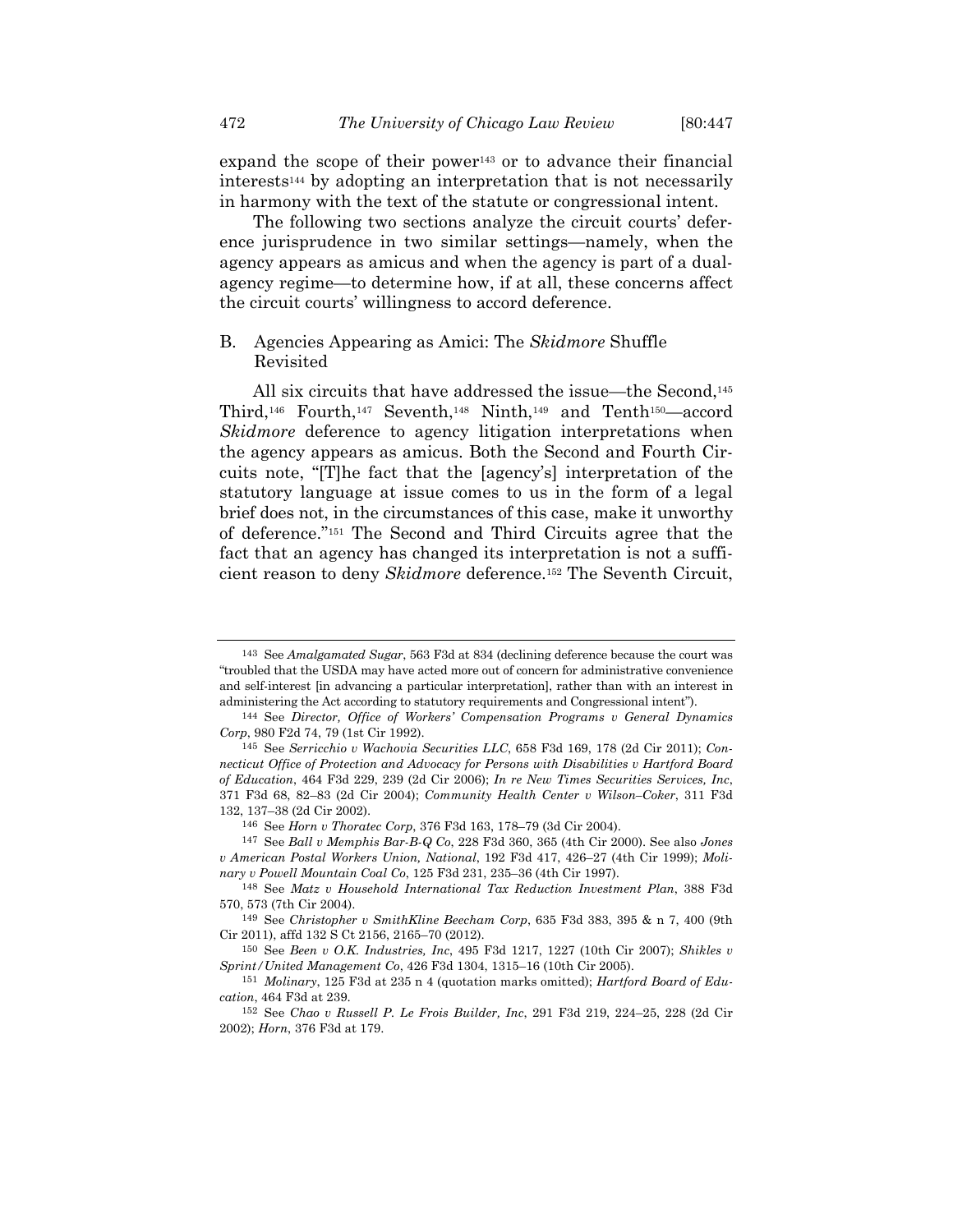on remand in light of *Mead*,153 having before it an amicus brief filed by the agency twenty years prior before a different circuit,<sup>154</sup> held "[a] position stated in an amicus curiae brief has seemed to us a good example of what the Court [in *Mead*] had in mind."155

| Agency as Amicus              | Single-Agency Litigants |
|-------------------------------|-------------------------|
|                               |                         |
| <i><b>Skidmore</b></i>        | Skidmore                |
| <i><u><b>Skidmore</b></u></i> | No Deference            |
| <i><u>Skidmore</u></i>        |                         |
|                               | No Deference            |
|                               | Equivocates             |
| <i><b>Skidmore</b></i>        | Rejects Skidmore        |
|                               |                         |
| <i><u>Skidmore</u></i>        | Rejects Skidmore        |
| <i><u>Skidmore</u></i>        |                         |
|                               | Skidmore                |
|                               | Skidmore                |
|                               | Skidmore                |
|                               |                         |

# TABLE 2. AGENCY AS AMICUS VERSUS AGENCY AS LITIGANT

As Table 2 shows, there are three circuits that accord *Skidmore* deference when the agency appears as amicus, but not when the agency appears as a litigant. Given the circuits' uniformity in granting *Skidmore* deference when the agency appears as amicus, the relevant question can be narrowed to whether the agency's posture as a litigant, as opposed to as amicus, marginally intensifies the aforementioned concerns such

<sup>153</sup> See *Household International Tax Reduction Investment Plan v Matz*, 533 US 925, 925 (2001) (granting certiorari, vacating the Seventh Circuit's prior judgment, and remanding "for further consideration in light of [*Mead*]").

<sup>154</sup> In the case that was vacated, the Seventh Circuit had granted *Chevron* deference to the amicus brief. See *Matz*, 388 F3d at 573 ("[T]he court in *Weil* deferred to the [agency's] position on the basis of the *Chevron* principle. So did we the first time this protracted litigation came before us.") (citation omitted). In deciding not to request that the agency file a new, more current amicus brief, it seems the court just did not want to bother the agency, given that it was not a party to the litigation. Id at 578:

We have considered whether we should invite the [agency] to submit an amicus curiae brief advising us of its current view . . . . We have decided not to do so because of the great age of the case. Obviously should the [agency] decide on its own to revisit the issue, we would give its views significant weight.

<sup>155</sup> Id at 573–74, citing *Keys v Barnhart*, 347 F3d 990, 993–94 (7th Cir 2003).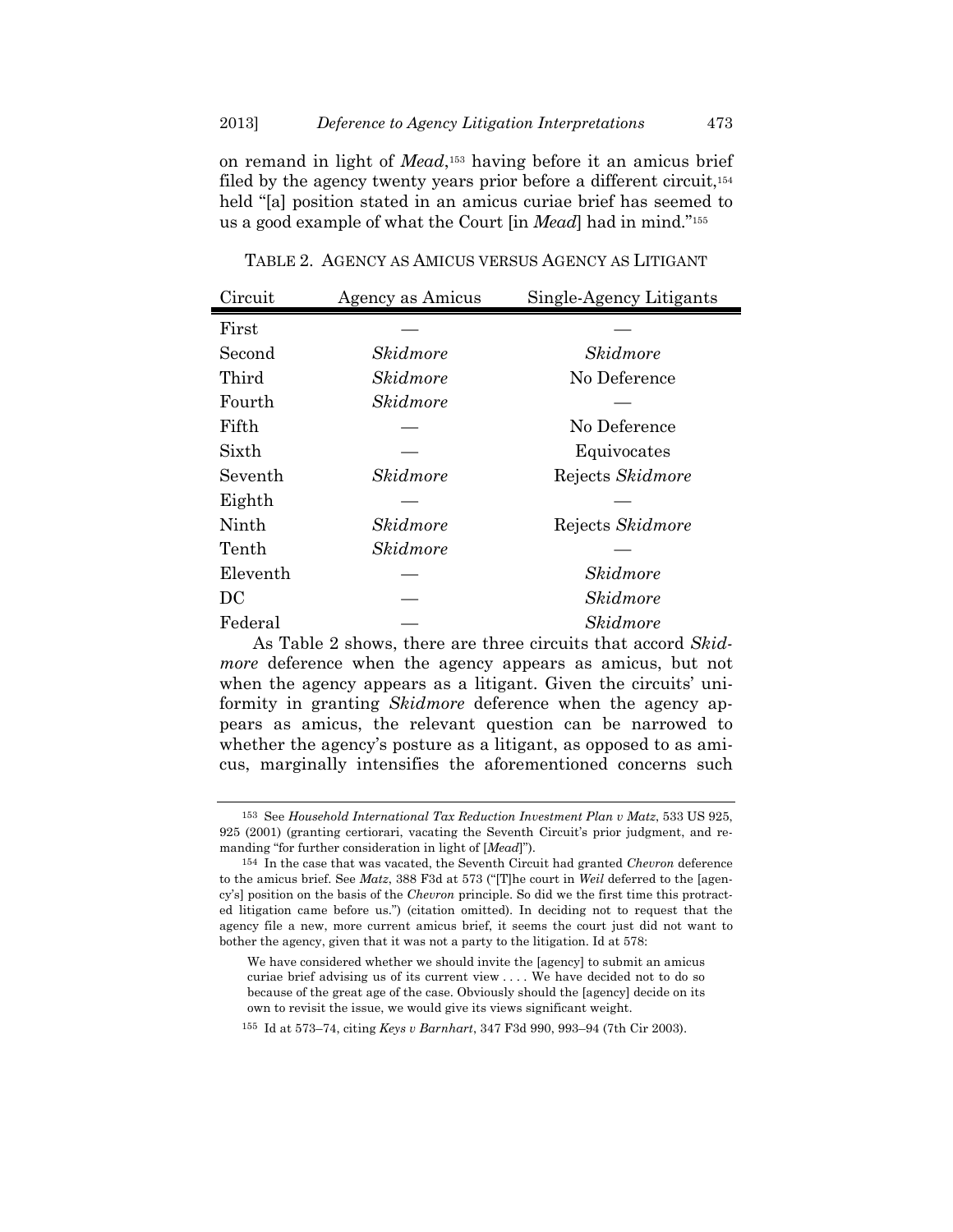that the ability of an agency's litigation interpretation to receive *Skidmore* deference should turn on its posture before the court. If so, an agency's posture may be relevant to whether its litigation interpretation receives *Skidmore* deference. If not, the same rationale underlying the grant of *Skidmore* deference to agency amici applies when an agency appears as a litigant.

There are two reasons to believe that an agency's posture before a court will not affect the likelihood—at the margin—that the interpretation proffered by agency counsel will diverge from the agency's preferred interpretation. First, as discussed above, the Court currently views agency counsel as competent to speak on behalf of the agency, as emphasized in *Auer*'s and its progeny's references to "legal brief[s],"156 rather than amicus briefs. That is, by referring in all three relevant cases to "legal briefs," instead of "amicus briefs," the Court indicated that its faith in agency counsel's ability to speak competently for the agency is not limited to cases where the agency appears as amicus.<sup>157</sup> Second, regardless of whether the agency appears as amicus or a litigant, it is the agency's counsel that puts forth the agency's interpretation. To the extent that the concern that agency counsel will advance a divergent interpretation is premised on a principal-agent problem—that agency counsel rather than the agency head puts forth the interpretation—the agency's posture is irrelevant to the deference question. The same principal-agent problem exists regardless of the agency's posture before the court, as agency counsel speaks for the agency in both postures.

The concern about agency self-interest, however, cuts both ways. On the one hand, any interpretation of an agency's statute(s) may alter the scope of its power or jurisdiction, regardless of the agency's posture before the court or even whether the agency appears at all.158 Take, for example, *Wyeth v Levine*159 and

<sup>156</sup> See *Auer*, 519 US at 462 ("[T]hat the Secretary's interpretation comes to us in the form of a legal brief . . . does not, in the circumstances of this case, make it unworthy of deference."); *Chase Bank*, 131 S Ct at 873 ("This Court defers to an agency's interpretation . . . advanced in a legal brief, unless that interpretation is plainly erroneous or inconsistent.") (quotation marks omitted); *Talk America*, 131 S Ct at 2261 ("As we reaffirmed earlier this Term, we defer to an agency's interpretation . . . even in a legal brief.").

<sup>157</sup> The Court could have easily indicated its distrust for agency counsel as litigant by referring only to amicus briefs or by qualifying "legal briefs" with "where the agency appears as amicus."

<sup>158</sup> While amicus participation is, strictly speaking, voluntary, agencies frequently submit amicus briefs and, when their participation is requested by the court, agencies almost always reply. See Lisa McElroy, *"CVSG"s in Plain English*, SCOTUSblog (Feb 10, 2010), online at http://www.scotusblog.com/2010/02/last-week-in-plain-english-2 (visited Mar 3, 2013) (observing that "although the Court merely 'invites' the [Solicitor General] to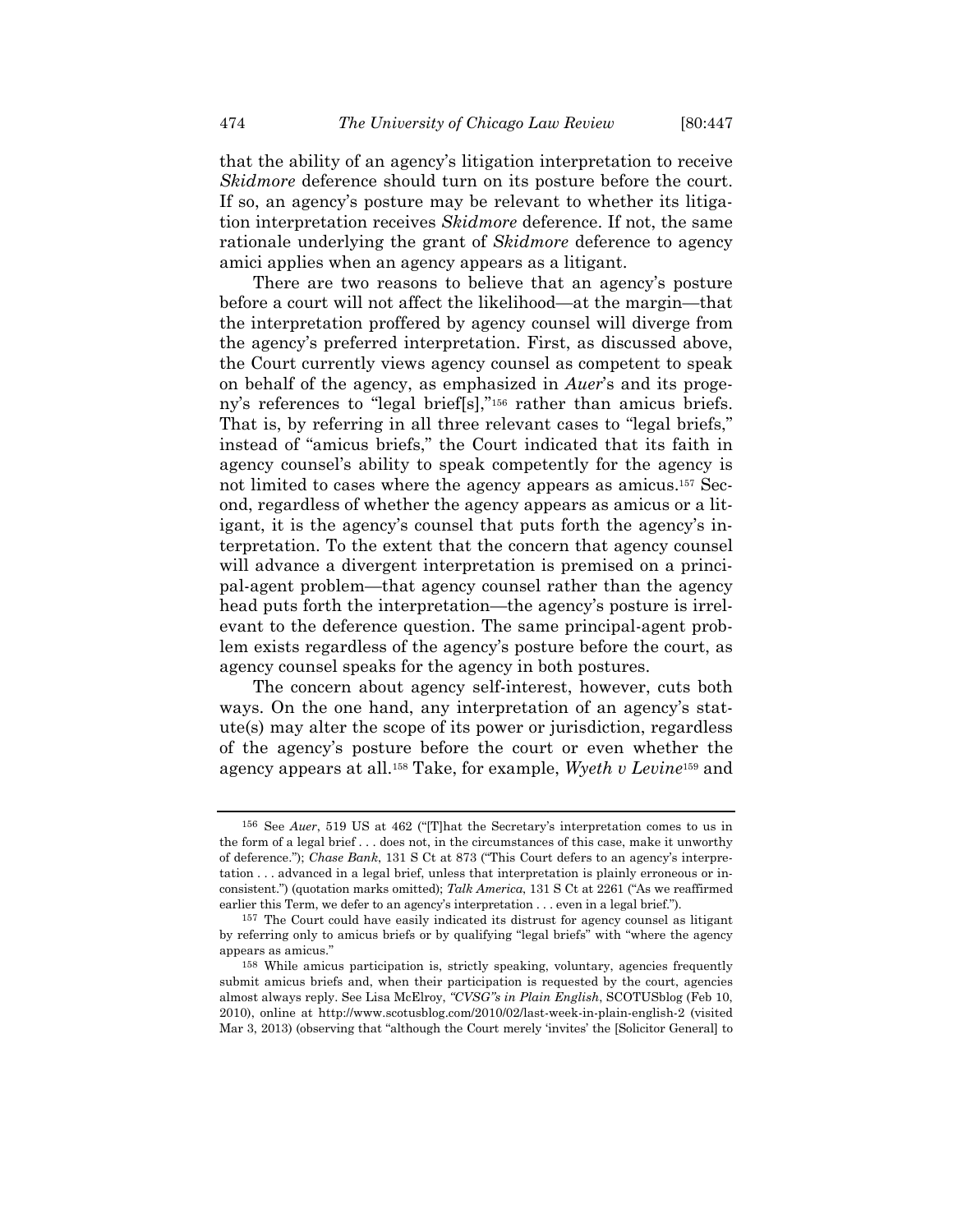*Pliva, Inc v Mensing*,<sup>160</sup> two cases that addressed whether the Federal Food, Drug, and Cosmetic Act<sup>161</sup> (FDCA) preempted state law failure-to-warn claims against drug manufacturers.<sup>162</sup> While the FDA was not a party to either of these cases, it appeared as amicus in both, and its reason for doing so is obvious: the long-term implications for each of these decisions are enormous in terms of the FDA's power and importance. To wit, if the FDCA is preemptory, then the FDA is the sole source of pharmaceutical labeling requirements. This illustrates that the moral hazard attendant to the fact that the court is determining the scope of an agency's power is equally present regardless of whether the agency appears as a litigant or amicus. As such, an agency's litigation posture should be irrelevant to the deference question because concerns about agency self-interest militate equally against deference under either posture.

On the other hand, that an agency's interpretation has the potential of being outcome determinative when it appears as a litigant<sup>163</sup>—that is, if the agency's interpretation cuts against its litigation position, it will likely lose—suggests that concerns about an agency's self-interest influencing its interpretation do militate more strongly against deference when the agency appears as a litigant.

# C. Dual-Agency Regimes: The *Skidmore* Shuffle and the *Chevron* Two-Step

In an effort to examine how circuit courts' deference decisions account for the concern that an agency's self-interest might taint the agency's litigation interpretations, this Section analyzes the deference accorded to agencies in dual-agency regimes.164

file a brief, the [Solicitor General] treats it as a command"); Neal Devins and Saikrishna B. Prakash, *Reverse Advisory Opinions*, 80 U Chi L Rev \*23–27 (forthcoming 2013), online at http://papers.ssrn.com/sol3/papers.cfm?abstract\_id=2186738 (visited Mar 3, 2013).

<sup>159 129</sup> S Ct 1187 (2009). 160 131 S Ct 2567 (2011).

<sup>161</sup> Pub L No 75-717, ch 675, 52 Stat 1040 (1938), codified as amended at 21 USC § 301 et seq.

<sup>162</sup> *Levine* addressed brand-name manufacturers; *Mensing* addressed generic manufacturers. *Levine*, 129 S Ct at 1191; *Mensing*, 131 S Ct at 2573.

<sup>&</sup>lt;sup>163</sup> See note 21 and accompanying text.<br><sup>164</sup> Most of these cases involved litigation commenced by the Director of the Office of Workers' Compensation Programs (OWCP), interpreting the Longshoremen's and Harbor Workers' Compensation Act (LHWCA) before an ALJ, whose opinion is then reviewed by the Benefits Review Board (BRB).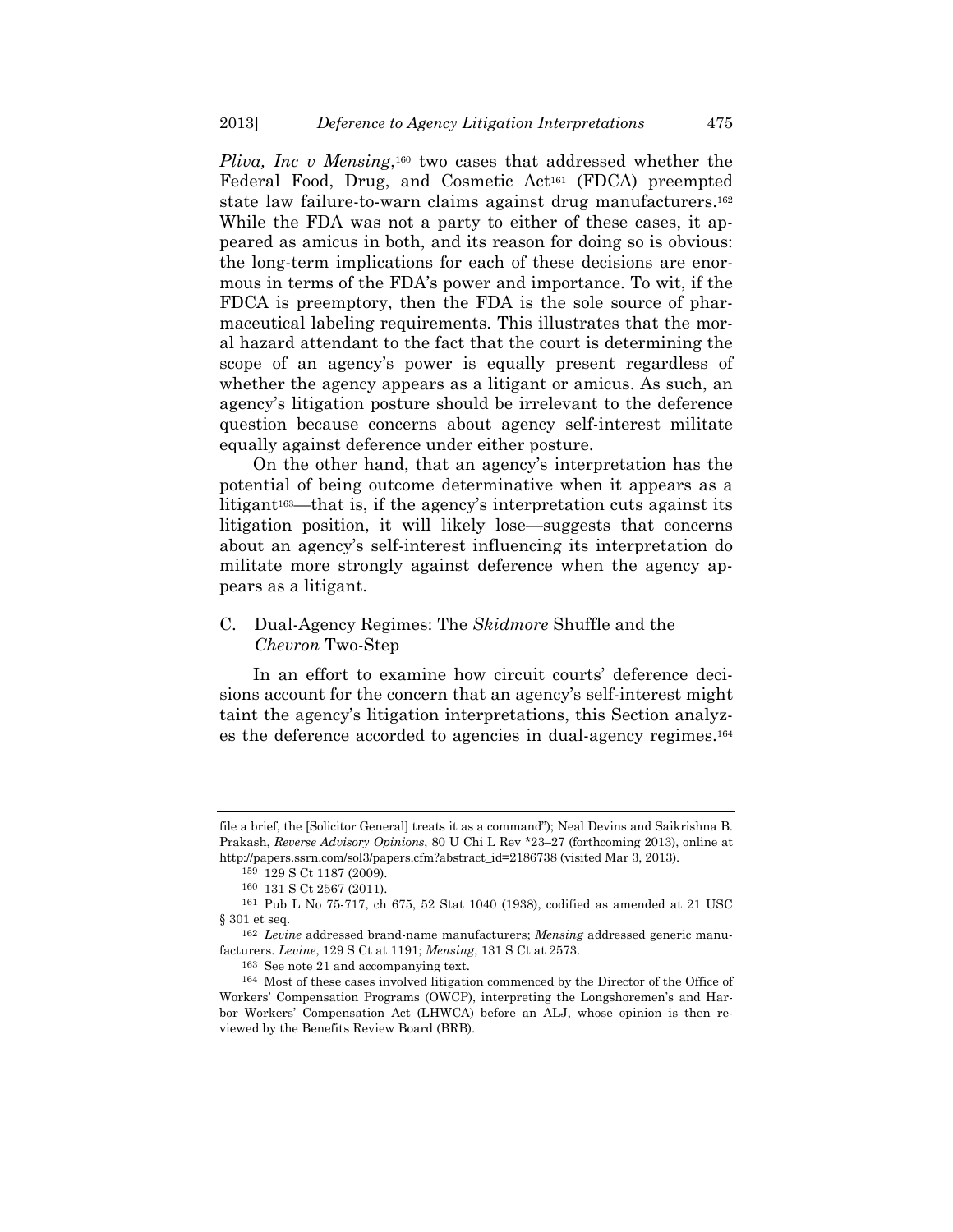Post-*Mead*,165 a circuit split has developed regarding deference to such interpretations. However, unlike the single-agency regimes, the split is not between *Skidmore* and no deference, but between *Skidmore* and *Chevron* deference. This Section first presents the circuit split. Relying on *Mead* and the fact that a circuit split has developed in the first place, this Section then proposes a solution to this split. It concludes by explaining the relevance of this dual-agency jurisprudence to the single-agency regimes that are this Comment's focus.

### 1. The dual-agency regime circuit split.

Post-*Mead*, three circuits—the Ninth,<sup>166</sup> DC,<sup>167</sup> and Federal168—accord *Chevron* deference to litigation interpretations put forth by agencies in dual-agency regimes. In doing so, the Ninth Circuit relies on its pre-*Mead* precedent, concluding that *Mead* does not alter its analysis.169 In according *Chevron* deference, the DC Circuit consistently cites pre-*Mead* Supreme Court precedent, which held, in regard to deference to agency regulatory interpretations in dual-agency regimes, that "the Secretary's litigating position before the Commission is as much an exercise of delegated lawmaking powers as is the Secretary's promulgation of a [rule]."170 The DC Circuit emphasized that this deference was warranted because the agency is "exercis[ing its] delegated lawmaking powers."171 The Federal Circuit concludes that an agency's litigation "interpretations are [ ] entitled to deference

<sup>165</sup> This Comment only addresses post-*Mead* interpretations because *Mead* effected a substantial shift in the Court's deference jurisprudence, confirming that *Chevron* did not displace *Skidmore*. As such, courts are no longer faced with a dichotomous decision between controlling *Chevron* deference or no deference. Now, there are three choices: controlling *Chevron* deference, deference to the extent that an agency is an expert and brought that expertise to bear in proffering a persuasive interpretation (*Skidmore* deference), or no deference.

<sup>166</sup> See *Price v Stevedoring Services of America, Inc*, 627 F3d 1145, 1148 (9th Cir 2010). See also *Wheaton v Golden Gate Bridge, Highway & Transportation District*, 559 F3d 979, 982 (9th Cir 2009).

<sup>167</sup> See *Secretary of Labor v National Cement Co of California*, 573 F3d 788, 793 (DC Cir 2009); *Secretary of Labor v Twentymile Coal Co*, 411 F3d 256, 261 (DC Cir 2005); *Secretary of Labor v Excel Mining, LLC*, 334 F3d 1, 5–6 (DC Cir 2003).

<sup>168</sup> See *Groff v United States*, 493 F3d 1343, 1349–50 (Fed Cir 2007).

<sup>169</sup> See, for example, *Price*, 627 F3d at 1148 & n 2; *Wheaton*, 559 F3d at 982. But see *Price*, 627 F3d at 1150–51 (O'Scannlain specially concurring) ("The proposition that *Chevron* deference extends to agency statutory interpretations advanced in litigation conflicts with [*Mead*] . . . . [T]he time is ripe for us to revisit our circuit's law governing the deference we owe the [agency]'s litigating positions.").

<sup>170</sup> *Martin*, 499 US at 157.

<sup>171</sup> *Twentymile*, 411 F3d at 261, quoting *Martin*, 499 US at 157. See also *National Cement*, 573 F3d at 792.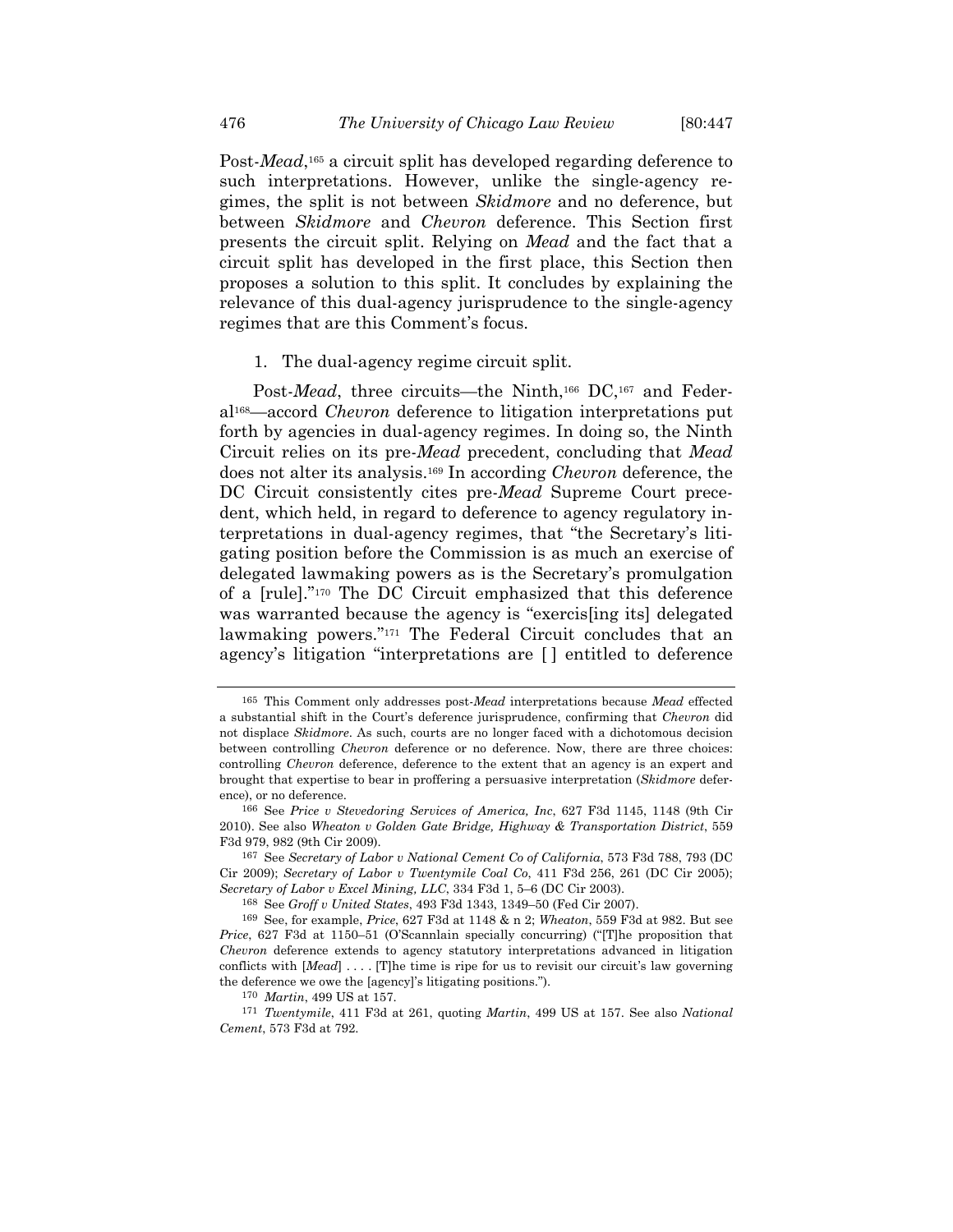under *Chevron*" because it found an express congressional intent "for the [agency's] statutory interpretations announced through adjudication to have the force of law."172

Six circuits—the Second,173 Third,174 Fourth,175 Fifth,176 Sixth,177 and Eleventh178—all accord *Skidmore* deference to litigation interpretations advanced by agencies in dual-agency regimes. The Eleventh Circuit, after observing the split between the Fifth and Ninth Circuits, concluded that, post-*Mead*, deference should be accorded under *Skidmore*, not *Chevron*.179 It supported its conclusion by citing Supreme Court precedent, which held, "[T]he Director's reasonable interpretation of the Act [first] put forth in litigation] brings at least some added persuasive force to our conclusion."180

These courts generally follow the same analysis as the courts that accord *Skidmore* deference to agencies in singleagency regimes. First, they generally cite either *Bowen* or *Mead* to support the holding that the agency's interpretation is not eligible for *Chevron* deference.181 These courts then turn to *Mead* in concluding that "*Skidmore*-level deference may be afforded [to] interpretations . . . [first put forth] in litigation."182 Similar to the single-agency context,<sup>183</sup> the cases are almost evenly split as to whether they actually adopt the agency's interpretation.

<sup>172</sup> *Groff*, 493 F3d at 1350.

<sup>173</sup> See *Chao*, 291 F3d at 227–28.

<sup>174</sup> See *George Harms Construction Co v Chao*, 371 F3d 156, 161–62 (3d Cir 2004).

<sup>175</sup> See *Wheeler v Newport News Shipbuilding and Dry Dock Co*, 637 F3d 280, 290 (4th Cir 2011).

<sup>176</sup> See *Grant v Director, Office of Worker's Compensation Programs*, 502 F3d 361, 363 (5th Cir 2007); *Pool Co v Cooper*, 274 F3d 173, 177–78 n 3 (5th Cir 2001). But see *Holcim (U.S.), Inc v Reed*, 291 Fed Appx 647, 652 (5th Cir 2008). However, *Holcim* can be distinguished on the ground that "the OWCP [did] not even argue in its brief for *Skidmore*-level deference." Id at 652.

<sup>177</sup> See *Chao v Occupational Safety and Health Review Commission*, 540 F3d 519, 523 (6th Cir 2008).

<sup>178</sup> See *Boroski v DynCorp International*, 662 F3d 1197, 1203 (11th Cir 2011), vacd and remd on other grounds, 132 S Ct 2449 (2012); *The Pittsburgh & Midway Coal Mining Co v Director, Office of Workers' Compensation Programs*, 508 F3d 975, 983–84 n 6 (11th Cir 2007); *Wilderness Watch v Mainella*, 375 F3d 1085, 1091 n 7 (11th Cir 2004). But see *Bianco v Georgia Pacific Corp*, 304 F3d 1053, 1056 n 3 (11th Cir 2002). However, *Bianco* can be distinguished based on its close temporal proximity to *Mead* and the Eleventh Circuit's consistent granting of *Skidmore* deference post-*Bianco*.

<sup>179</sup> *Boroski*, 662 F3d at 1204 n 6.

<sup>180</sup> Id (first alteration in original), quoting *Metropolitan Stevedore Co v Rambo*, 521 US 121, 136 (1997). See also *Pool*, 274 F3d at 177 n 3.

<sup>181</sup> See, for example, *Wheeler*, 637 F3d at 289–90; *Grant*, 502 F3d at 363.

<sup>182</sup> *Grant*, 502 F3d at 363. See also *Wheeler*, 637 F3d at 289–90; *Boroski*, 662 F3d at 1204; *Chao*, 540 F3d at 525–27.

<sup>183</sup> See Part II.A.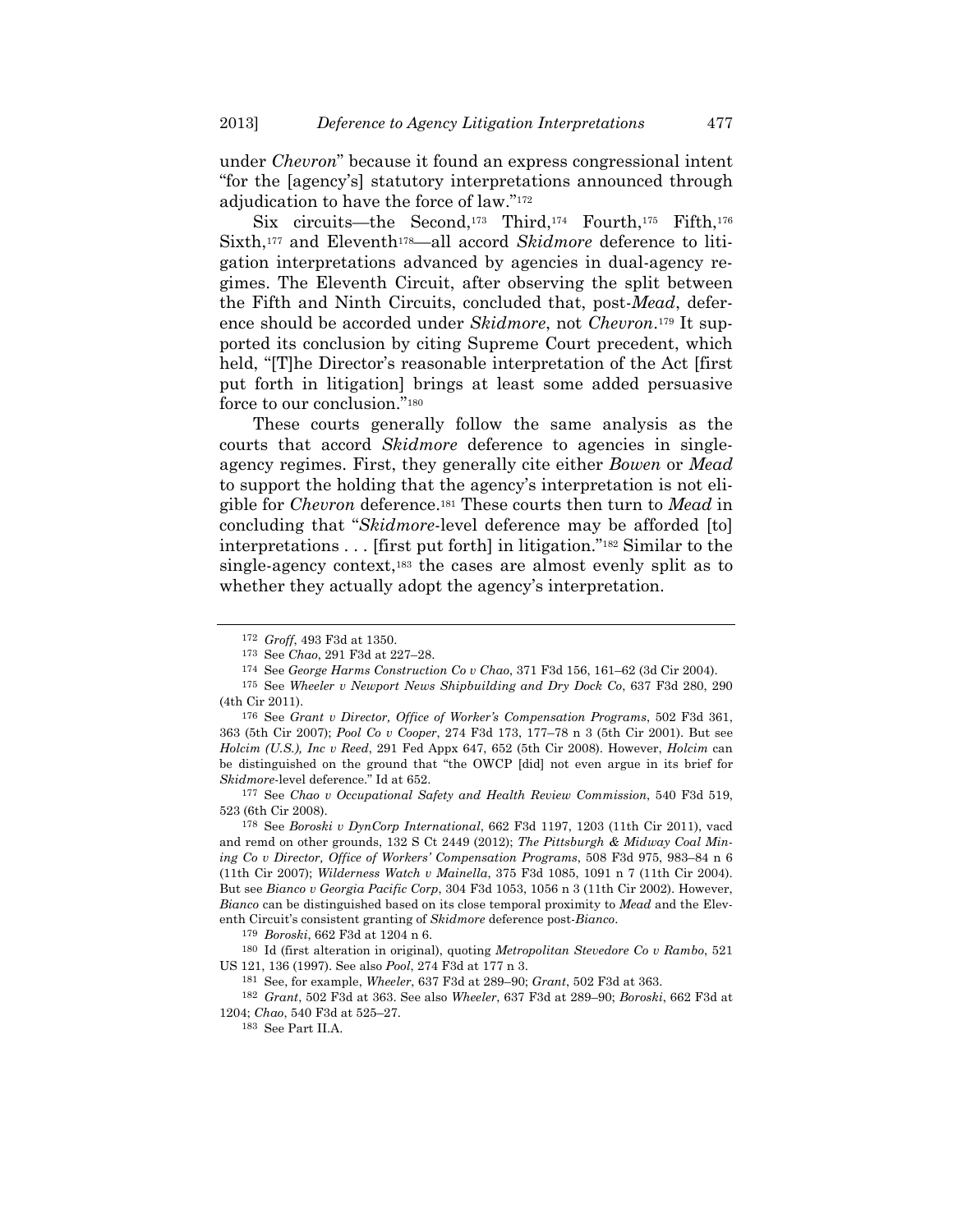| Circuit     | Agency as<br>Amicus | Single-Agency<br>Litigants | Dual-Agency<br>Litigants |
|-------------|---------------------|----------------------------|--------------------------|
| First       |                     |                            |                          |
| Second      | <b>Skidmore</b>     | Skidmore                   | <b>Skidmore</b>          |
| Third       | Skidmore            | No Deference               | <i><b>Skidmore</b></i>   |
| Fourth      | Skidmore            |                            | <b>Skidmore</b>          |
| Fifth       |                     | No Deference               | Skidmore                 |
| Sixth       |                     | Equivocates                | <i><b>Skidmore</b></i>   |
| Seventh     | Skidmore            | Rejects Skidmore           |                          |
| Eighth      |                     |                            |                          |
| Ninth       | Skidmore            | Rejects Skidmore           | Chevron                  |
| Tenth       | Skidmore            |                            |                          |
| Eleventh    |                     | Skidmore                   | <b>Skidmore</b>          |
| $_{\rm DC}$ |                     | Skidmore                   | Chevron                  |
| Federal     |                     | Skidmore                   | Chevron                  |

As Table 3 shows, similar to the agency-as-amicus context, there is no split as to whether the courts accord deference to agencies in dual-agency regimes. However, unlike the agency-asamicus context, the courts disagree as to which deference regime—*Skidmore* or *Chevron*—applies.

2. Resolution of the dual-agency split.

There are three reasons why deference under *Skidmore*, rather than under *Chevron*, is appropriate in the dual-agency regime. First, those circuits that continue to afford *Chevron* deference do so in reliance on *Martin*, which is pre-*Mead* Supreme Court precedent.184 However, that precedent is inapposite both because that case dealt with agency regulatory—rather than statutory—interpretations<sup>185</sup> and because its oft-cited language is mostly dicta. That *Martin* was analyzing regulatory interpretations is relevant because the Court utilizes different regimes regarding deference to regulatory and statutory interpretations: regulatory interpretations receive deference regardless of the

<sup>184</sup> See note 66. 185 See *Martin*, 499 US at 146–47.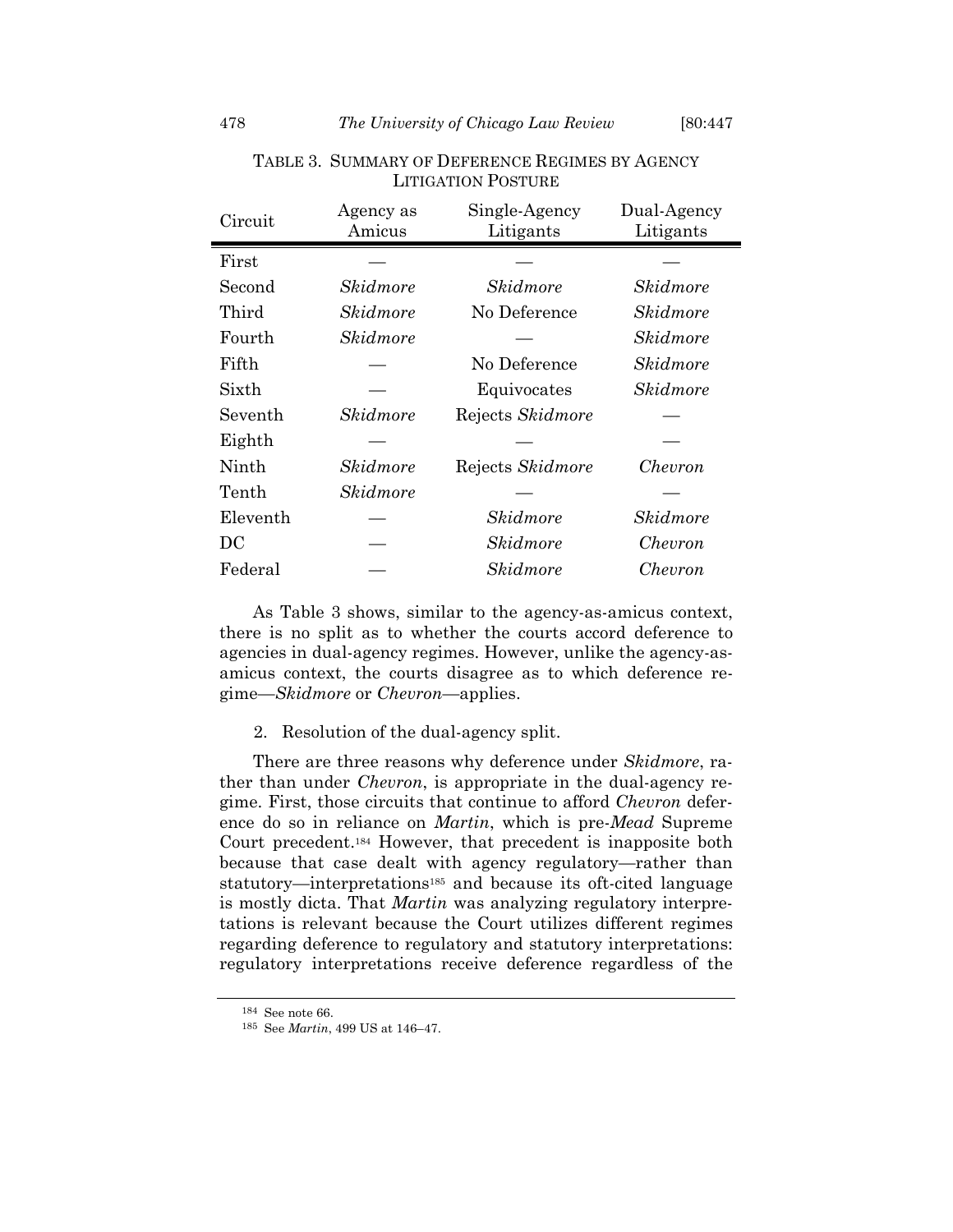formality of the interpretation,186 whereas statutory interpretations receive deference only when the agency is acting with the force of law.187 This distinction is relevant because, to act with the force of law, Congress must delegate to an agency the power to do so. In this context, it would mean that Congress would have to expressly authorize an agency to speak with the force of law during litigation—something, as discussed below, courts are unlikely to find post-*Mead*. Given that there is no formality requirement in the regulatory interpretation context, there is no such impediment to receiving deference. Additionally, the question presented in *Martin* was not whether deference should be granted, but which agency in a dual-agency regime should receive deference when the agencies put forth conflicting interpretations.<sup>188</sup>

Second, although *Mead* indicated that "express congressional authorization[ ] to engage in the process of rulemaking or *adjudication*"189 is indicative of a *Chevron*-eligible delegation, the Court was likely referring to adjudications under the APA.190 APA adjudications are those within a single agency, rather than before a *different* agency.191 This distinction is relevant because litigating before another agency is substantially similar to litigating in federal court insofar as the agency must present its case before an impartial, third-party adjudicator.192 The Eleventh Circuit, and Judge Diarmuid O'Scannlain specially concurring in the Ninth Circuit, maintained—consistent with this conclusion—that extending *Chevron* deference to agency statutory interpretations advanced during litigation is inconsistent with *Mead*'s holding.193 Even if *Mead*'s "*Chevron* step zero" is not dispositive on this issue, Congress's ambiguous intent, as evidenced by the split that has developed, combined with the Court's sug-

<sup>186</sup> See *Coeur Alaska, Inc v Southeast Alaska Conservation Council*, 557 US 261, 274–75 (2009).

<sup>187</sup> See *Mead*, 533 US at 226–27.

<sup>188</sup> See *Martin*, 499 US at 146–48.

<sup>189</sup> *Mead*, 533 US at 229 (emphasis added). 190 See 5 USC §§ 554, 556–57.

<sup>191</sup> See *In the Matter of UAL Corp (Pilots' Pension Plan Termination)*, 468 F3d 444, 450 (7th Cir 2006) ("Review under the APA differs substantially from the sort of position that an agency must assume when, like any other litigant, it must demonstrate a preponderance of the evidence in order to prevail."), citing *Director, Office of Workers' Compensation Programs, Department of Labor v Greenwich Collieries*, 512 US 267 (1994). See also Breyer, et al, *Administrative Law* at 303 (cited in note 16).

<sup>192</sup> See Gifford, 66 Notre Dame L Rev at 971–73 (cited in note 19).

<sup>193</sup> See *Boroski*, 662 F3d at 1204 n 7, citing *Price*, 627 F3d at 1150–51 (O'Scannlain specially concurring).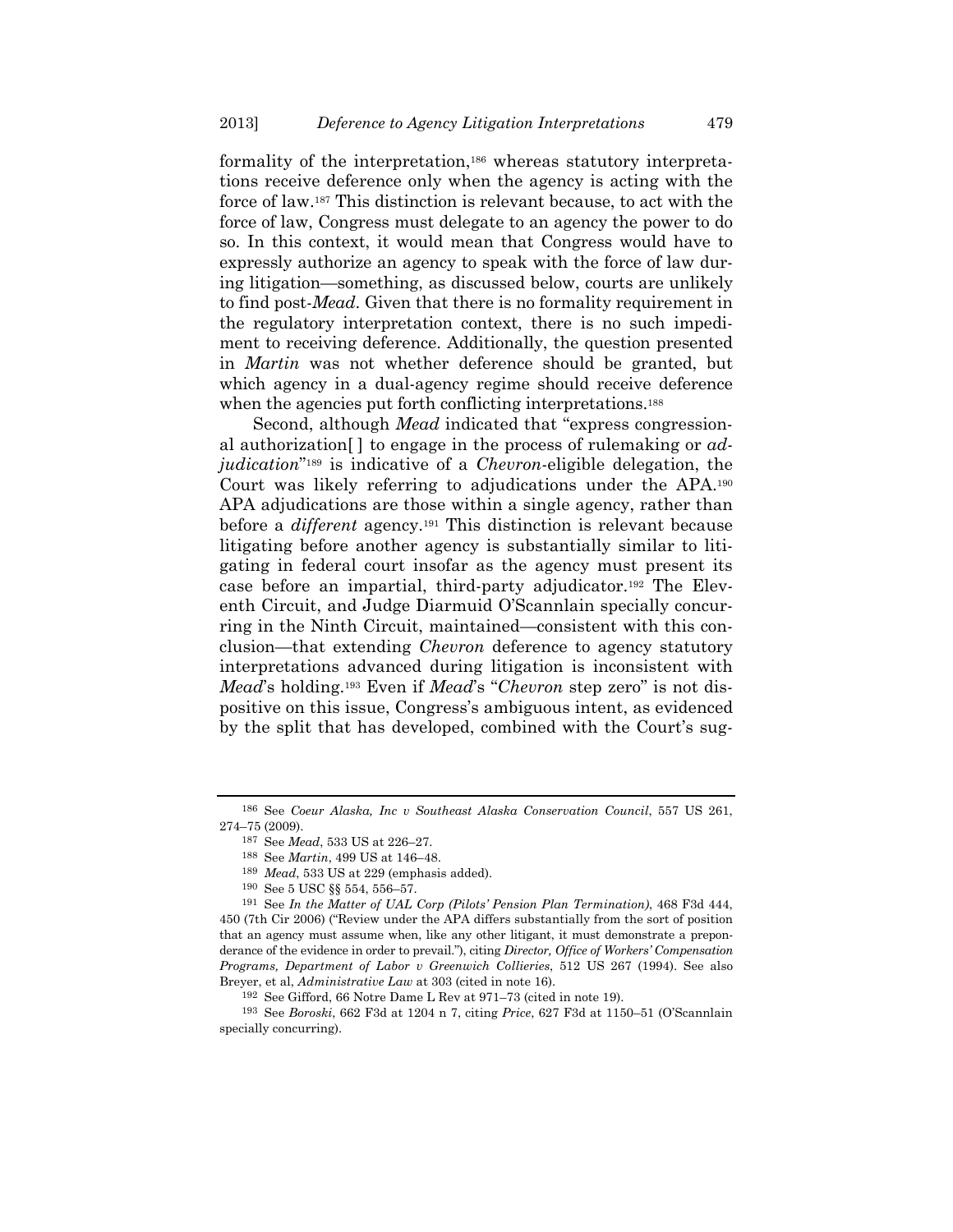gestion that *Skidmore* applies to these interpretations,194 weighs in favor of according *Skidmore* deference.

Finally, to the extent that courts are worried about agency self-interest unduly influencing an agency's litigation interpretation,195 they should be wary of granting *Chevron* deference to such interpretations because "[i]f courts deferred [under *Chevron*] to litigation positions, agencies would almost never lose."<sup>196</sup> Thus, because *Skidmore* (unlike *Chevron*) does not require granting an agency's interpretation controlling deference, it leaves courts free to consider the process through which an agency reached its interpretation.

3. Relevance of dual-agency jurisprudence to single-agency deference.

The question remaining after analyzing the circuit courts' deference jurisprudence as it is applied to agencies appearing as amici is whether an agency litigant's potential self-interest provides sufficient marginal concern to support having the deference decision turn on an agency's posture before the court.<sup>197</sup> That every circuit court to address the issue accords some level of deference when an agency is in a dual-agency regime emphatically suggests that the answer is no.198 This is because the concerns that militate against deferring to an agency's litigation position—that agency counsel may proffer an interpretation different from the agency's interpretation or that the agency's interpretation may be tainted by self-interest—apply with the same force regardless of the agency's litigation regime.

Just as *Bowen*'s delegation focus is inapposite to *Skidmore*'s applicability, so too is an agency's litigation regime. That is, while an agency's regime may be germane to *Chevron* eligibility, by indicating a congressional delegation to the policy agency to act with the force of law when litigating before the adjudicatory agency, it is irrelevant in the *Skidmore* context—*Skidmore* is not premised on delegation. Further, there is nothing to say that

<sup>194</sup> See *Metropolitan Stevedore*, 521 US at 136

<sup>195</sup> See notes 142–44, 159–63 and accompanying text.

<sup>196</sup> Gossett, Comment, 64 U Chi L Rev at 691–92 (cited in note 21). See also *William Brothers, Inc v Pate*, 833 F3d 261, 265 (11th Cir 1987) ("Common sense tells us that if [*Chevron*] deference were always to be given to the [agency's] litigating position, then [private parties] would be effectively denied the right to appellate review.").

<sup>197</sup> See Part III.B.

<sup>198</sup> The resolution of the dual-agency circuit split is not material to this analysis, because regardless of whether the split is resolved in favor of *Skidmore* or *Chevron*, the courts still accord some level of deference.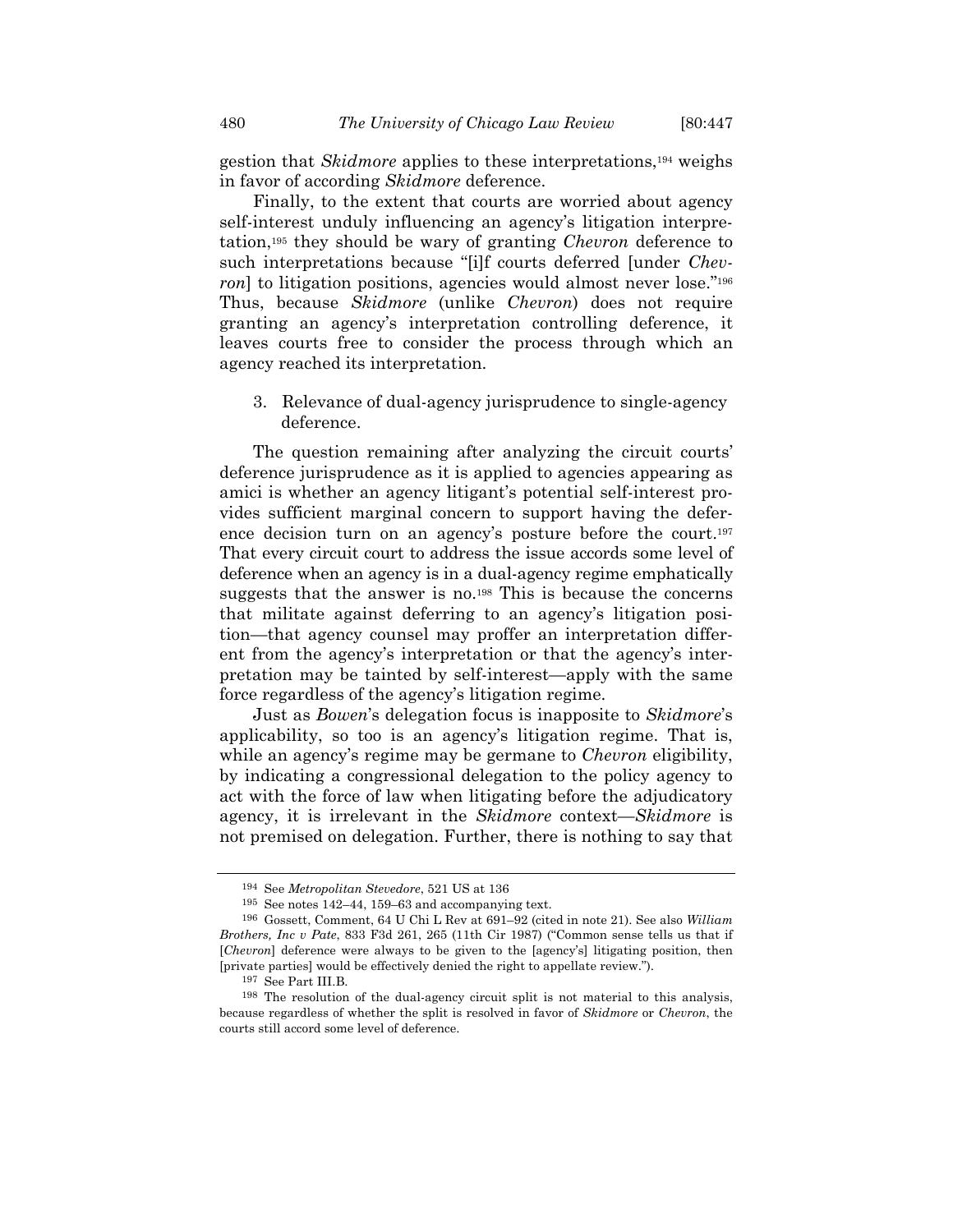Congress could not delegate such authority to an agency in a single-agency regime. That is to say, Congress could confer upon an agency the power to speak with the force of law when appearing first before a federal court.199

Rather, the only difference between the two regimes is the initial forum in which the agency presents its interpretation. In a dual-agency regime, an agency appears first before a neutral Article I arbitrator before litigating in front of an Article III judge, whereas an agency in a single-agency regime begins litigation in front of an Article III judge. The concern that an agency's interpretation may reflect agency self-interest—rather than its expertise or experience in ascertaining congressional intent applies with equal force regardless of whether an agency is in a single-agency or dual-agency regime. The same analysis applies with respect to the concerns that the litigation context may not be conducive to the agency's utilization of its expertise or that agency counsel may proffer an interpretation divergent from the agency's. These concerns militate equally against deference in both single- and dual-agency regimes. Thus, given that all circuit courts accord at least *Skidmore* deference to agency interpretations advanced for the first time in litigation when the agency appears as amicus or is in a dual-agency regime, interpretations by agency litigants in single-agency regimes should also be eligible to receive *Skidmore* deference.

#### D. *Brand X*: Why Deferring Makes Sense Pragmatically

*Brand X* provides a judicial-economy argument in favor of at least analyzing whether a given litigation interpretation warrants deference. In *Brand X*, the Court held that a court's prior construction of an agency's ambiguous statute does not prevent the agency from later adopting a contrary, *Chevron*-eligible interpretation.200 This allows an agency—through notice-andcomment rulemaking, for example—to overrule a court's prior, contrary interpretation. Because of the possibility that any judicial interpretation could be subsequently overridden by the agency, requiring a court to at least consider deference under *Skidmore* promotes judicial and administrative efficiency, and rule-of-law values in the predictability and stability of law.

<sup>199</sup> See *Edelman*, 535 US at 114 & n 7.

<sup>200</sup> *Brand X*, 545 US at 982–83 ("Only a judicial precedent holding that the statute unambiguously forecloses the agency's interpretation . . . displaces a conflicting agency construction.").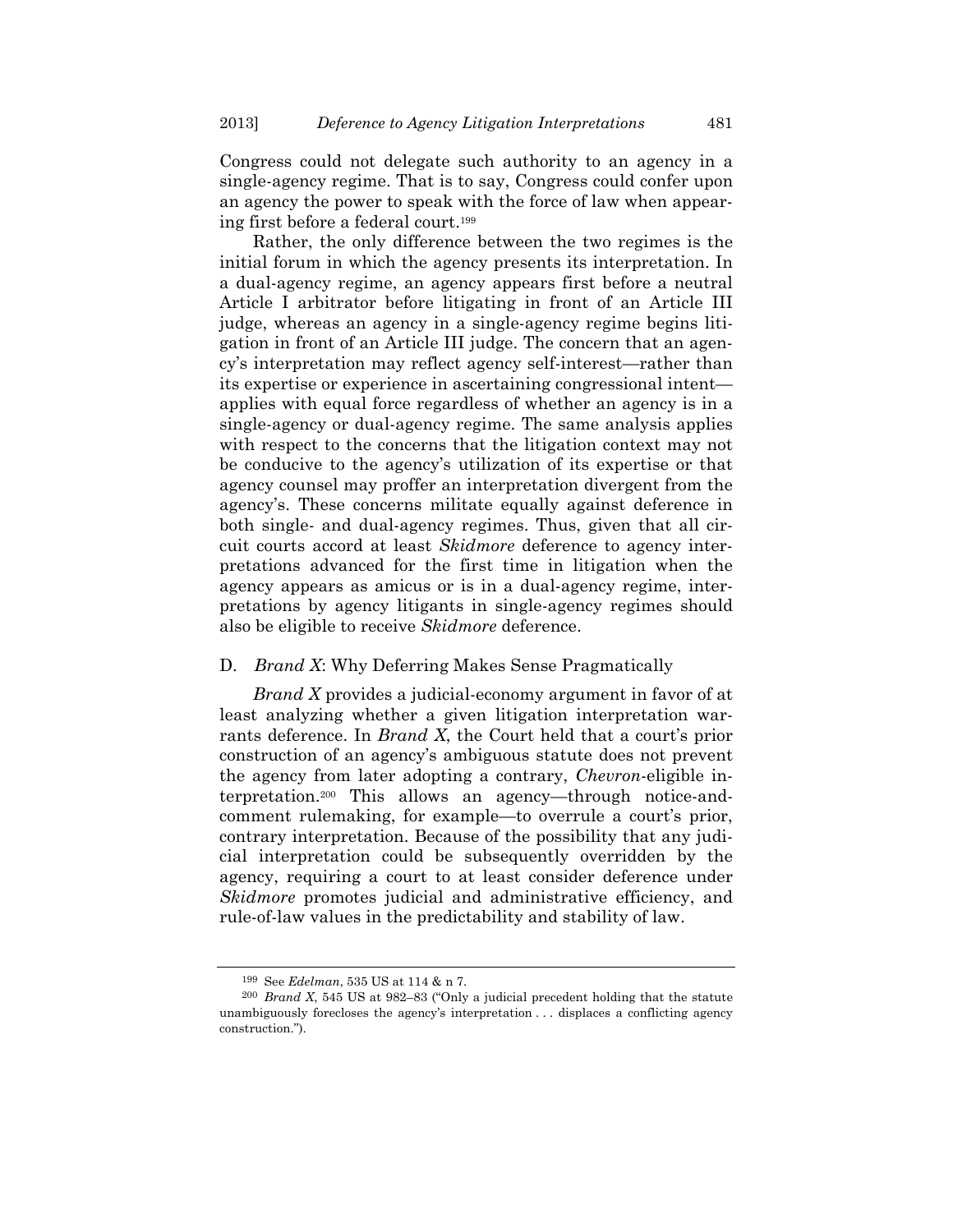*Brand X* presents a question: Why would the Court allow an agency to override its prior interpretation of a statute? The most logical answer is that *Brand X* serves as a response to Justice Scalia's concern that, by removing an "indeterminately large number of statutes" from *Chevron*'s domain, *Mead* "will lead to the ossification of large portions of our statutory law."201 This concern arises because, outside of the *Chevron* context, "[o]nce the court has spoken, it becomes *unlawful* for the agency to take a contradictory position; the statute now *says* what the court has prescribed."202 That is, once a court interprets a statute, that interpretation is the law and only subsequent courts have the power to alter that interpretation; both private parties and agencies are bound to the interpretation.203 By holding that "[o]nly a judicial precedent holding that the statute unambiguously forecloses the agency's interpretation, and therefore contains no gap for the agency to fill, displaces a conflicting agency [*Chevron*-eligible] construction,"204 *Brand X* ameliorated Justice Scalia's ossification concern by enabling agencies to subsequently revise the interpretation of their statutes, even in the face of prior contrary judicial precedent.

Unfortunately, in solving one problem, *Brand X* created another: "Even when the agency itself is party to the case in which the Court construes a statute, the agency will be able to disregard that construction and seek *Chevron* deference for its contrary construction the next time around."205 That is, a court's prior construction does not prevent an agency from later adopting a contrary, *Chevron*-eligible interpretation to which later courts will have to defer,206 notwithstanding the prior judicial construction. This, in effect, enables an agency to render a court's prior construction moot. On the one hand, one might ar-

<sup>201</sup> *Mead*, 533 US at 247 (Scalia dissenting).

<sup>202</sup> Id.

<sup>203</sup> In the *Chevron* context, on the other hand, this is not a concern because a secondin-time court will defer to an agency's different interpretation. This is because when a court defers under *Chevron*, it does not construe the statute for itself but adopts the agency's construction. As such, if the agency's construction changes over time, subsequent courts can defer to that changed interpretation while comporting with stare decisis. To wit, the first-in-time holding could be viewed as an interpretation not of the statute but of a decision to defer, holding, essentially, that the correct interpretation is the one that the agency puts forth.

<sup>204</sup> *Brand X*, 545 US at 982–83. 205 Id at 1017 (Scalia dissenting).

<sup>206</sup> Subsequent deference to a *Chevron*-eligible interpretation is not strictly mandatory. That is, the interpretation must still successfully pass the *Chevron* two-step. See Part I.B.2.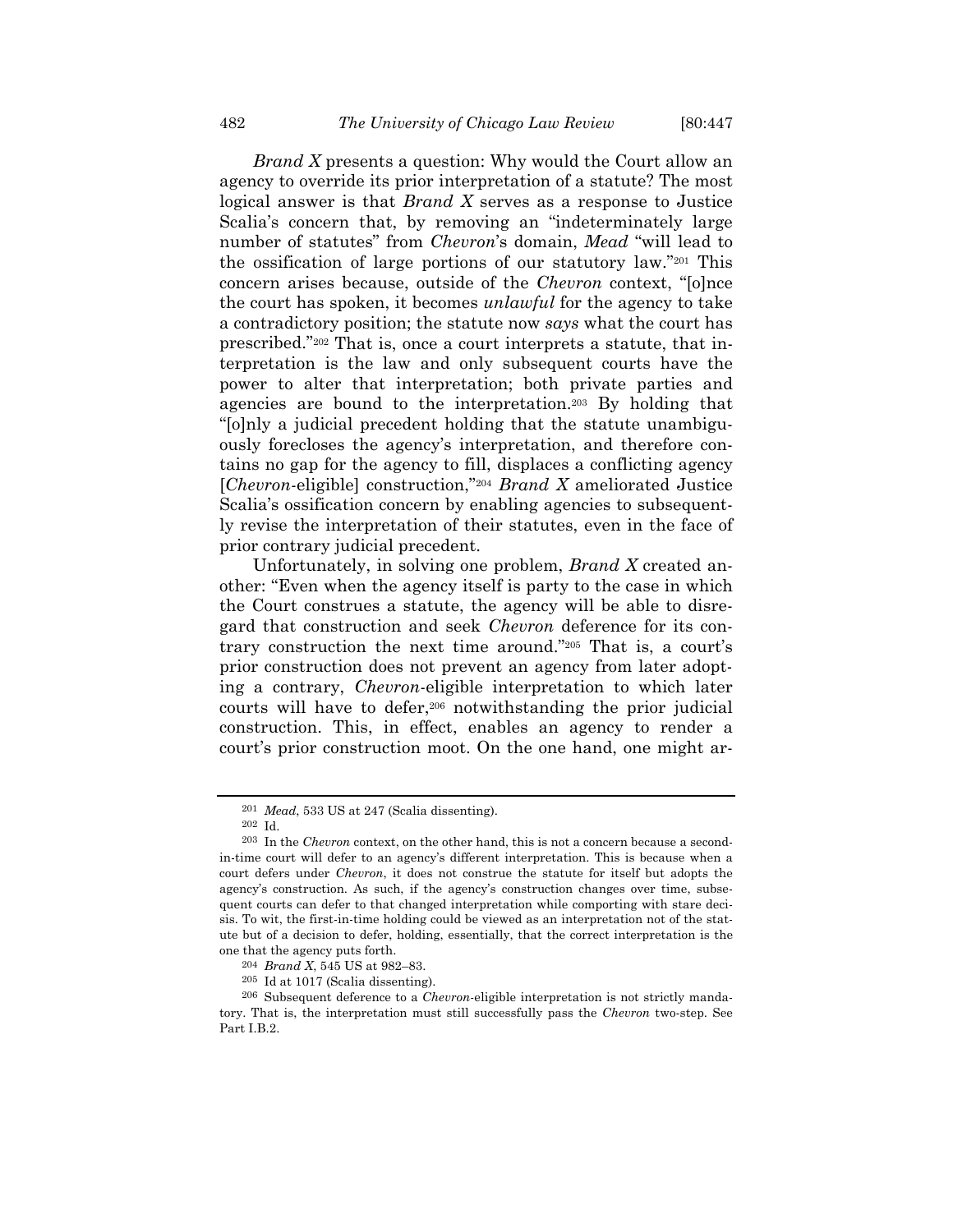gue that was the very purpose of *Brand X*. On the other hand, this ability to "overrule" prior judicial interpretations presents serious judicial efficiency and rule-of-law concerns, especially in light of *Skidmore* and the fact that agencies often put forth their interpretations during the first-in-time litigation.

To better understand this interplay between *Brand X* and *Skidmore*, consider three propositions. First, an agency's litigation interpretation is likely to be the same as the interpretation that it would adopt absent litigation, and *Skidmore* provides workable proxies for a court to determine if it is not.207 This proposition serves to ameliorate concerns that agency selfinterest might taint the interpretation and suggests there is sufficient judicial review to serve as a backstop in case it does. Second, the statute being interpreted is ambiguous. This proposition underscores the fact that the given statute is subject to more than one reasonable interpretation, emphasizing the usefulness of the agency's interpretation, and that *Brand X* will, in fact, enable the agency to bypass any prior judicial construction.208 Third, when faced with a court's contrary construction, agencies will promulgate a *Chevron*-eligible interpretation—and effectively reverse the court's interpretation—at roughly the same rate that they reimplement rules rejected as arbitrary and capricious under hard-look review: 80 percent of the time.209 This proposition suggests that if a court ignores an agency's litigation interpretation, even if it is the first time the agency has proffered its interpretation, then there is a substantial likelihood that the agency will effectively reverse the court's decision by promulgat-

<sup>207</sup> *Skidmore* instructs courts to ask two interrelated questions in determining whether to defer: (1) is the agency an expert and (2) did the agency bring that expertise to bear? For a more detailed exposition of this proposition, see Ronald J. Krotoszynski Jr, *Why Deference?: Implied Delegations, Agency Expertise, and the Misplaced Legacy of* Skidmore, 54 Admin L Rev 735, 750–56 (2002).

The following factors serve as proxies for an agency's relative expertise: (1) its specialized experience and the broader investigations and information available to it, (2) the value of uniformity in its understanding of what a national law requires, and (3) a highly detailed regulatory regime. See Part I.B.1. Expertise asks whether the agency is institutionally superior to the courts. If not, there is no reason to defer, as courts are generally considered to be experts in statutory interpretation. The validity of an agency's reasoning and its degree of care serve as proxies for an agency's thoroughness. This demonstrates that expertise is a necessary, but not sufficient, condition for deference—there is no reason to defer to an expert agency if that agency failed to utilize its expertise in addressing the question at hand. If, after analyzing these factors, a court is convinced that the agency is an expert and brought that expertise to bear, it should defer.

<sup>208</sup> See *Brand X*, 545 US at 982–83.

<sup>209</sup> See William S. Jordan III, *Ossification Revisited: Does Arbitrary and Capricious Review Significantly Interfere with Agency Ability to Achieve Regulatory Goals through Informal Rulemaking?*, 94 Nw U L Rev 393, 440 & n 277 (2000).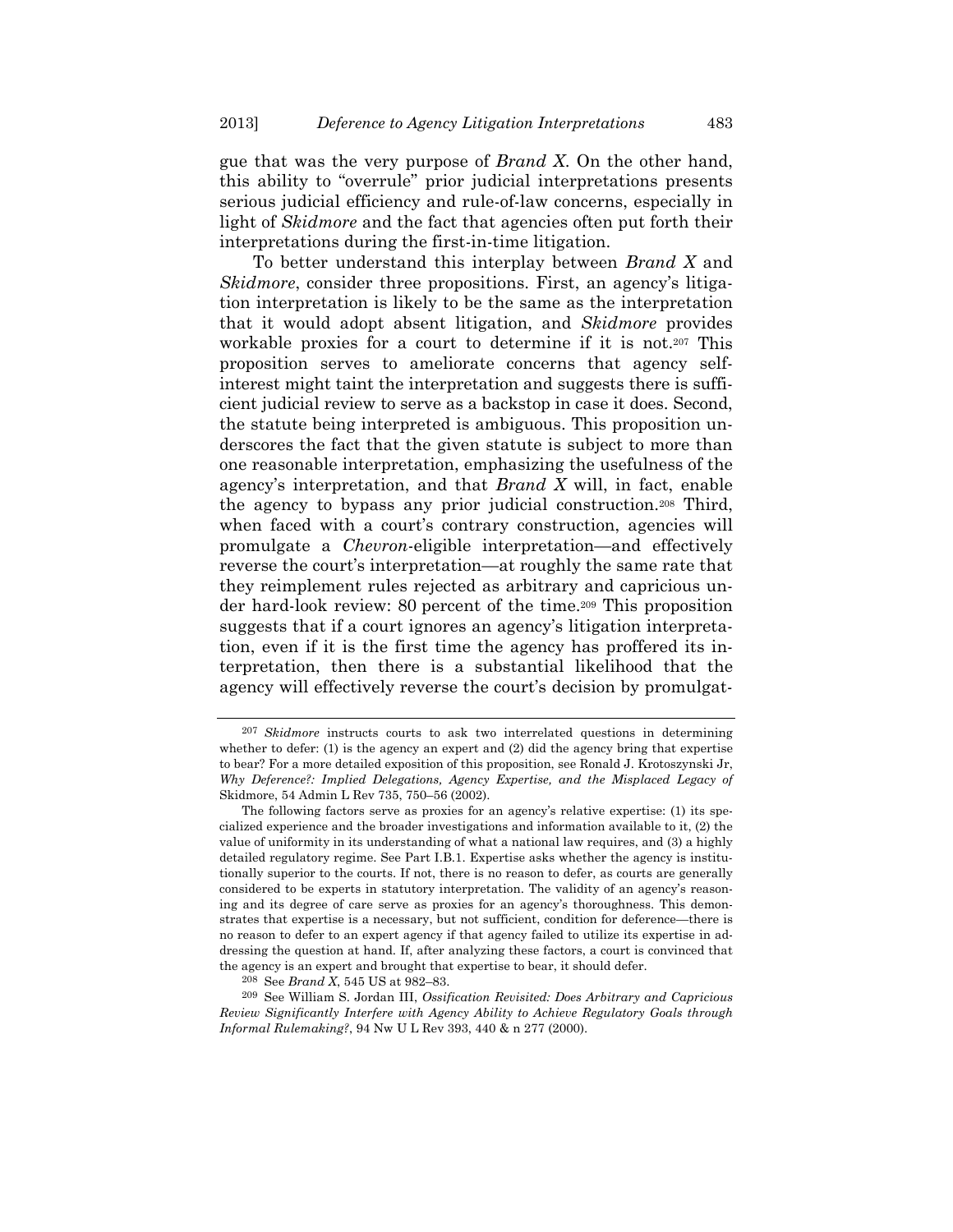ing a *Chevron*-eligible interpretation. If any of these propositions hold, even if only part of the time, according *Skidmore* deference to agency litigation interpretations when faced with an ambiguous statute promotes judicial efficiency as well as rule-of-law values.

Regarding judicial efficiency, given that an agency can render an earlier judicial interpretation moot, it is more efficient for the court to defer to the agency's interpretation in the first instance, rather than adopting a contrary interpretation to which it will later have to defer.210 If nothing else, it would be prudent for a court to at least *consider* whether deference to the particular interpretation in question is warranted. Additionally, to the extent that analyzing whether to defer under *Skidmore* discourages a court from adopting a contrary interpretation lightly, deference also increases administrative efficiency insofar as it enables the agency to avoid the costly and time-consuming noticeand-comment process that would become necessary for it to adopt its preferred interpretation.

Regarding rule-of-law values, *Brand X* presents major predictability and stability concerns. Although an agency is generally free to alter its statutory interpretations over time,<sup>211</sup> when a court declines to adopt an agency's interpretation, the regulated parties are left in a difficult position as they face substantial uncertainty. On the one hand, because a court's interpretation is the law, they must comply with that interpretation. On the other hand, the regulated party knows that the agency both prefers an alternate interpretation and has the power to make that interpretation controlling on the courts. This leaves regulated parties with a Hobson's choice, uncertain how to structure their future behavior, at least until a court decides whether it will adopt an agency's later-in-time *Chevron*-eligible interpretation. "[U]ncertainty has been regarded as incompatible with the Rule of Law,"<sup>212</sup> and the law's instability—leaving regulated parties uncertain as to how to shape their behavior to comply with the law—certainly leads to inefficiency. Additionally, there is a very real possibility that similarly situated parties will be treated dif-

<sup>210</sup> See Kathryn A. Watts, *Adapting to Administrative Law's* Erie *Doctrine*, 101 Nw U L Rev 997, 1002 (2007) (concluding, post-*Brand X*, that "courts should be required to give due consideration to relevant agency views even if the views do not control the courts").

<sup>211</sup> See *Long Island Care at Home*, 551 US at 171 ("[T]he change in interpretation alone presents no separate ground for disregarding the [agency's] present interpretation."). See also *Horn*, 376 F3d at 179, citing *Motor Vehicle Manufacturers Association of the United States, Inc v State Farm Mutual Automobile Ins*, 463 US 29, 42 (1983).

<sup>212</sup> Antonin Scalia, *The Rule of Law as a Law of Rules*, 56 U Chi L Rev 1175, 1179 (1989).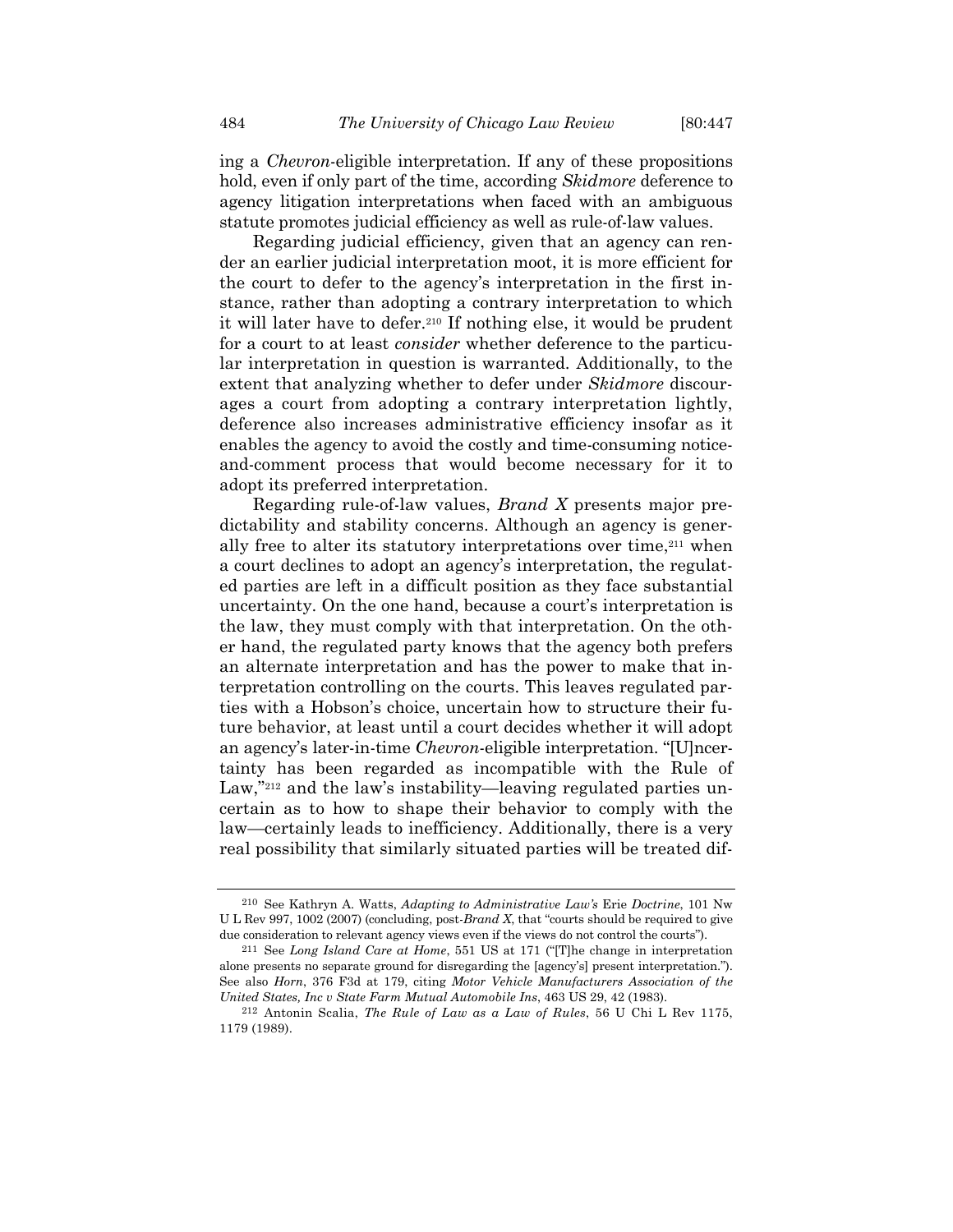ferently. Such a scenario would arise in the event that the agency holds a consistent view of how the statute should be interpreted over time, the first-in-time court rejects this interpretation, and the agency subsequently adopts its initial interpretation in a *Chevron*-eligible form. This would result in the party who litigated before the first-in-time court being treated differently than subsequent parties, against whom the statute is enforced after the agency adopts its formal interpretation. This not implausible scenario conflicts with notions of fairness, which require that similarly situated parties be treated similarly.213

This is not to say that a court should always adopt an agency's litigation interpretation. Rather, the unique institutional relationship that *Brand X* creates between the courts and agencies suggests that courts would be wise to at least consider an agency's views on an ambiguous statute instead of flatly denying deference—even if those views are first put forth during the course of litigation.

#### **CONCLUSION**

The Supreme Court held that some informal agency interpretations are eligible to receive *Skidmore* deference; however, it has not indicated whether an interpretation, first advanced in litigation by an agency in a single-agency regime, is a qualifying informal interpretation. This Comment argues that it is for two reasons.

First, every court that flatly denies deference does so on the ground that *Bowen* precludes deference. However, *Bowen* is inapposite to *Skidmore* deference for two reasons. Its reliance on a lack of congressional delegation to agency counsel, while germane to a *Chevron* deference inquiry, is irrelevant to the question of whether an interpretation can receive *Skidmore* deference. Additionally, *Bowen*'s distrust of agency counsel does not reflect the Court's current view of agency counsel as capable of speaking on an agency's behalf—as demonstrated by *Auer* and its progeny.

Second, all of the circuit courts accord at least *Skidmore* deference to agency litigation interpretations when the agency either appears as amicus or is part of a dual-agency regime. As such, the relevant inquiry is not whether the concerns about agency litigation interpretations apply to agency litigants in single-agency regimes, but whether those concerns matter more, at the margin, such that deference to an agency's interpretation

<sup>213</sup> See id at 1178.